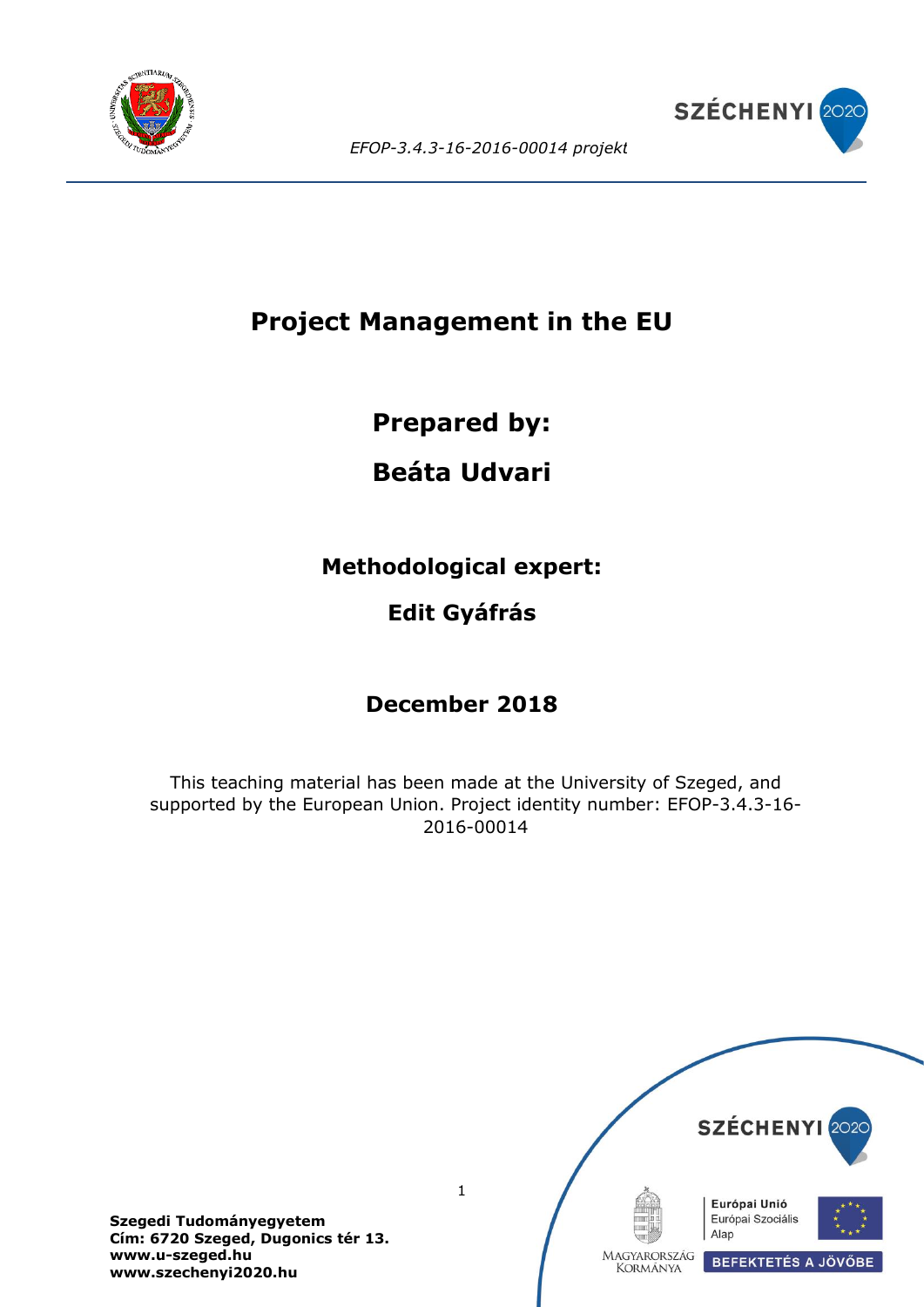

SZÉCHENYI 2020

# **TABLE OF CONTENTS**

| 2  |                                                                            |
|----|----------------------------------------------------------------------------|
| 3  |                                                                            |
| 4  |                                                                            |
| 5  |                                                                            |
| 6  |                                                                            |
| 7  |                                                                            |
| 8  | Practical project management: Test your knowledge  25                      |
| 9  | Practical project management: Simulation of the partner report  29         |
| 10 | Practical project management: Simulation of the general financial rules 34 |
| 11 |                                                                            |
| 12 | Practical project management: Travel and accommodation costs  38           |
| 13 | Practical project management: External experts  41                         |
| 14 |                                                                            |
| 15 |                                                                            |
| 16 |                                                                            |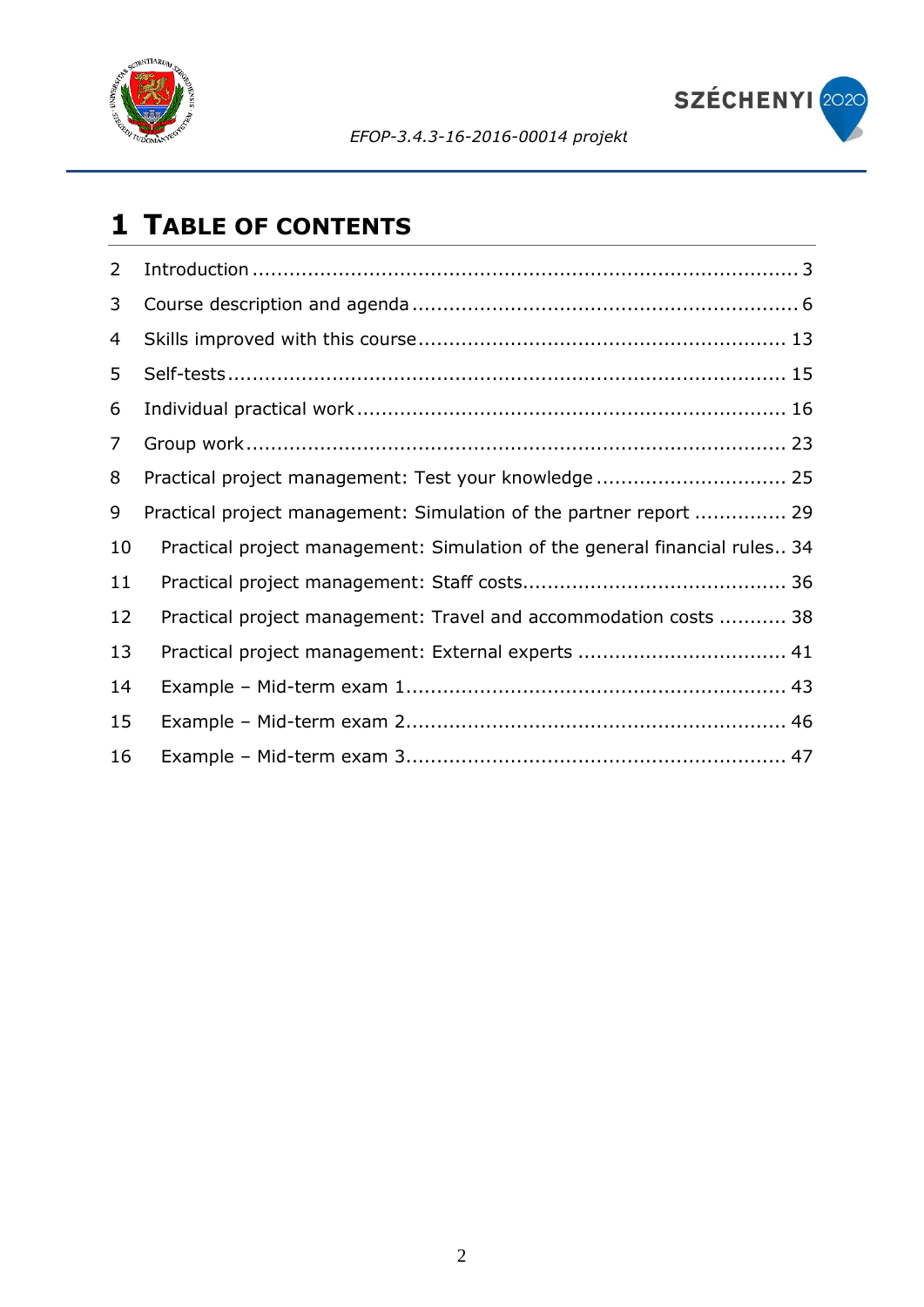



## <span id="page-2-0"></span>**2 INTRODUCTION**

At the Faculty of Economics and Business Administration, University of Szeged, several foreign students have been able to study in an Englishlanguage training programme called Business Administration and Management BSc programme for several years. One of the courses belonging to the scientific field they have to study during their three- and half--year programme is titled Project Management in the EU. The course is announced in the fifth semester, i.e. the students study it in their third year in Hungary.

Since these students have completed two-thirds of their training programme and have acquired a wide range of knowledge and skills, the Project Management in the EU course focuses on how to connect the different fields and how to provide more practical skills to the students which they can use in the labour market. Working with projects and working as a project manager, needs a lot of competences and a complex way of thinking (e.g. a student must be familiar with management terms, marketing and human resources issues, financial and accounting rules), so this course seems to be perfect to meet this aim.

In the era of globalization, international cooperation and networking are essential and a significant feature of the current world, so the Project Management in the EU emphasizes the EU's transnational cooperation programmes. With this, several challenges come up. Firstly, the vast majority of **students come from countries outside of the European Union** – they are mainly from Asian, African and Latin American countries. As a result, the students participating in this programme have very **limited knowledge about the European Union, especially on its operations**. Although the students will have learned about the EU in the global economy by their third year, but they still have no idea how the EU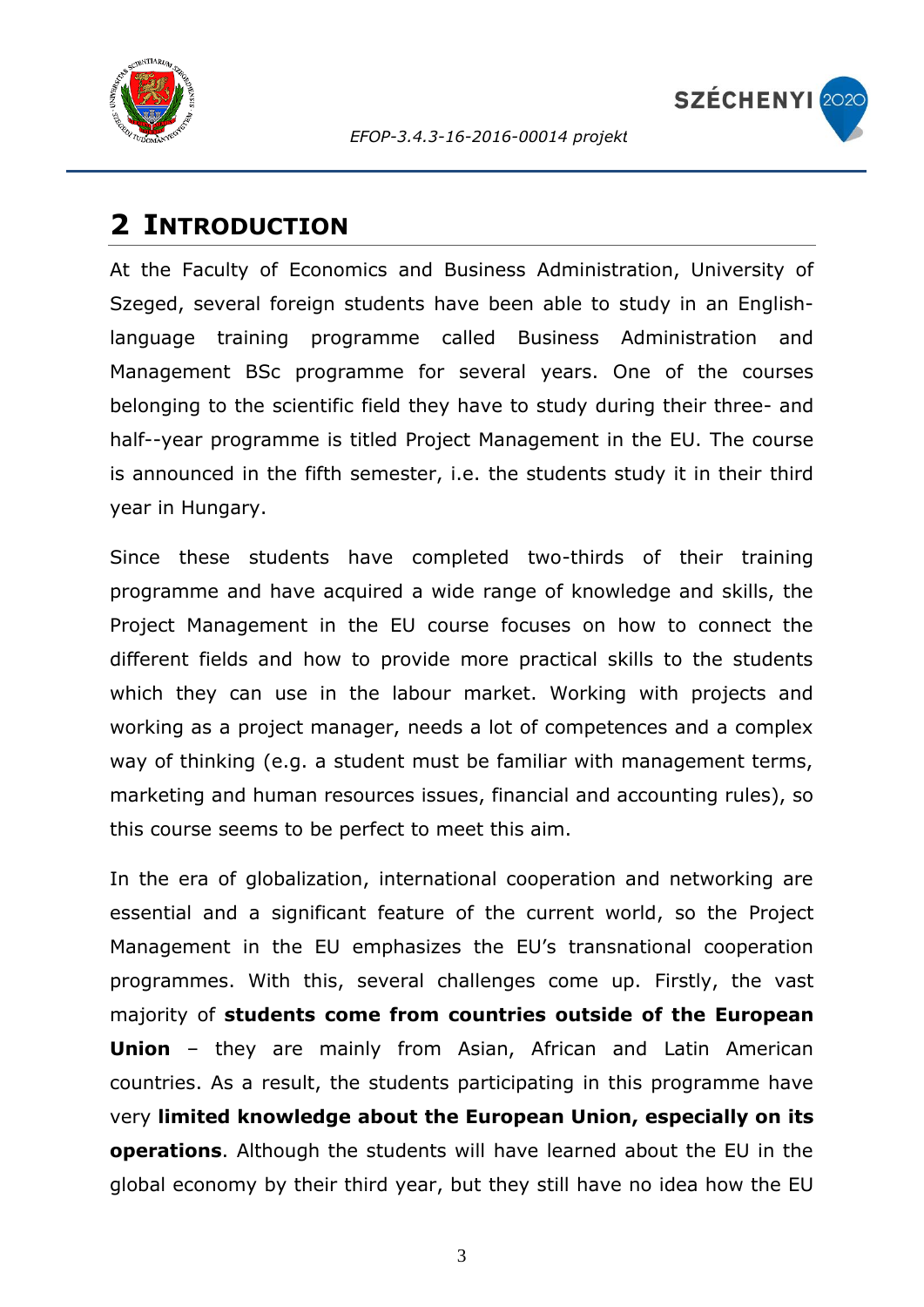



actually operates (e.g. formal integrations, decision-making process, etc.). Secondly, since the vast majority of the students of this training programme come from countries outside of the EU and they plan to go back to their home countries, **the topics should concentrate on issues which will be useful for them in their future**. Thirdly, the new-comers of this training programme were born at the Millennium (or shortly before it), so they belong to the so-called **Y and Z generations**. Their main characteristic is that they live in a digital world which is natural for them, and they require multitasking. It has also been shown that traditional front-teaching is not effective in their case. Altogether, a lecturer should be well-prepared to handle this situation. Fourthly, there could be a **language gap** between the lecturer and the students since English is a foreign language for both parties. Lastly, regarding the above-mentioned concerns, there is no opportunity to incorporate any text book into the lectures.

This exercise book is based on my teaching experiences in this multicultural training programme and I also use my experiences on involving digital tools in education. **The main aim of this exercise book is to help students be well-prepared for a project manager work and help them better understand how projects work.** Thus, this exercise book provides several tasks which can help the students acquire the necessary knowledge. The exercises detailed in this book test not only the theoretical knowledge but support the questions of project implementation in practice. This exercise book takes into account the following challenges:

- 1. Multicultural background of the students;
- 2. Limited knowledge on the operations of the European Union;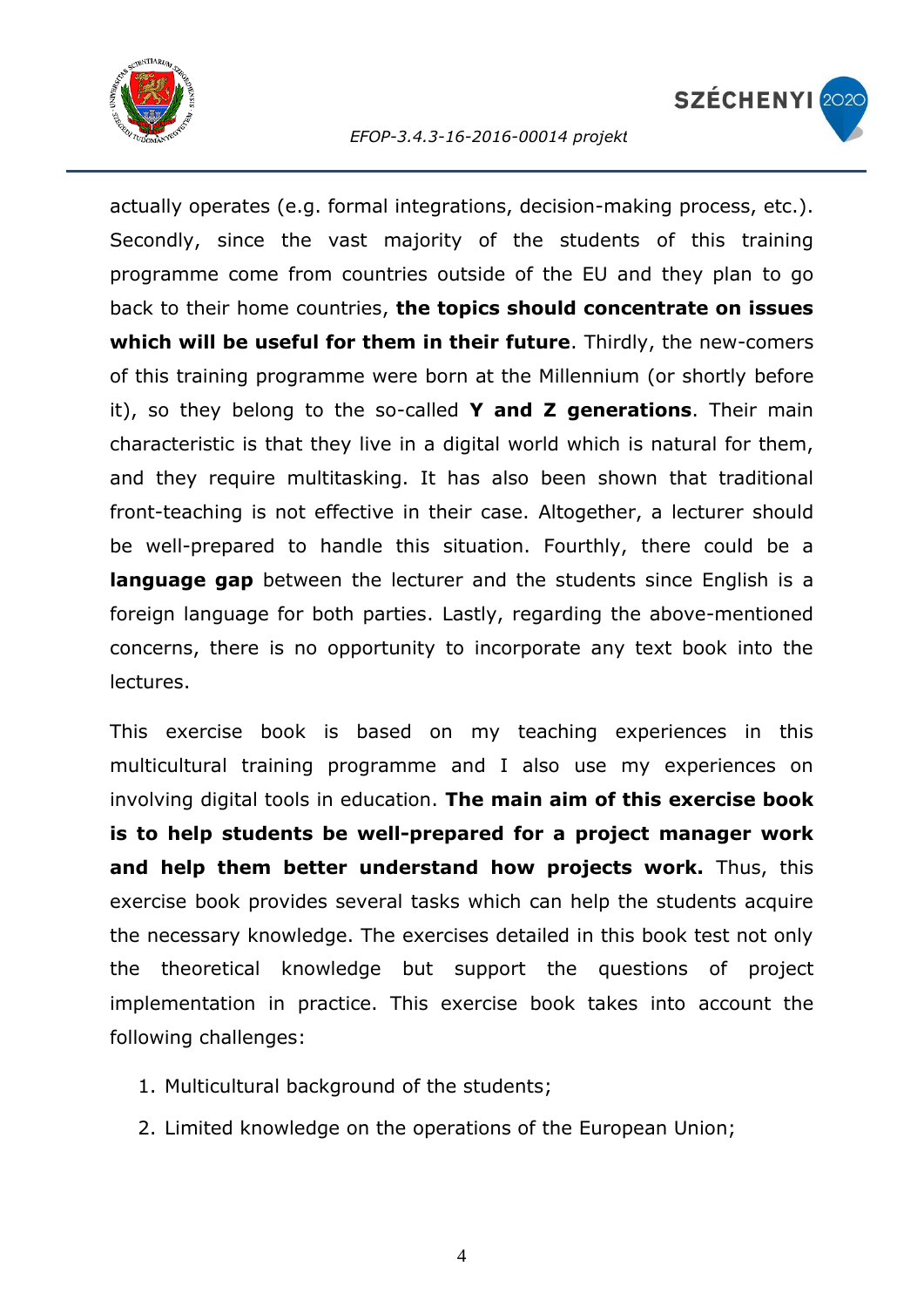



- 3. Interesting and useful topics for the youth who go back to their home country (which is outside of the EU);
- 4. Special characteristics and needs of the young generations;
- 5. Language gap;
- 6. No available text book.

To whom is this exercise book useful? The structure of the book enables both a student and a lecturer to properly study the main questions of project management. It can be used at home for self-check, but in the classes, too, to deepen the knowledge or better explain a certain topic. The first part of the book contains theoretical questions, but in Chapter 8- 13, there are really practical questions with real stories. Since there could be several good solutions of some questions (e.g. budget planning), a professor's control is necessary.

The present exercise book is structured as follows. The first part gives an overview of the structure of the Project Management in the EU course. The second part details the skills improved with this course. The remaining parts contains the different exercises and tasks which can be elaborated with the students. The last part of this exercise book gives examples for mid-term tests. I emphasize that these are only examples, and the topics and their contents should be adjusted to the needs of the students who are currently studying this course.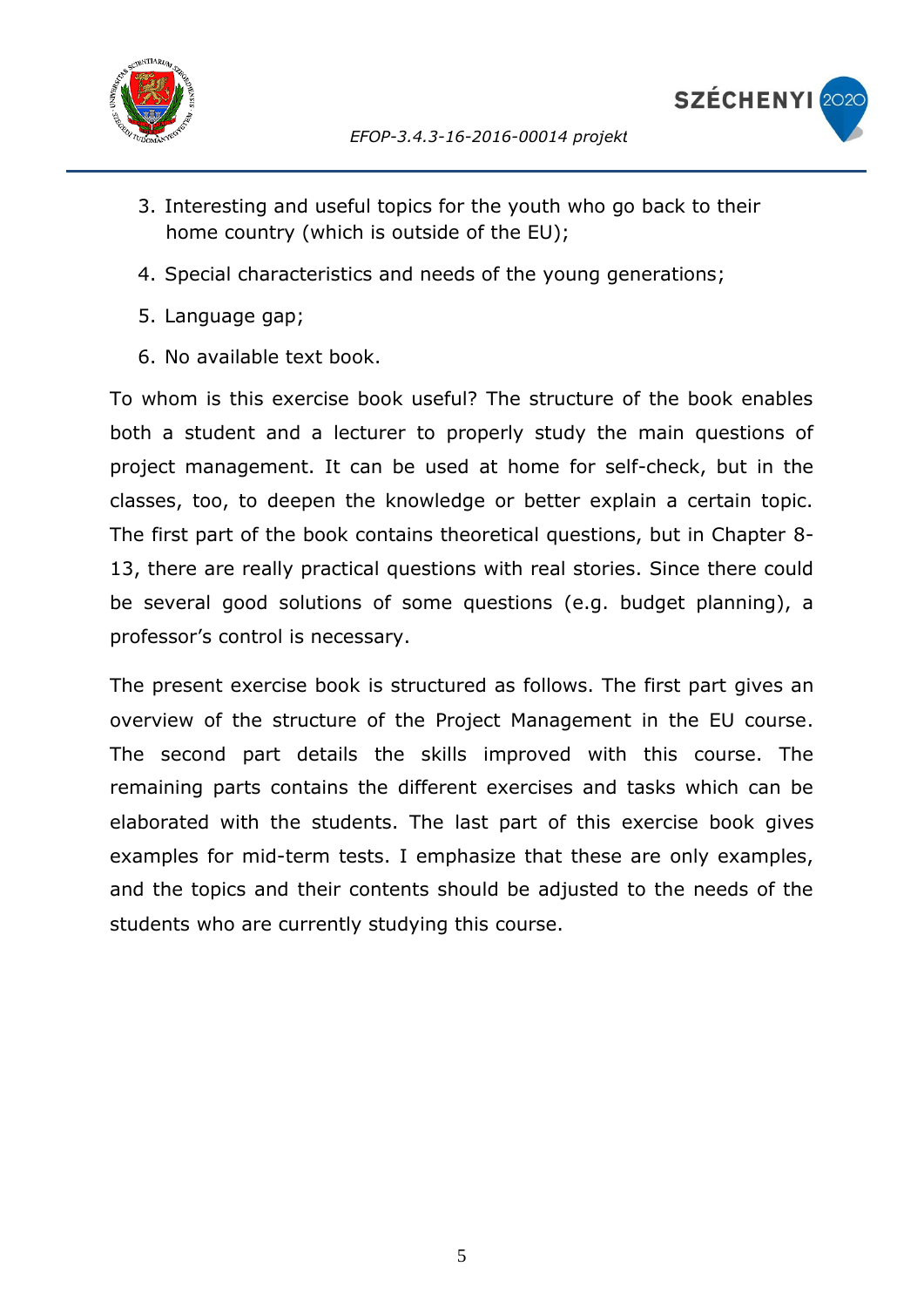



### <span id="page-5-0"></span>**<sup>3</sup> COURSE DESCRIPTION AND AGENDA**

In the followings I introduce a possible course description and agenda according to which the course can be taught and according to which this exercise book is prepared. The course description and tasks detailed in this exercise book completely meet the needs of the Y and Z generations. The topics are flexible enough to be changed according to the actualities. The course is built on three main parts (see the figure below): besides the general theories, the management issues in general are also emphasized. But the largest part is about the practical implementation of a project.



Concerning the complexity of a topic, it is advisable if the course takes place in blocks (i.e. longer classes twice in a month) in order to ensure enough time for discussion.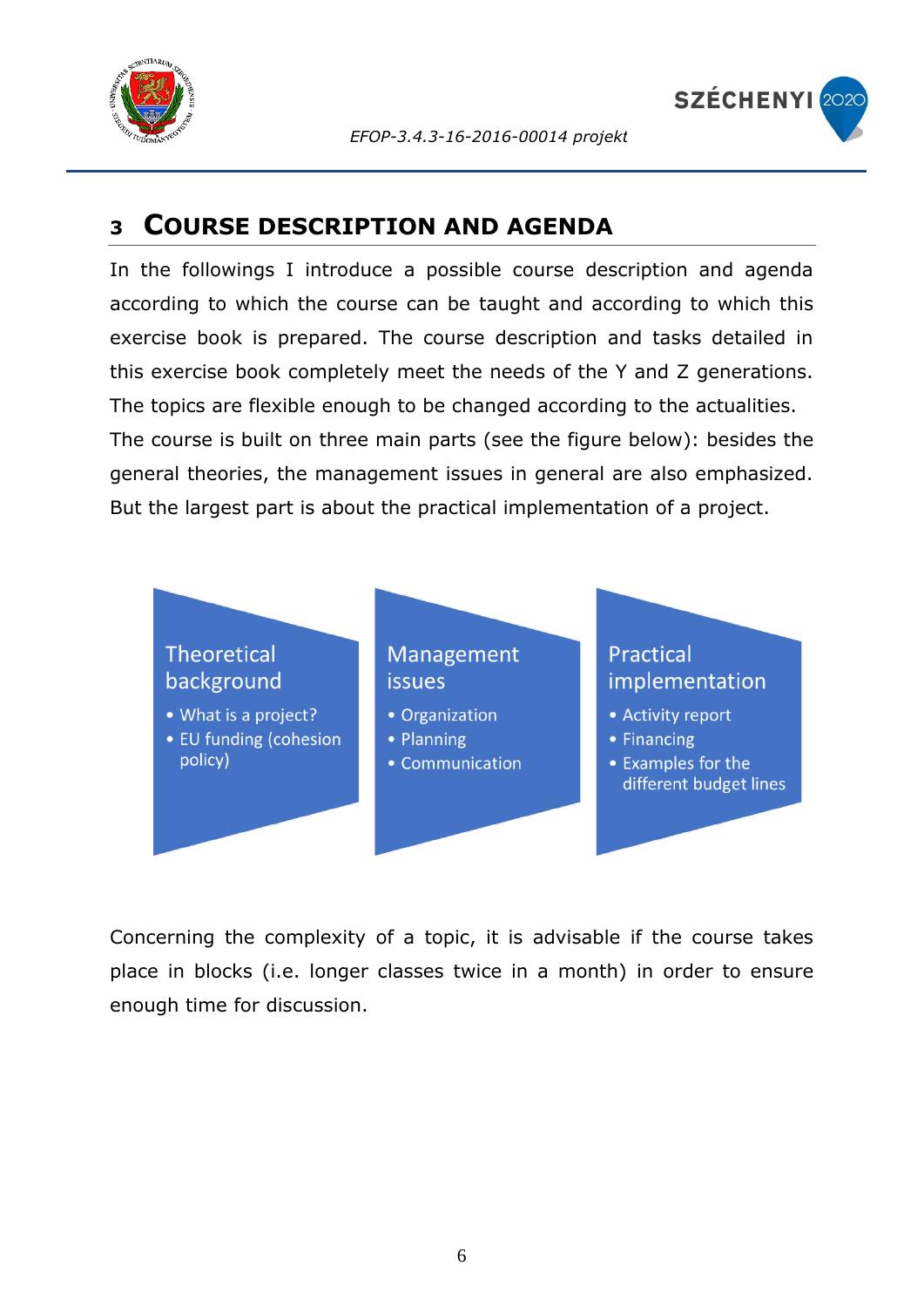



#### PROJECT MANAGEMENT IN THE EU

#### **Basic information on the course**

| Lectures/week: | 2 hours                      |
|----------------|------------------------------|
| Exam:          | practical grade              |
| Credits:       | 3                            |
| Lecturer:      | Beáta Udvari, PhD            |
| $E$ -mail:     | udvari.beata@eco.u-szeged.hu |
| Qualification: | scale of five grades $(1-5)$ |

#### **Course description**

The course aims to give an overall picture of project management in the European Union, and gives an insight into the project cycle management phenomenon. As the course is really based on tasks, students learn how to design and implement a project.

#### **Agenda**

Introduction

Basic management tools, projects, donor-financed projects

Project Cycle Management, common features of projects, SWOT and STEEP

Methods II. (brainstorming, stakeholder analysis, tree structures)

Methods III. (logframe)

Operational planning

Budget planning

From projects to applications

Activities and obligations during the implementation of EU-funded projects

#### **Requirements:**

In order to get the final grade of the course, students must complete different tasks. **In case a student does not meet the minimum requirements of a part task, the course is not completed.**

During the semester, the students have to solve the following tasks:

**Participation in the lectures:** A student has to participate in all lectures, only one absence is accepted but the student has to submit an official document proving the reason for absence. Participation is accepted if a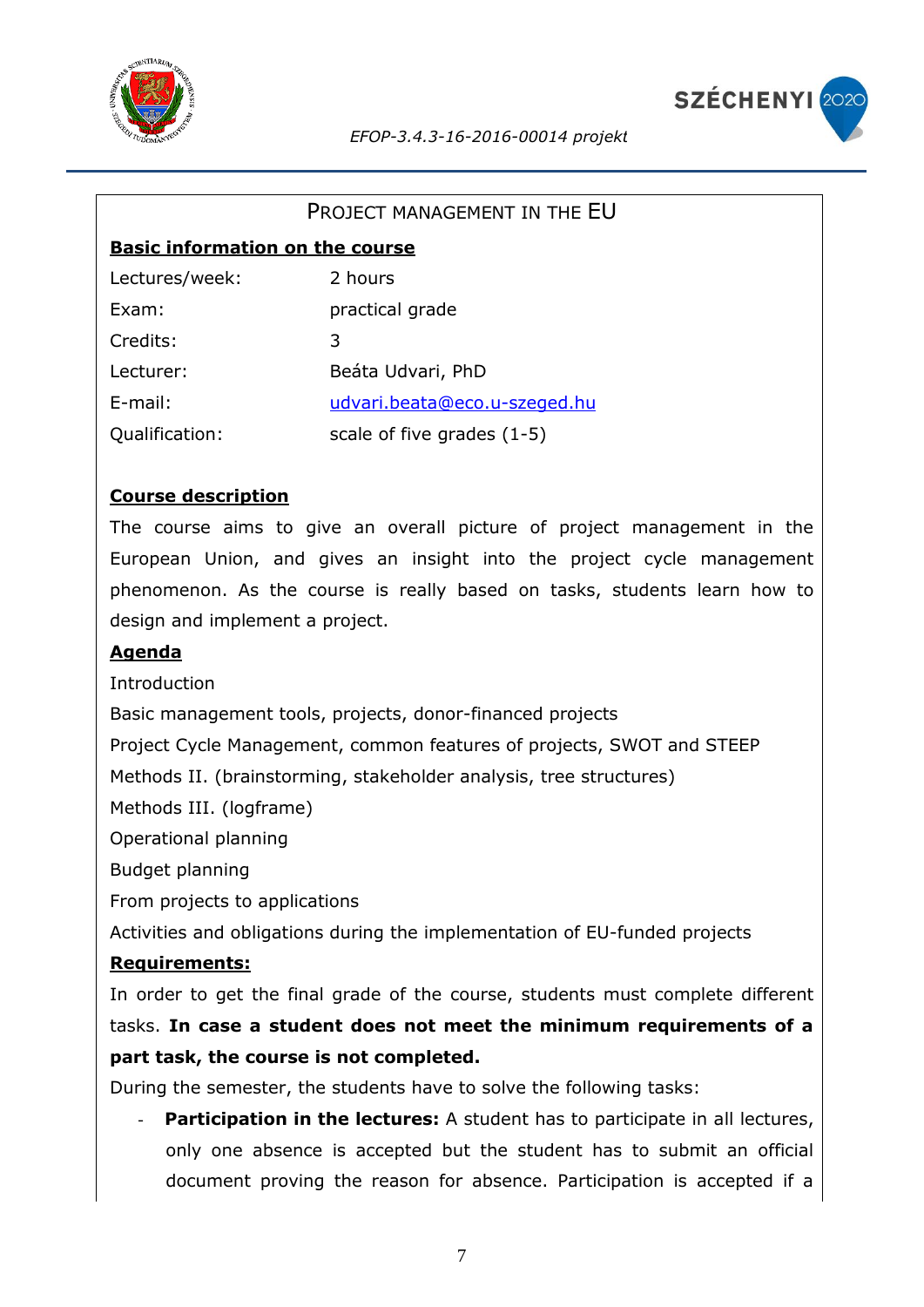



student takes part in the lecture in its whole duration. The students prove their own participation with their signature at the end of the class.

- **Group task:** maximum 50 points (minimum: 20 points). Details can be found later in this course description.
- Mid-term exam: maximum 50 points (minimum: 25 points). In case a student missed the mid-term exam, or could not achieve the minimum points, he or she must repeat this exam in a later time.

### **Evaluation:**

- $0 50$  points: fail  $(1)$
- 51 63 points: pass (2)
- 64 73 points: satisfactory (3)
- 74 85 points: good (4)
- 86 100 points: excellent (5)

### **The group task:**

Students must work in groups with 4-5 members and they must work on a topic and design a project The teams must be established at the beginning of the semester and they have report on the topic they chose on CooSpace. A topic can be chosen by two groups! In case the team requires, the teacher tends to consult with the group in order that they can present a high-quality work.

Each team must nominate a **team leader** who is in contact with the teacher. The team leader is responsible for handling the team and conflicts, division of labour, contact with the teacher, preparation of the presentation and for the allocation of points among the team members. Hence, the team itself receives a point (maximum 30 points, but at least 10 points are required). This point will be multiplied by the number of team members, and this amount of points can be allocated among the team members according to their work on the presentation. It is not necessary to allocate all points to members! Students must comply with the following principles:

1) A team member can receive maximum 50 points;

2) In case a team member does not reach 20 points, his or her work cannot be accepted. (That is, both the team performance and the individual activities must reach at least 10 points!)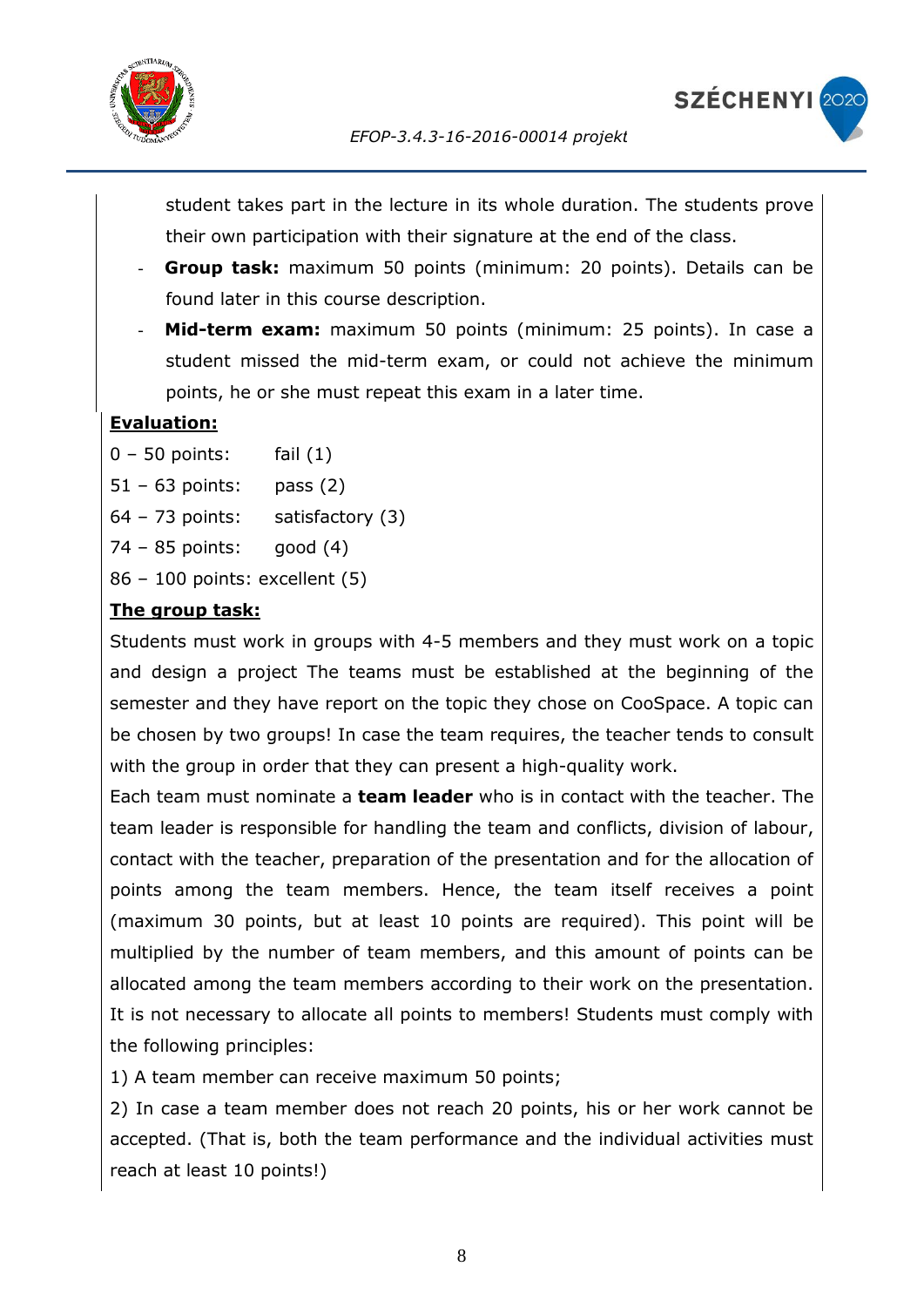



*Example1: There is a group consisting of 4 students, the members are A, B, C and D. The group received 40 points on the submitted document. Thus, the members can allocate 4\*40 = 120 points among themselves. The group decides that the team leader (A) worked the most therefore he receives the maximum of 50 points. The other members worked the same, so they allocate the 70 points (=120-50) equally among themselves, and all of them receive 23 points. (Altogether 1 point remains unallocated.)*

*Example2: There is a group consisting of 4 students, the members are A, B, C and D. The group received 40 points on the submitted document. Thus, the members can allocate 4\*40 = 120 points among themselves. The group decides that the team leader (A) worked the most therefore he receives the maximum of 50 points. But B and C worked similarly, so they receive 35-35 points, but D did not work in the group, and he is given only 0 points. All 120 points were allocated. D member did not fulfilled the minimum criteria therefore he is not allowed to take an exam.*

**The team leader must inform the course teacher how the points were allocated among the team members.** It is the team leader's responsibility to inform the team members and it is the team leader's decision how the team allocates the points among the members. In case of disputes, the e-mail sent to the course teacher is the basis. If the team leader fails to send the e-mail about the allocation of points, 50% of the total points will be allocated equally among the group members.

### **Deadlines for the team work:**

- 1. Team building and choosing the topic: **30 September – CooSpace**
- 2. Division of labour between the team members (= nomination of the project manager, financial manager, communication manager, extert(s) ): **30 September – CooSpace (submission a document)**
- 3. Decision on which interreg Europe call the team would like to work: **30 September – CooSpace** (submission a document)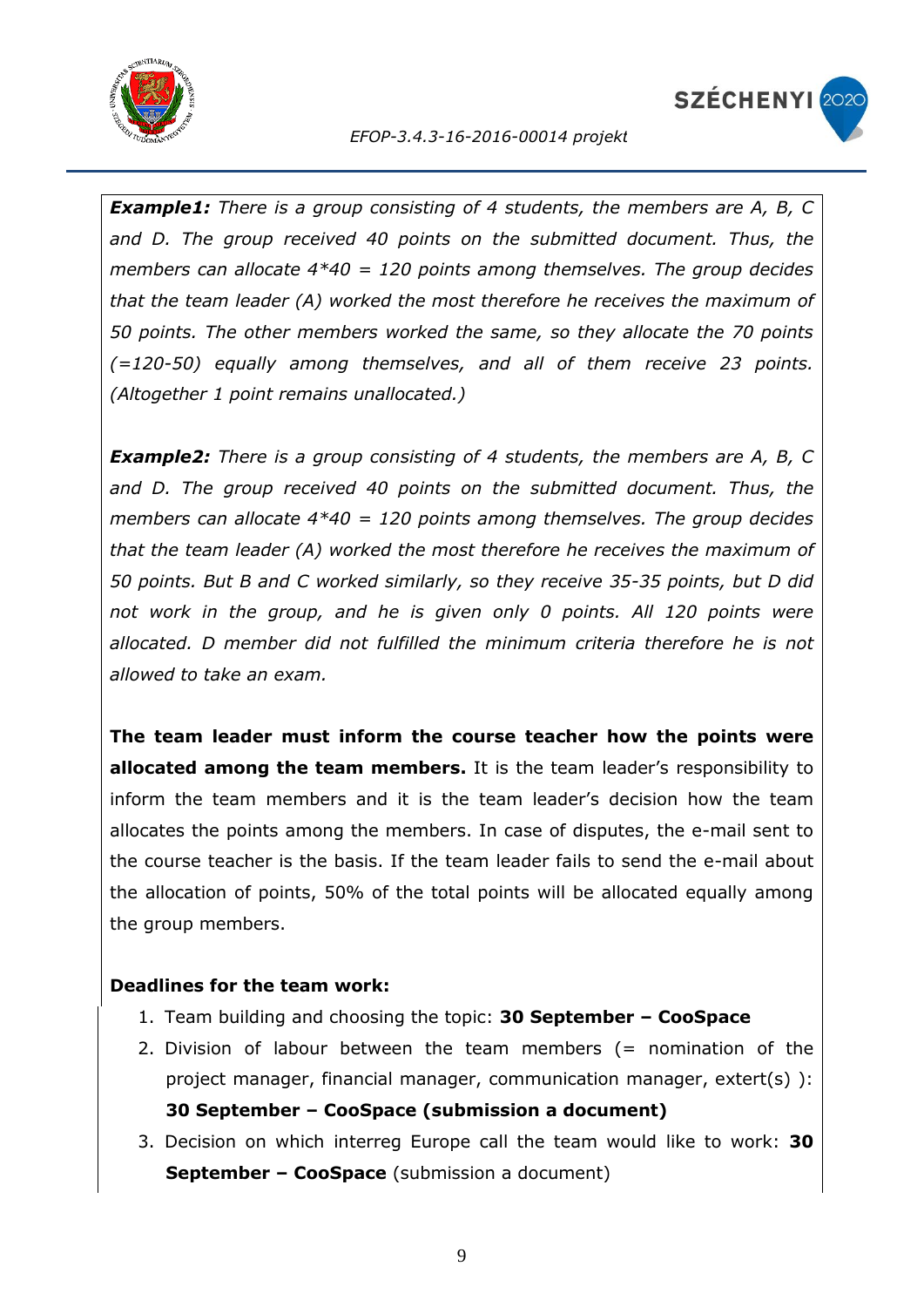

- 4. Situation analysis (at least: SWOT, problem tree, objective tree) **22 October – CooSpace**
- 5. Activity plan, log-frame matrix, GANTT chart **12 November – CooSpace**
- 6. Budget plan **19 November – CooSpace**
- 7. Submission of the final application in one document, **10 pages** (situation analysis, activities, budget) – **3 December – CooSpace**
- 8. Evaluation of the applications **17 December – CooSpace**

### **Students with individual schedule:**

**Only students working abroad or learning abroad** do not have to comply with the requirements mentioned above. But they have to submit the final official – decision on their individual schedule to the course teacher till 31 October 2016. In case this notification is not submitted till the deadline, these students must comply with the normal requirements. Students working in Hungary or having other obligations must meet the requirements mentioned above.

If the student submitted the notification, he or she must meet the following requirements:

- A topic offered for team work must be selected and **an essay of 10 pages** must be prepared individually. Maximum points: 30. The essay must meet the criteria of plagiary regulation of the Faculty of Economics and Business Administration (uploaded to CooSpace). Essays must be uploaded on CooSpace.
- **Written exam**: maximum 50 point.

### **Evaluation of students with individual schedule:**

- $0 40$  points: fail  $(1)$
- $41 51$  points: pass  $(2)$
- $-52 60$  points: satisfactory  $(3)$
- $-61 68$  points: good  $(4)$
- $69 80$  points: excellent  $(5)$

### **Compulsory reading:**

Beyond lectures: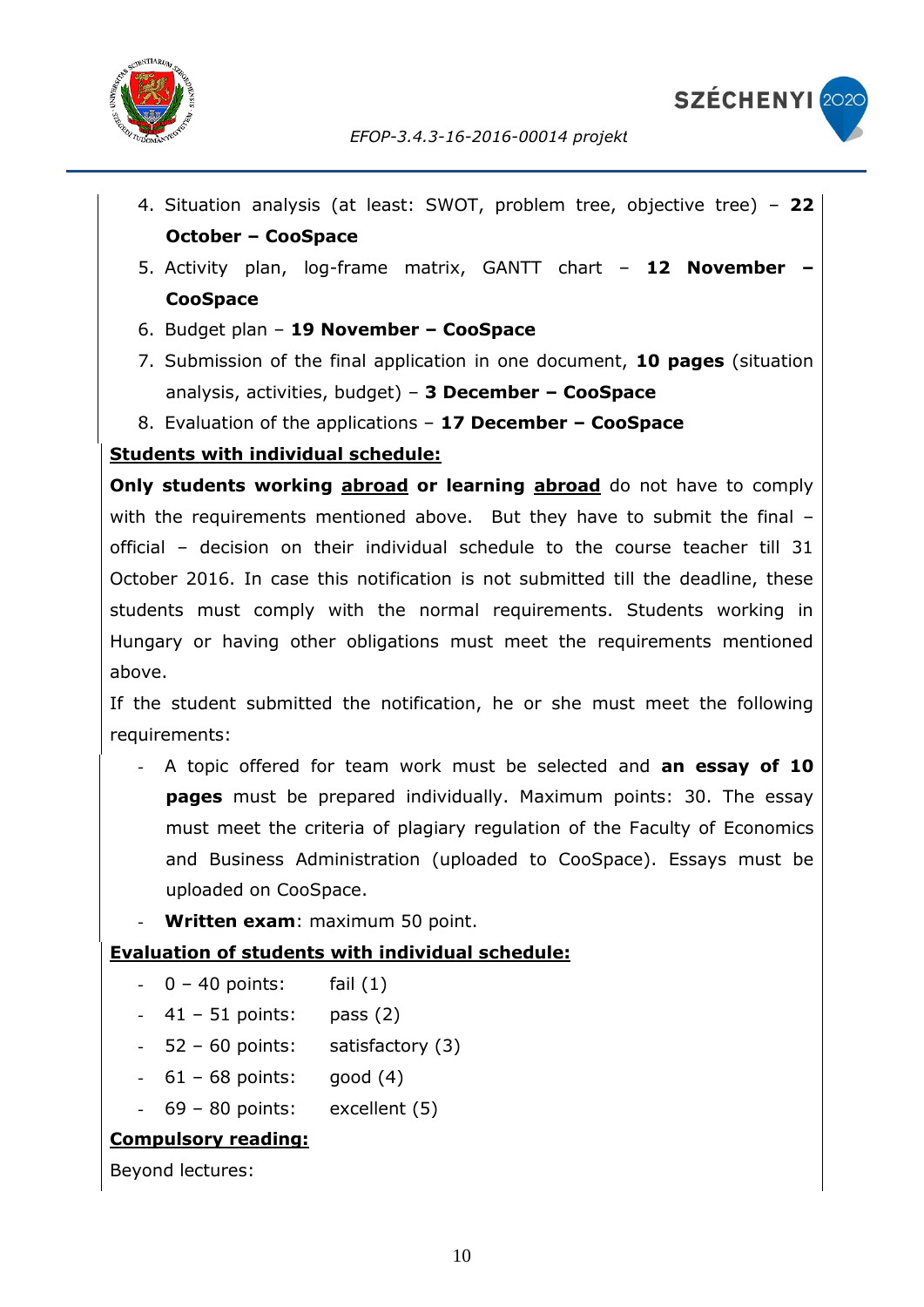



European Commission (1999): *Project Cycle Management. Training Handbook.*  European Commission, Brussels. European Commission (2004): *Aid Delivery Methods, Volume 1: Project Cycle Management Guidelines.* European Commission, Brussels. Downloadable: https://ec.europa.eu/europeaid/sites/devco/files/methodology-aid-deliverymethods-project-cycle-management-200403\_en\_2.pdf European Commission (2005): *ECHO Manual. Project Cycle Management.*  European Commission, Brussels. Imreh, Sz. (2008): *Management of EU-funded projects.* JATEPress, Szeged. MDT Training: *Managing projects.* Downloadable: bookboon.com Passenheim, O. (2009): *Project Management.* Downloadable: bookboon.com Toolkit for Sports Development: *MDF Tool: Problem Tree Analysis* Downloadable: [http://www.toolkitsportdevelopment.org/html/resources/91/910EE48E-350A-](http://www.toolkitsportdevelopment.org/html/resources/91/910EE48E-350A-47FB-953B-374221B375CE/03%20Problem%20tree%20analysis.pdf)[47FB-953B-374221B375CE/03%20Problem%20tree%20analysis.pdf](http://www.toolkitsportdevelopment.org/html/resources/91/910EE48E-350A-47FB-953B-374221B375CE/03%20Problem%20tree%20analysis.pdf) The official documents of the Danube Transnational Programme about project implementation – see here: [http://www.interreg-danube.eu/relevant](http://www.interreg-danube.eu/relevant-documents/documents-for-project-implementation)[documents/documents-for-project-implementation](http://www.interreg-danube.eu/relevant-documents/documents-for-project-implementation) 

This course description handles the above-mentioned challenges in the following way:

- 1. Multicultural background of the students: the group work prepares the students how to handle the different cultural background.
- 2. Limited knowledge on the operations of the European Union: this course gives a short introduction to the basic policies of the EU. It provides information on the cohesion policy and the transnational cooperation programs with details on the EU funds, too.
- 3. Interesting and useful topics for the youth who go back to their home country (which is outside of the EU): project management itself is a skill, so even though this course concentrates on EU-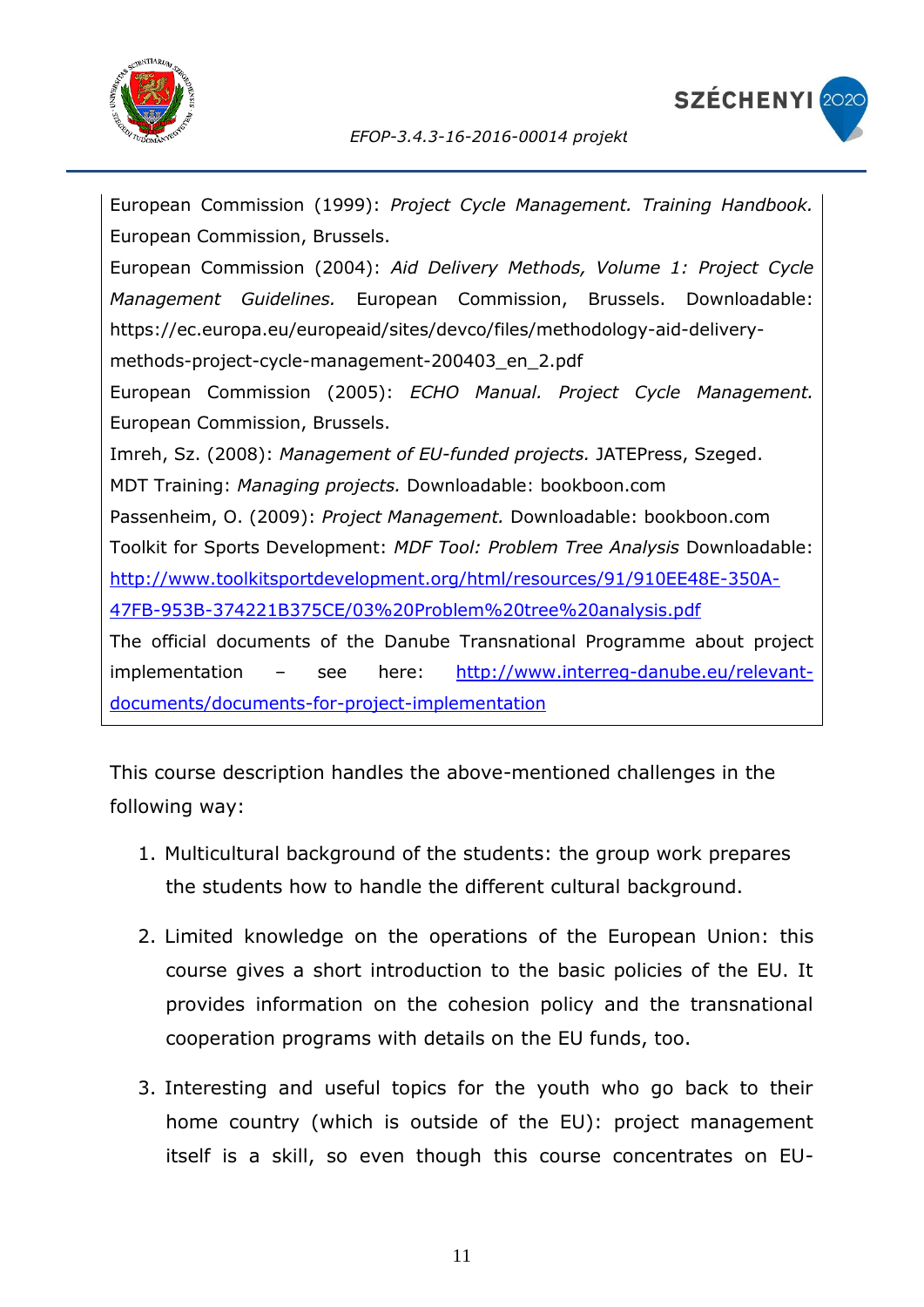



funded projects, the project management skills acquired in the course can be used anywhere in the world.

- 4. Special characteristics and needs of the young generations: the course is built on the entire engagement of the students, and there are a lot of simulation games. The active – and role – games provide experiences for the students.
- 5. Language gap: with the continuous discussion, the students with poorer English can also catch up.
- 6. No available text book: The text book is substituted with slides and oral presentations. The tasks are prepared and submitted to the students in a written form.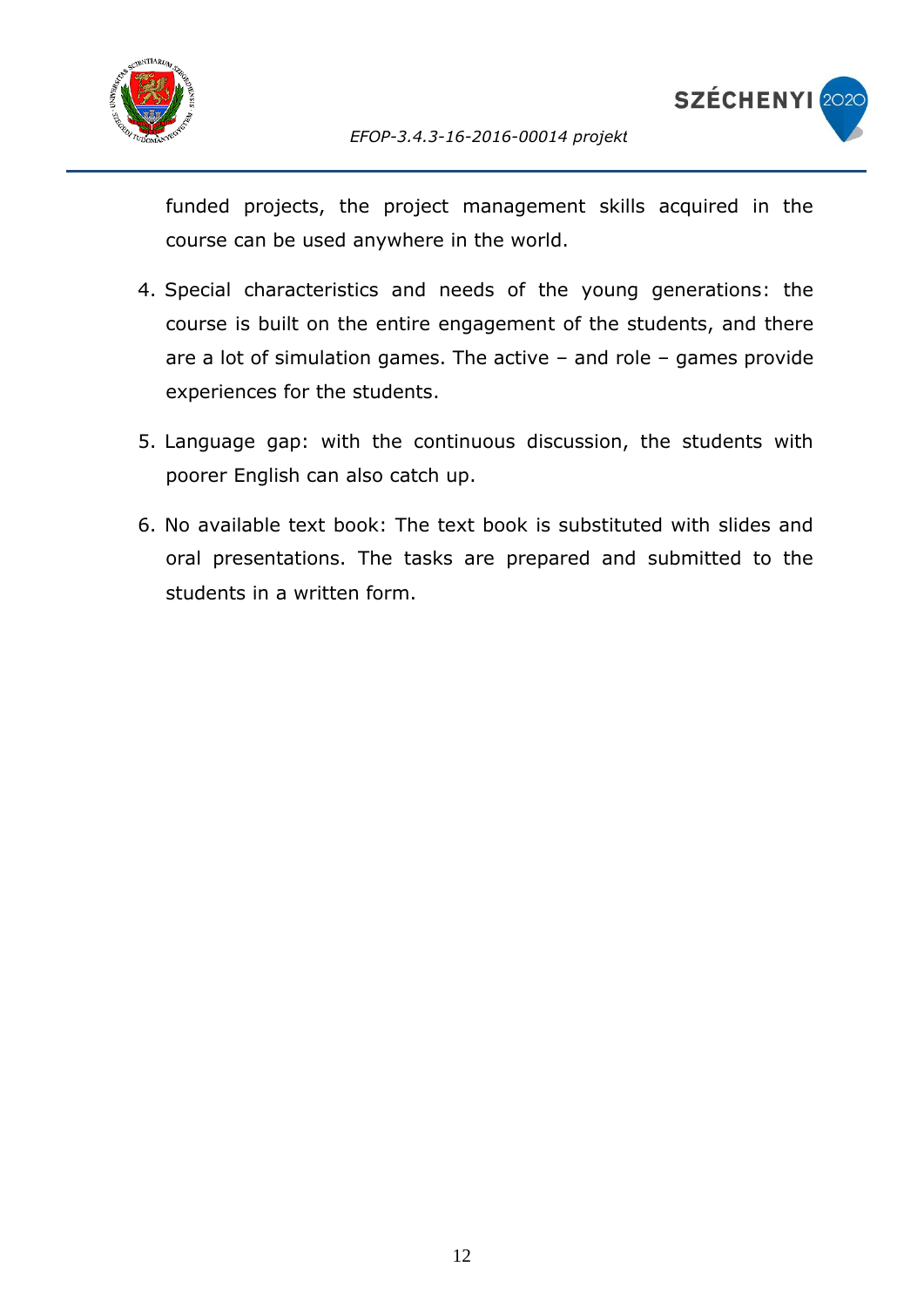



### <span id="page-12-0"></span>**4 SKILLS IMPROVED WITH THIS COURSE**

The Project Management in the EU course aims to improve several skills of the students in line with the official regulation on competencies. Since the course is taught in an interactive way (using individual tasks, small-group and large-group tasks) and requires creativity from the students, all competency areas (knowledge, skills, attitude and autonomy) are expected to be improved. The following table details how the course meets this requirement and which competencies are targeted to be developed.

| <b>Knowledge</b>                                                                                                                                                                     | <b>Skills</b>                                                                                                                                                                                                                    | <b>Attitude</b>                                                                                         | <b>Autonomy</b>                                                                                             |  |  |
|--------------------------------------------------------------------------------------------------------------------------------------------------------------------------------------|----------------------------------------------------------------------------------------------------------------------------------------------------------------------------------------------------------------------------------|---------------------------------------------------------------------------------------------------------|-------------------------------------------------------------------------------------------------------------|--|--|
| The student knows and<br>keeps the rules and<br>ethical norms of<br>cooperation and<br>leadership as part of a<br>project, a<br>team.                                                | The student assumes<br>the role of leader and<br>organiser in project-<br>and group work after<br>acquiring the necessary<br>practical know-how and<br>experience while also<br>carrying out assessment<br>and evaluation tasks. | The student is<br>accepting of the<br>opinions of others<br>and the values of<br>the given sector, the  | The student takes<br>responsibility for<br>his/her work and<br>behaviour from all<br>professional, legal    |  |  |
| The student has<br>mastered the<br>professional and<br>effective usage of<br>written and oral<br>communication along<br>with the presentation of<br>data using charts and<br>graphs. | The student can<br>uncover facts and basic<br>connections, can<br>arrange and analyse<br>data systematically.                                                                                                                    | region, the nation<br>and Europe<br>(including social,<br>ecological and<br>sustainability<br>aspects). | and ethical aspects<br>in connection with<br>keeping the<br>accepted norms and<br>rules.                    |  |  |
| The student knows the<br>essential methods of<br>collecting information.                                                                                                             | The student is capable<br>of planning, organising,<br>leading and overseeing<br>economic activities,<br>mainly projects.                                                                                                         | The student is open<br>to new information,<br>new professional<br>knowledge and new<br>methodologies.   | The student takes<br>responsibility for<br>his/her analyses,<br>conclusions and<br>decisions.               |  |  |
| The student is familiar<br>with digital and other<br>office appliances<br>designed to aid<br>economic processes.                                                                     | The student can<br>calculate the complex<br>consequences of<br>economic processes.                                                                                                                                               | The student behaves<br>in a proactive,<br>problem-oriented<br>way to facilitate<br>quality work.        | The student<br>completes his/her<br>tasks independently<br>and responsibly as a<br>member of team<br>tasks. |  |  |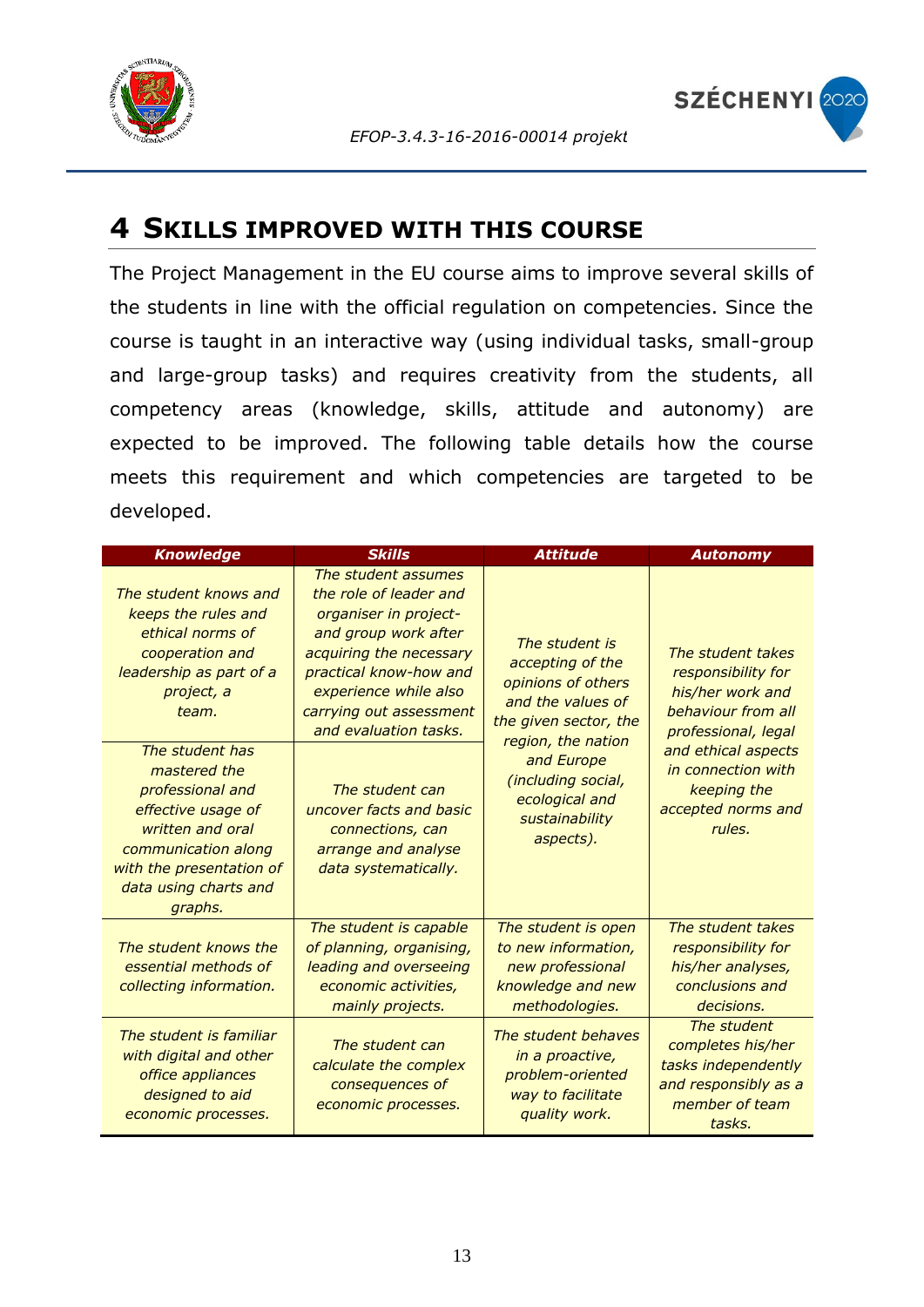



| The student is familiar<br>with the EU's funding<br>system. | The student can<br>cooperate with others,<br>and the student can<br>present conceptually<br>and theoretically<br>professional suggestions<br>and opinions well both<br>in written and oral form. | The student is open<br>to take on task<br>demanding<br>responsibility in<br>connection with both<br>solitary and<br>cooperative tasks. |  |
|-------------------------------------------------------------|--------------------------------------------------------------------------------------------------------------------------------------------------------------------------------------------------|----------------------------------------------------------------------------------------------------------------------------------------|--|
|-------------------------------------------------------------|--------------------------------------------------------------------------------------------------------------------------------------------------------------------------------------------------|----------------------------------------------------------------------------------------------------------------------------------------|--|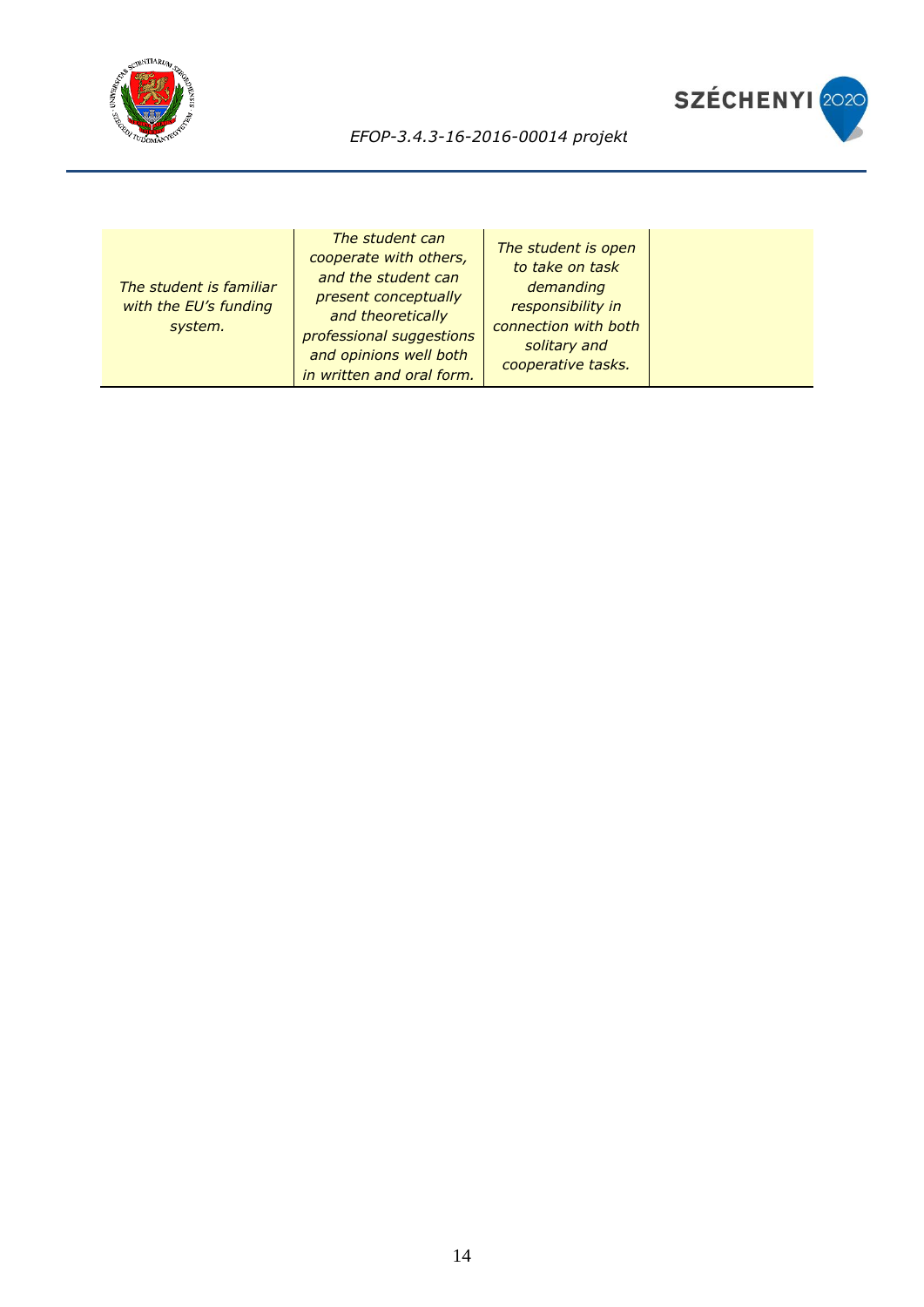



# <span id="page-14-0"></span>**5 SELF-TESTS**

Please answer the following test questions!

- List the main international financial flows to developing countries!
- Who are the main beneficiaries of the EU's international development cooperation?
- What do ACP and EYD refer to?
- Which are the main financial sources of the EU's international development cooperation?
- Who are the main beneficiaries of the EU's cohesion policy?
- What are the main financial sources of the EU's cohesion policy?
- What are the basic requirements of projects?
- What is an activity plan?
- Please list the methods of situation analysis! Choose one out of them and describe this method in details!
- Please detail the role of a project manager!
- What does SMART stand for? Explain each letter in one sentence!
- List the types of reports which must be prepared during and after a project in the case of EU-funded projects! Choose one out of them and describe it!
- Compare evaluation, monitoring and control!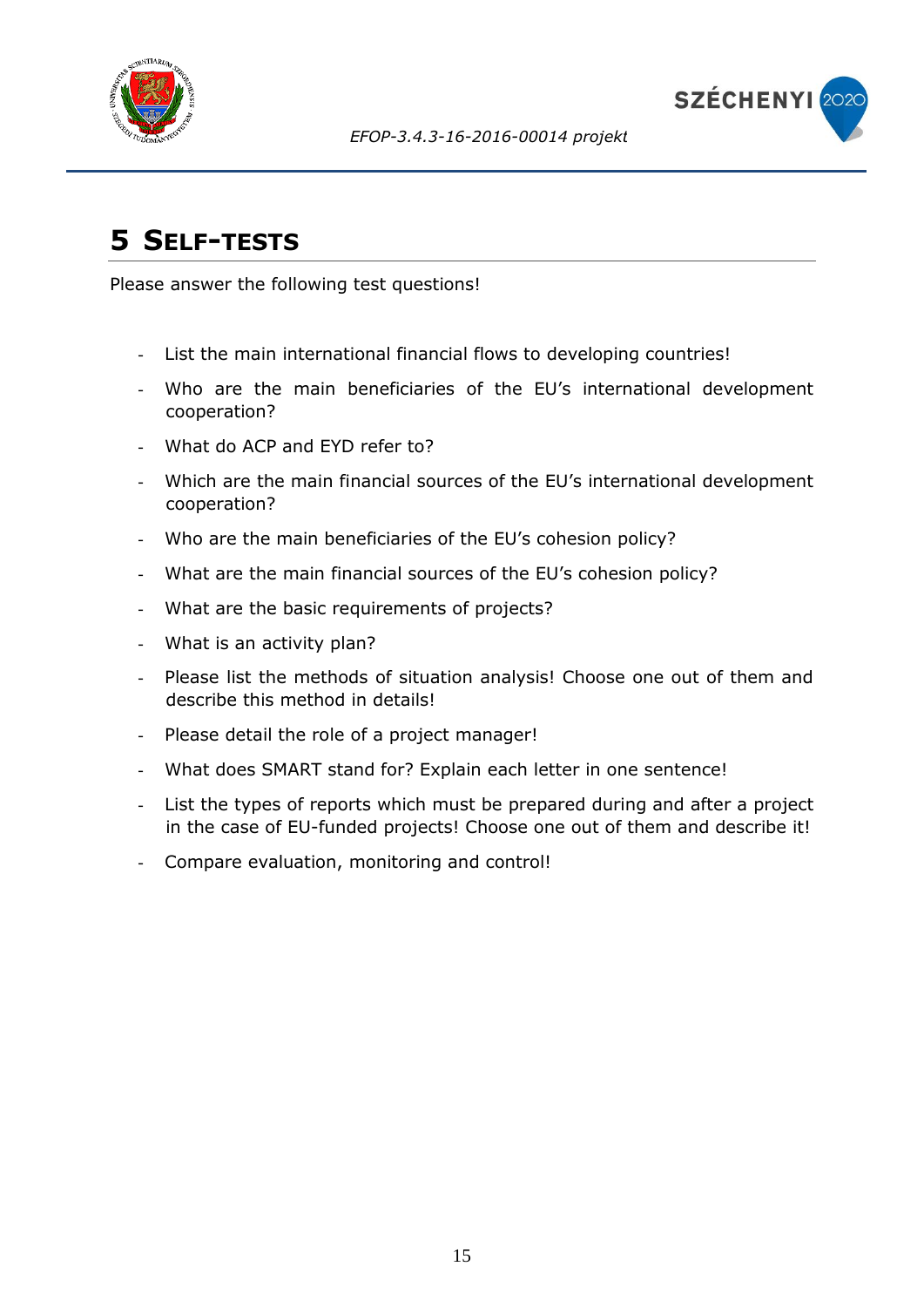



## <span id="page-15-0"></span>**6 INDIVIDUAL PRACTICAL WORK**

### **A) Basic requirements of a project**

### **1) Please determine the four basic requirements of the following projects!**

- **-** There is a castle on an isolated island
- You plan to expand the family with children
- Your plan is to get a degree at the University of Szeged

### **2) Please decide whether the following project implementations are successful. In your answer give arguments in 1-2 sentences! Your task is to argue in all cases and not only to decide whether it is successful or not.**

**The project:** Our main project aims to introduce a training program in which we would employ 5 trainees in our company for 9 months and help them get professional (and practical) knowledge with participating in the real life of our company. Our target group is students with secondary education but without tertiary education and the company will provide mentors who help their professional improvement and give continuous control and feedbacks. In order to be able to employ them, we have to purchase 5 computers and 5 phones. The project duration is between 1 January 2016 and 30 September 2016. The planned budget is EUR 20 000 which covers the cost of employment, the additional salary of the mentors and the purchase of equipment.

### **Scenarios**:

*a) By 30 September, we could employ 4 students but we bought 5 computers and 5 phones. Altogether, we did not exceed the cost limit.*

*b) By 30 September, we employed 5 students who all received a computer and a phone for their own work. However, the computers and phones became more expensive than we had expected, and as a result, we spent EUR 22 000 on our project.*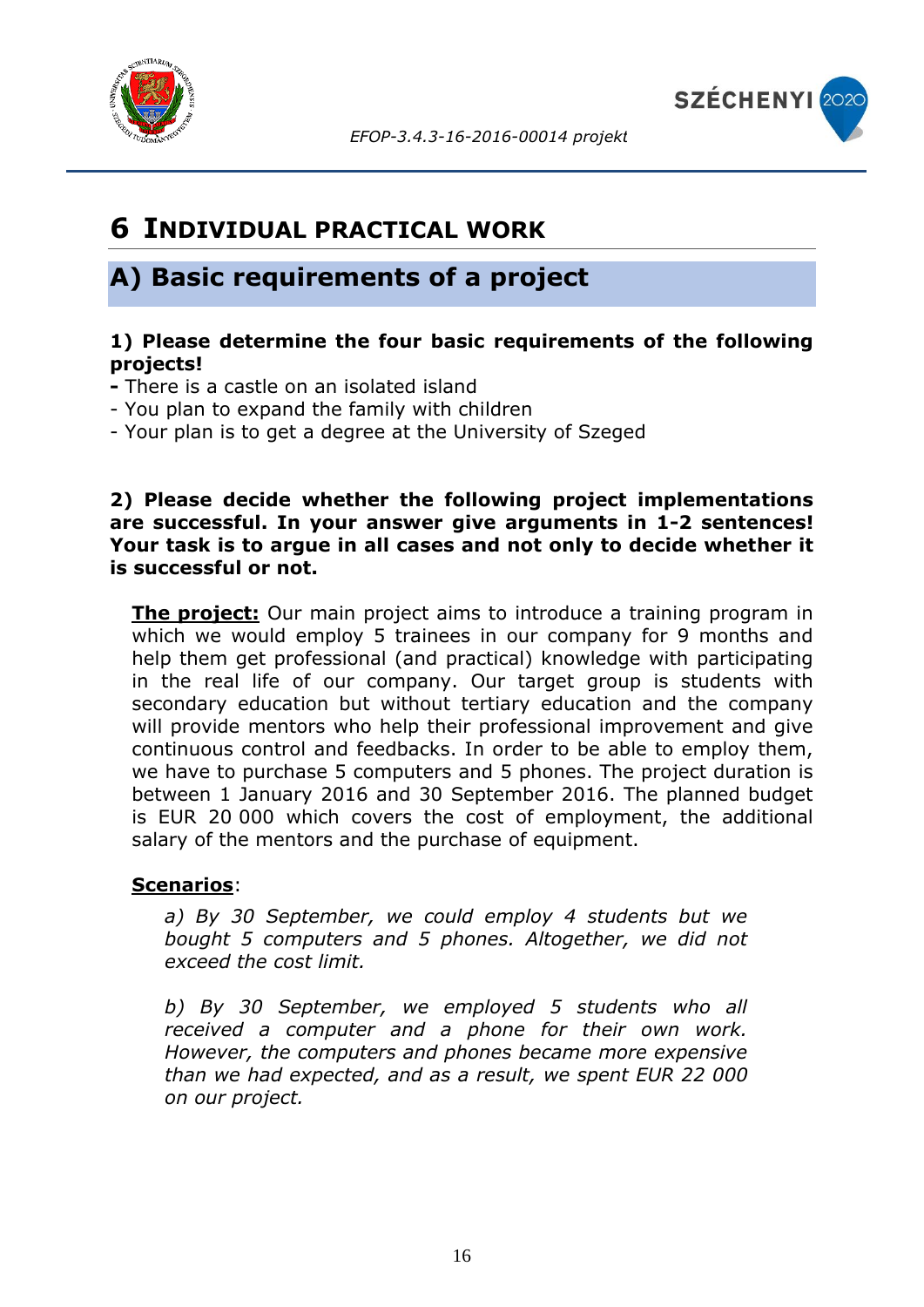



*c) By 30 September, we employed 5 students, 4 of them did not participate in tertiary education, but the fifth student attends a university in Szeged.* 

*d) By 30 September, we employed 5 students only with secondary education. We purchased five computers and five phones to enable them to work by their own. We provided 2 mentors who helped their professional improvement and who evaluated their work at the end of the training program. The total cost of the project was EUR 19 456.*

### **B) Situation analysis**

**1) Below you can find several factors from a SWOT table. The factors describe a company. Please, decide to which part of the SWOT table these factors belong. As an answer, write the appropriate letter of SWOT (S, W, O, T) next to the statements.**

- Well-designed and successful marketing strategies
- Strong customer relationships
- Too much stock in inventory and higher inventory costs
- High cost of rental for the office
- Customers in the market are loyal
- Seasonal high demand of the product
- A competitor opening new shop in a nearby location
- A lot of competitors in the market with similar products

### **2) Below you can find several factors from a SWOT table. The factors describe a town. Please, decide to which part of the SWOT table these factors belong. As an answer, write the appropriate letter of SWOT (S, W, O, T) next to the statements.**

- The share of low added value agricultural activities is very high.
- The education in the town takes place in grammar schools and vocational schools.
- Building a fast road, better logistics of the town
- Lower investment interests due to unfavourable economic policy factors
- Unemployment in the town is two times higher than the national average
- There is international cross border place in the region
- Needs for alternative forms of tourism are increasing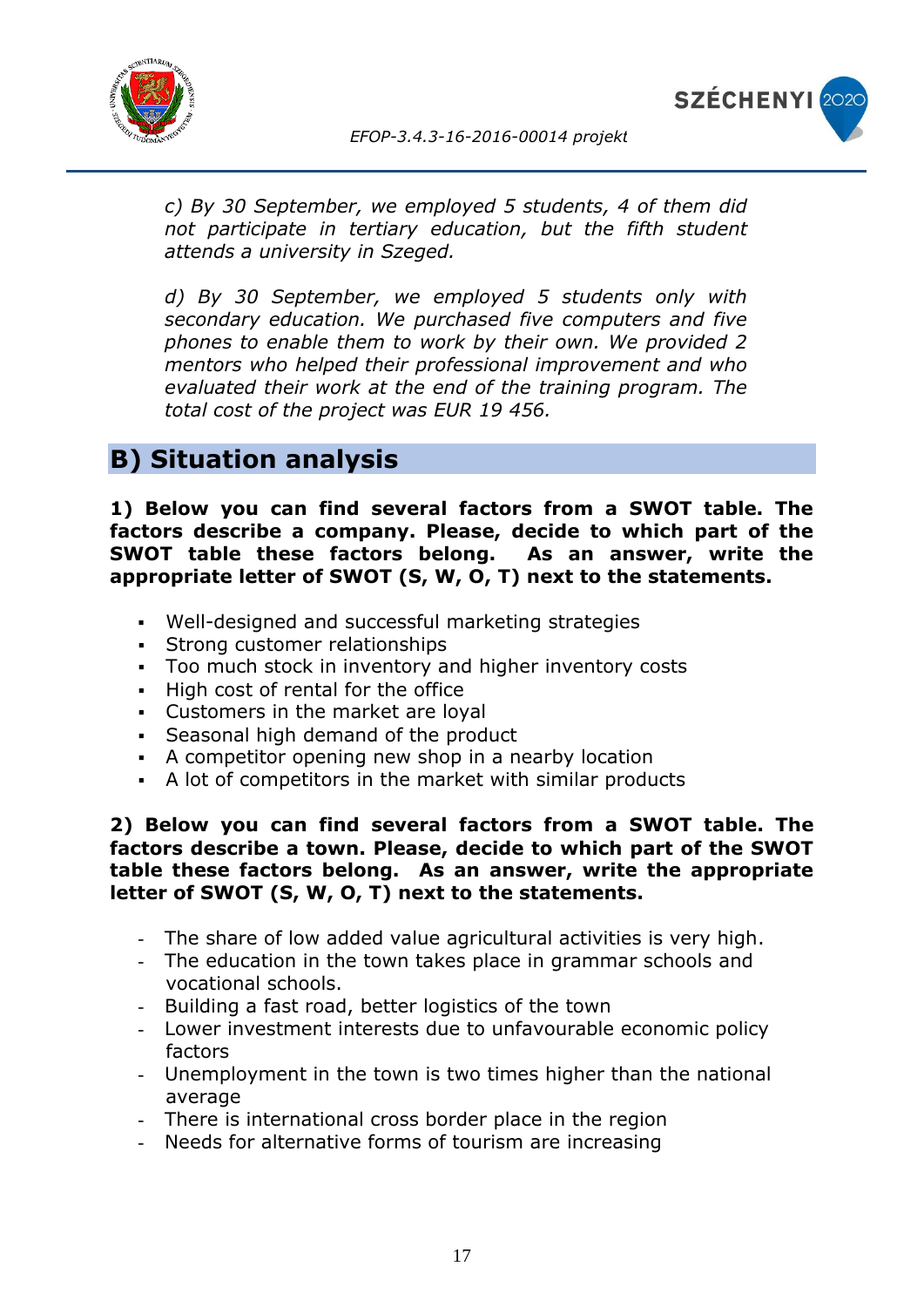



National and environmental values are decreasing due to the lack of ecological approach and due to the pollution coming from abroad

|  |                      |  | 3) The following table contains the statements of two problem    |  |  |
|--|----------------------|--|------------------------------------------------------------------|--|--|
|  |                      |  | trees. Please prepare the two problem trees, then transform them |  |  |
|  | into objective tree. |  |                                                                  |  |  |

| Food production on hills     | Soil fertility on hill slopes is   | Poor maintenance of                       |
|------------------------------|------------------------------------|-------------------------------------------|
| decreasing $(1)$             | decreasing $(1)$                   | irrigation facilities (1)                 |
| Food shortages (1)           | Soil erosion on hill slopes<br>(1) | High immigration rates $(1)$              |
| Ethnic clashes in            | Irregular supply of inputs         | Irrigation water does not                 |
| neighboring districts (1)    | for rice production $(1)$          | reach fields in desired<br>quantity $(1)$ |
| High incidence of            | For every 1,000 children           | Approximately 34% of the                  |
| malnutrition (1)             | five years old and younger,        | rural population in Ethiopia              |
|                              | there are 166 deaths in            | has access to an improved                 |
|                              | Ethiopia (2)                       | water source (2)                          |
| Canals are blocked (1)       | Preventable diseases,              | Ethiopia's main source of                 |
|                              | including Malaria, account         | income comes from its                     |
|                              | for at least 60% of health         | agricultural economy that is              |
|                              | problems in Ethiopia (2)           | often affected by drought.                |
|                              |                                    | 2)                                        |
| Rice production in low lands | 78% of Ethiopians struggle         | Almost two-thirds of its                  |
| decreasing $(1)$             | with an income below US\$2         | people are illiterate (2)                 |
|                              | a day (2)                          |                                           |
| The life expectancy of the   | Agriculture accounts for           | The State Health                          |
| average Ethiopian was 59     | more than half of Ethiopia's       | expenditure is                            |
| years old in $2011(2)$       | economy, and employs               | approximately \$3 per                     |
|                              | 80% of its population.             | person in Ethiopia (2)                    |
| Dikes are degraded (1)       |                                    |                                           |

### **4) Please create the problem tree and objective tree of the following problems! The trees must have 3 levels.**

- Institutional development for fruit production Country: Barbados
- Training of health care employees in Tanzania to fight against HIV/AIDS
- Making the town more attractive for tourists
- Establishing facilities for university students to have fun (sports or parties)
- Improving the air quality in "Black Hollow" by introduction of trolley buses
- The unemployment rate in Szeged is above the Hungarian average.
- The mayor of Szeged realizes that parents in the town do not prefer local schools but parents take their children to other towns and children attend school there.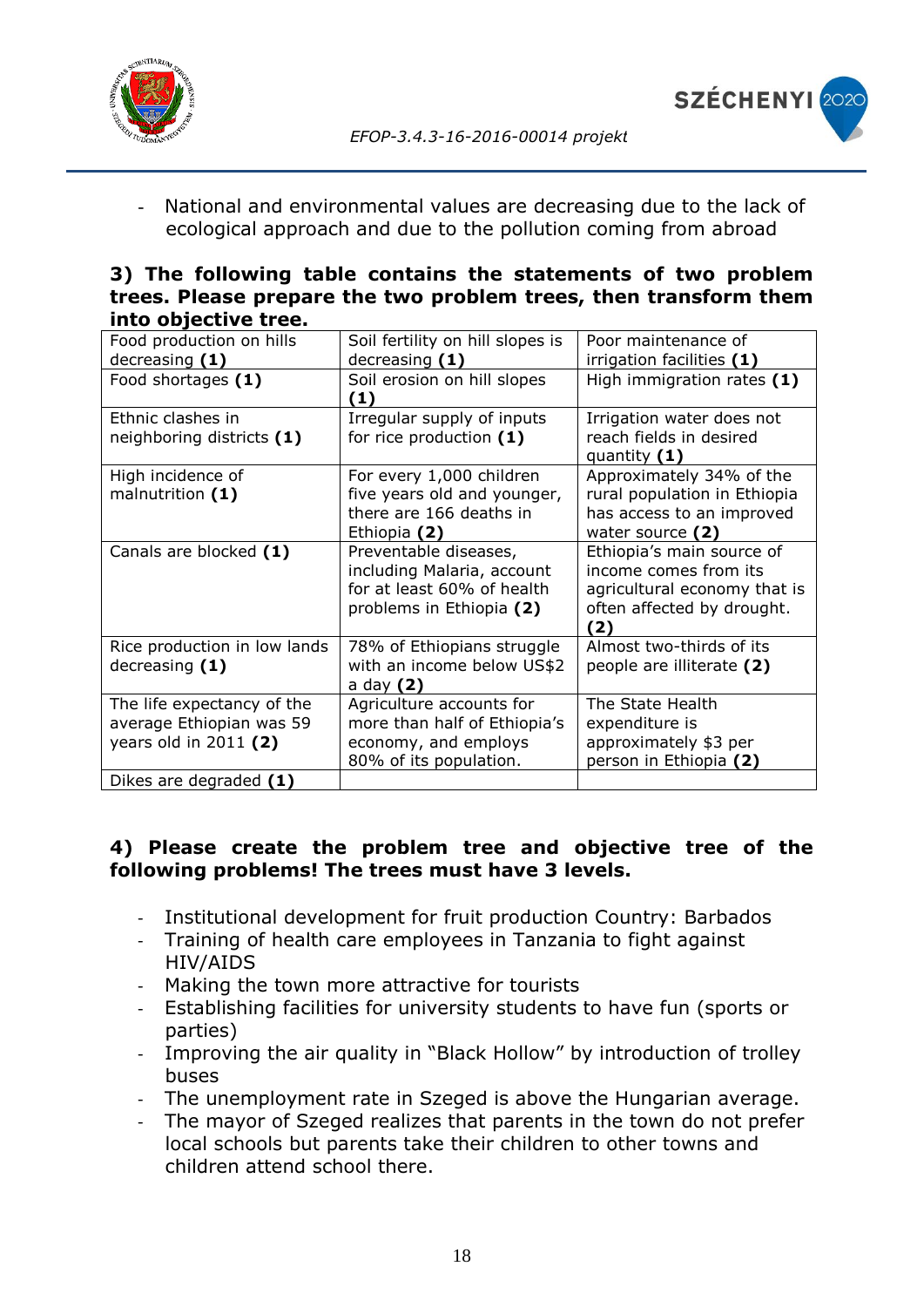



# **C) Logframe matrix**

**1) The following statements are from a logframe matrix of a project implemented in Barbados. The project title is: Institutional development for fruit production, the estimated Duration of Project: 18 months. Please, put the statements in the right place in the logframe matrix.**

### **Statements:**

- 1. Agricultural policy will be modified in favor of fruit crops.
- 2. Annual increases in the number of farmers in Barbados growing fruit on a commercial scale.
- 3. Annual reports of each farmer organization documenting volume of sales through input outlets.
- 4. Complementary project to strengthen farmer organizations financed.
- 5. Develop distribution program through farmer organizations for farm inputs and planting materials.
- 6. Effective system for distribution of farm inputs and planting material.
- 7. Full-time managers working in three farmer organizations.
- 8. Improve the specific production and marketing services available to fruit producers in Barbados.
- 9. Improved institutional structure for services in credit, technical assistance, research, nurseries, and distribution of farm inputs.
- 10. Increase the domestic supply and exports of good quality fruit from Barbados
- 11. Market prices will remain favorable.
- 12. Ministry of Agriculture annual survey of farmers.
- 13. Ministry of Trade export statistics.
- 14. National production and exports of paw and two other priority fruits will increase by 10% between July 1989 and July 1992
- 15. Satisfactory marketing infrastructure will be in place.
- 16. Three farmer organizations with input supply centers and planting material.
- 17. Training \$9,000; travel costs \$6,000; materials -\$5,000.
- 18. Vouchers.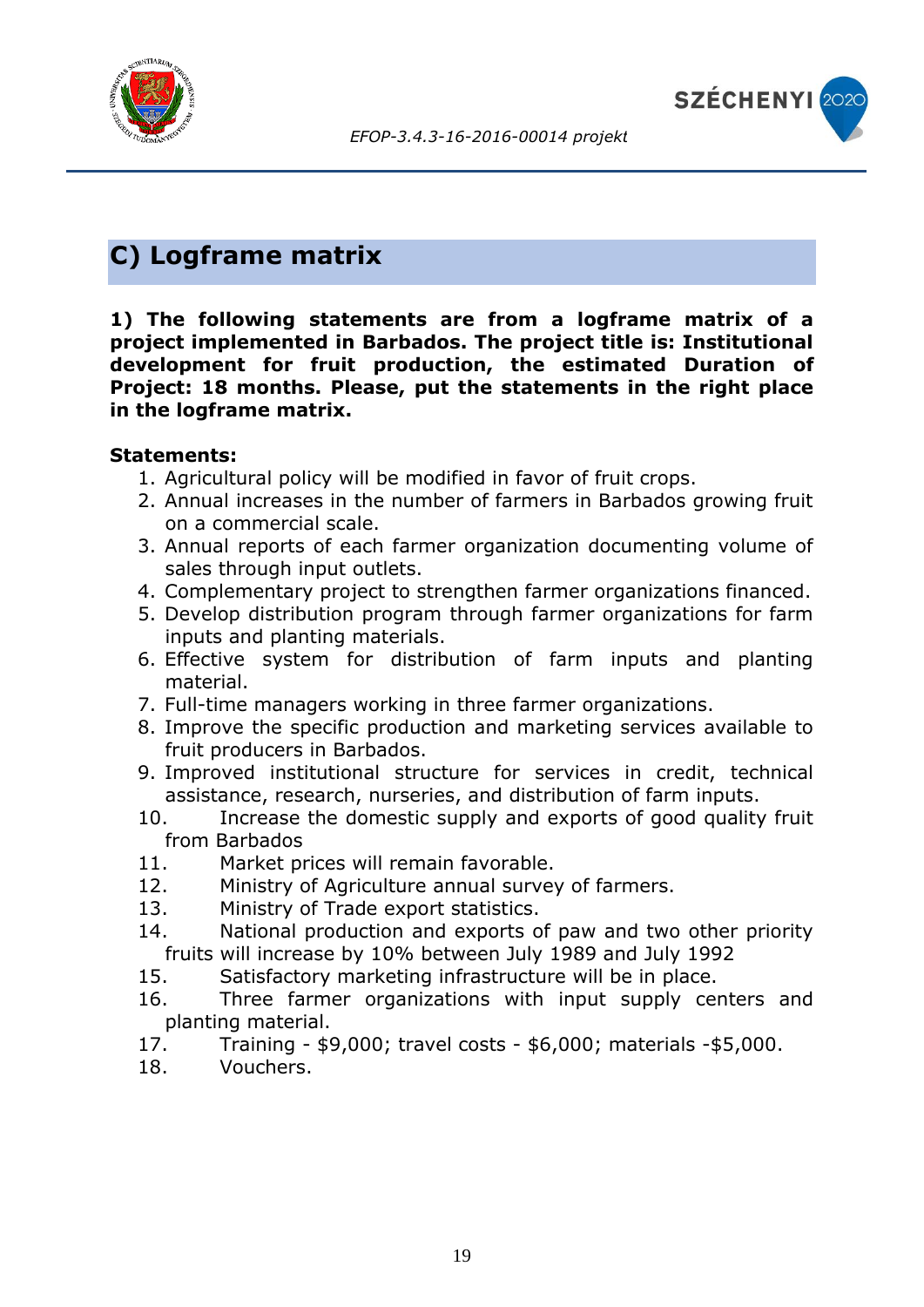



|                                     | <b>Indicators</b> | <b>Sources</b> | <b>Conditions</b>                |
|-------------------------------------|-------------------|----------------|----------------------------------|
| <b>OVERALL</b><br><b>OBJECTIVES</b> |                   |                |                                  |
| <b>OPERATION</b><br><b>PURPOSE</b>  |                   |                |                                  |
| <b>RESULTS</b>                      |                   |                |                                  |
| <b>ACTIVITIES</b>                   | <b>MEANS</b>      | <b>COSTS</b>   |                                  |
|                                     | ٠                 |                | <b>PRE-</b><br><b>CONDITIONS</b> |

#### **2) Plan the project and build the logframe matrix!** The setting:

Salim is a senior manager in a non-governmental organization.

Among its activities, the organization provides training on food security to practitioners from several developing countries.

Because of the increasing number of requests for training from different countries, Salim is considering the option of including e-learning in the organization's training plan.

### **Additional information:**

- The EU offers support from ESF to implement eLearning projects.
- Project duration: 1-3 years
- Support: 30.000 60.000 EUR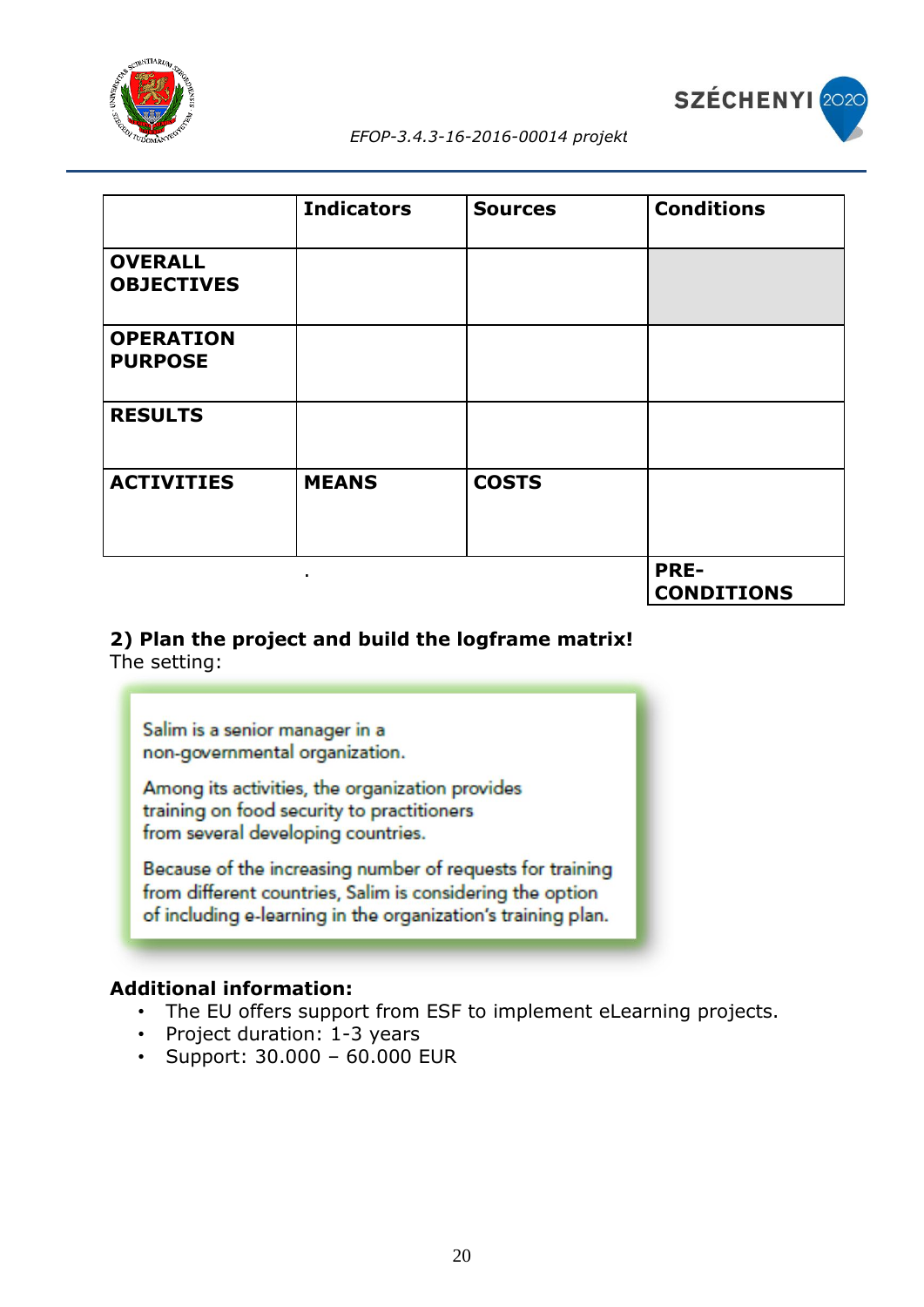



# **D) Indicators**

### **1) Put the numbers of the following indicators in the right place!**

- 1. Greater financial allocation by government to monitor and address human rights abuse
- 2. Number and type of wells installed
- 3. Percentage of women with increased disposable income, expanding their options towards diverse social and economic roles
- 4. Number and category of people given training or other types of support
- 5. Retention or increase in forest areas
- 6. The number and proportion of population with sustained availability of clean water for proper domestic use
- 7. Reduction in ill health and mortality
- 8. Number of loans given and repaid as agreed
- 9. Improved economic control, choice and status with respect to men
- 10. Number of species planted properly and surviving
- 11. New areas reforested and sustainable agricultural practices applied
- 12. More transparent, accountable state behaviour with reduction in political arrests

| <b>Project</b><br><b>Indicator</b> | Water<br>supply | Women's<br>empowerment | <b>Environment</b> | Human<br>rights |
|------------------------------------|-----------------|------------------------|--------------------|-----------------|
| Output                             |                 |                        |                    |                 |
| <b>Result</b>                      |                 |                        |                    |                 |
| Impact                             |                 |                        |                    |                 |

### **E) Complex project**

**The setting:** There is a newly formed group of ambitious young people who are full of ideas and are very creative. They are also very up-to-date in information and communication technologies, they have a vivid social life, and they are fully open-minded. They have seen an advertisement on a news portal that has raised their attention: a once fancy but now shabby facility of 25,000 square meters, previously used for military purposes but closed for more than 8 years now, is intended to be reutilized in the form of brown-field investment(s). A call for proposals on possible forms of reutilization is now open. The facility lies in a semi-developed rural area in the Eastern part of the EU outside the Eurozone.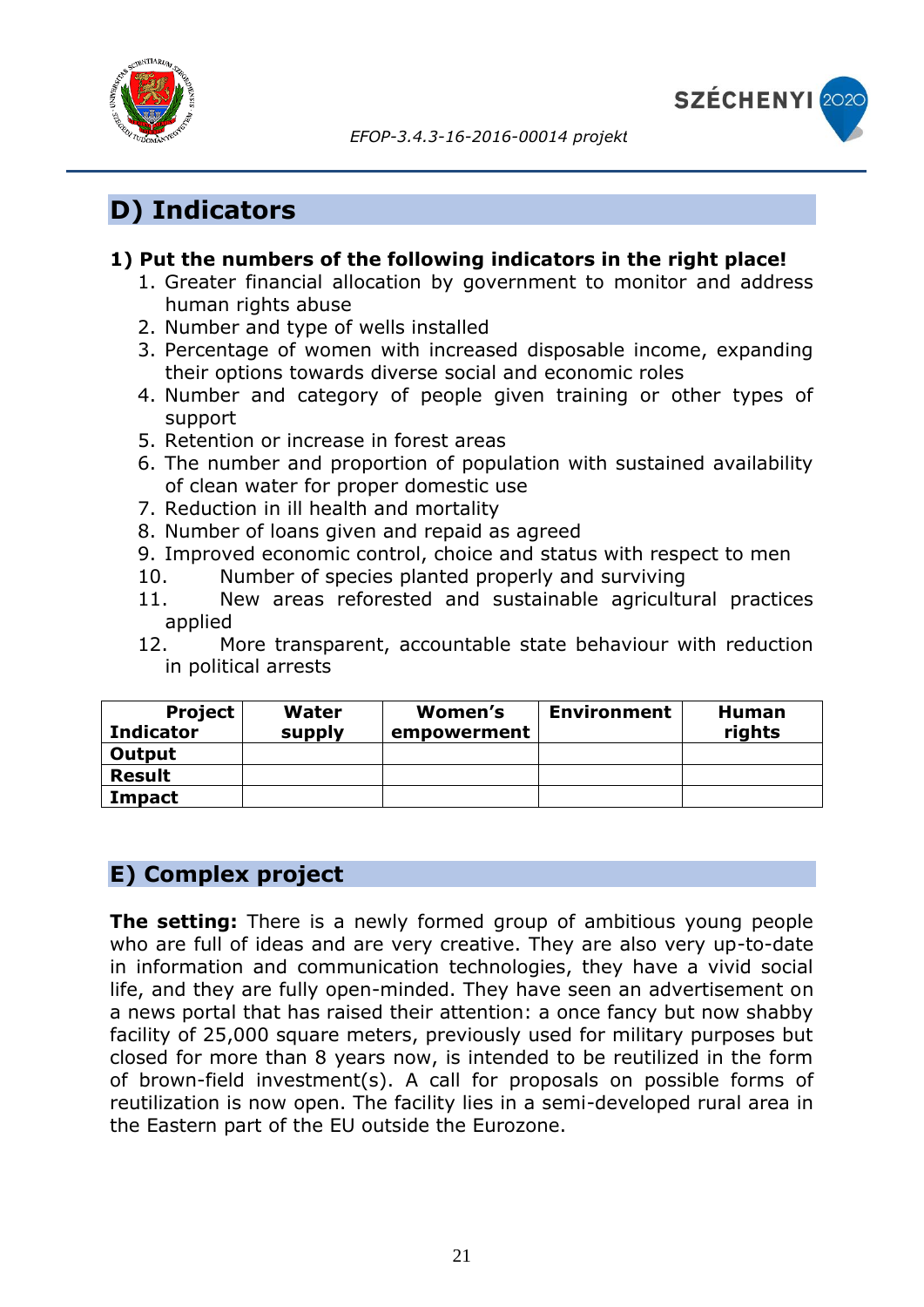

- Define the basic requirements of the project (goal, start, close, budget)
- Mention the activities needed during implementing the project
- Prepare the logframe, activity plan and the GANTT chart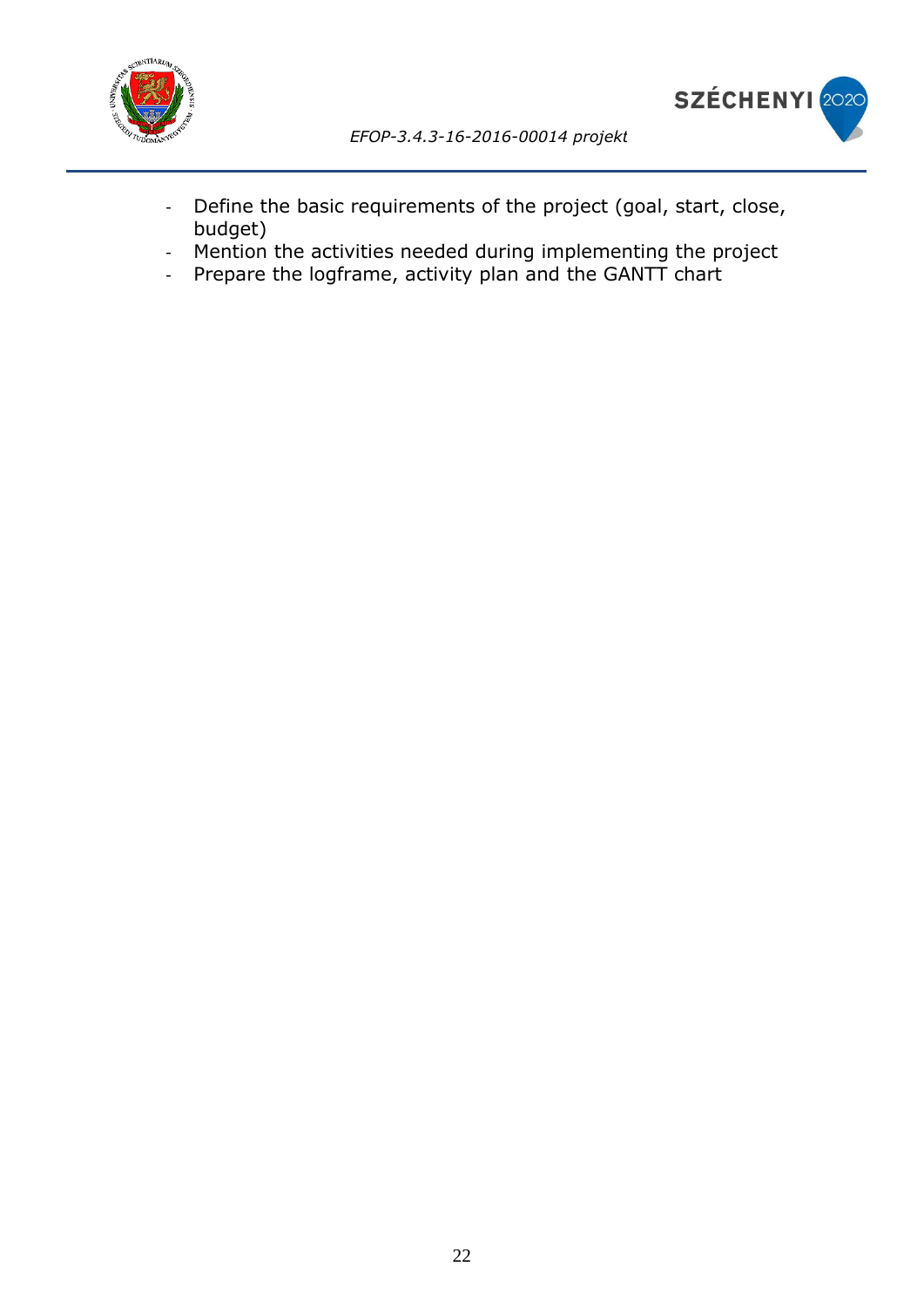



# <span id="page-22-0"></span>**7 GROUP WORK**

The following situations contains basic ideas for preparing a project. You have to imagine the situation than try to find out a project idea, and a final project. In order to do that, you have to be able to present at least:

- Problem tree objective tree
- SWOT analysis
- Logical framework matrix
- The project itself

During the solution, you can be as creative as you can but you can collect real data from Internet, too. The final evaluation is based on the logic of your work and how much your project is proved by the situation analysis. You have to convince the other students that your project is appropriate and feasible.

#### **Situations:**

- 1) You are working for a pets' clinic. The doctors informed the head of the clinic that there are a lot of problems with the health care of dogs, the owners of dogs do not pay enough attention to feed and wash dogs in the district. The head of the clinic asked you to work out a project with the duration of two years to improve this situation and decrease the preventable cases.
- 2) You are working for Taita Foundation. This Foundation supports orphan children in Kenya. So far the Foundation could regularly provide food to these children, but because of several reasons (educational problems, health issues), the head of the Foundation decided to help children more and in a longer term. The head of the Foundation asked you to work out a 3-year long project.
- 3) There is a civil organization in Argentina which compromises the Hungarian migrants in Buenos Aires. The civil organization pays attention to prevent the Hungarian culture in this small community, therefore the main aim is to help children born in Argentina but have Hungarian parents improve their Hungarian language skills and feel the Hungarian roots. The head of the civil organization asked you to find out a 3-year long project which aims to realize these goals.
- 4) The prime minister of Hungary realized that the main disadvantage in Hungary's competitiveness is that students do not choose natural sciences (mathematics, engineering, physics, chemistry…) when they decide about their higher education. As a result, there is a small number of professionals in these fields. It is found out that the intervention must happen in grammar school. The prime minister asked you to work out a 4 year long project to achieve these goals.
- 5) The prime minister of Hungary realized that the main disadvantage in Hungary's tourism competitiveness is that most people in Hungary do not speak any language. Therefore the government tries to improve the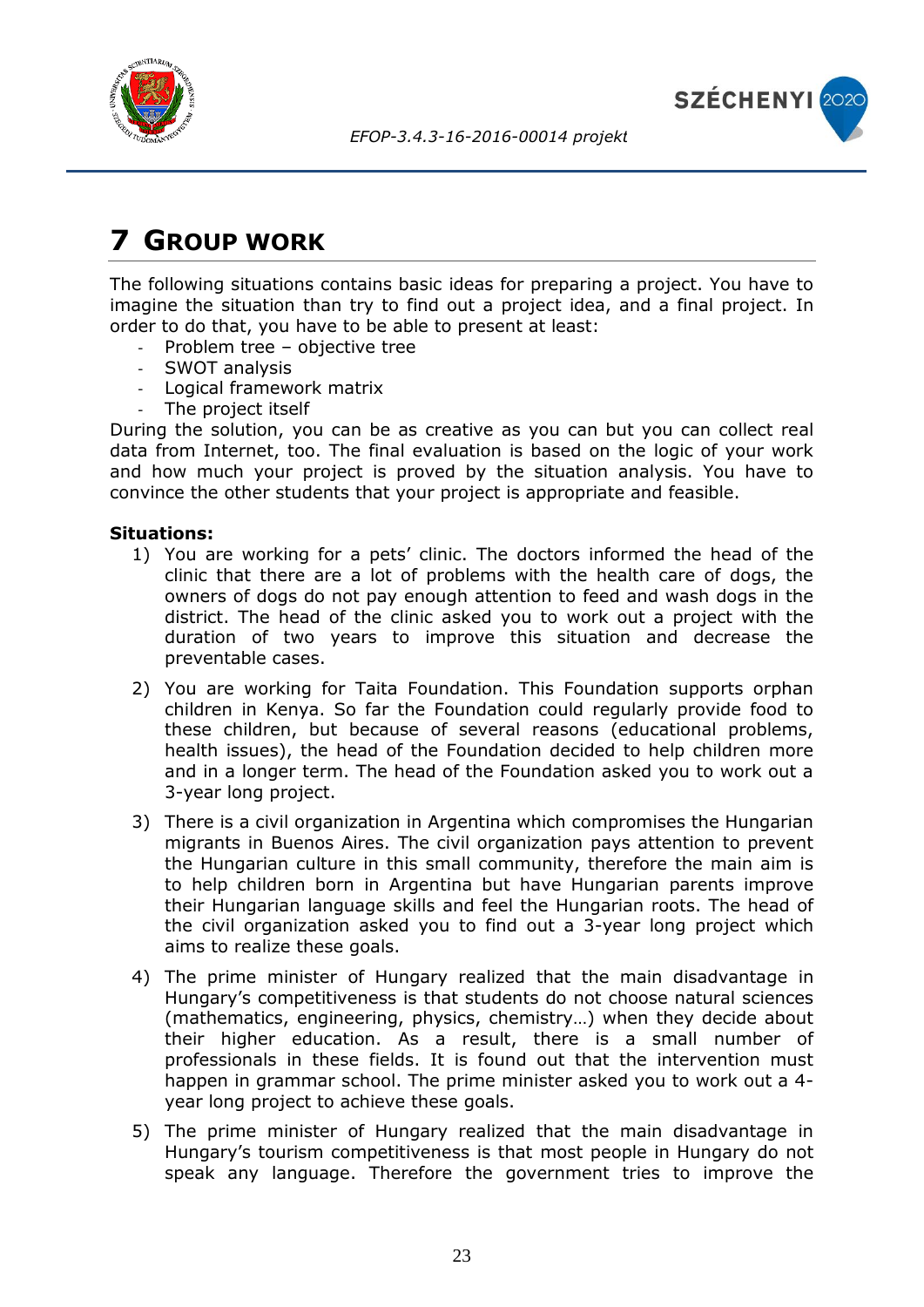



language skills of adults working in the tourism sector. You as representatives of a language school have to work out a 4-year long project to achieve these goals.

- 6) Hungary is always known as a very pessimistic country and people smile neither in hospitality nor in official offices. It decreases the judgment of Hungary and has impact on tourism. You as a creative and smart group working for a civil organization in Szeged decided to work out a 2-year long project which contributes to a higher level of happiness.
- 7) Humbug is a small city in East Hungary. You are working for the mayor in the city. The mayor was informed that small- and medium-sized companies (SME-s) are unable to develop on your own because of the lack of entrepreneurial and economic skills. As SME-s are the engine of the city's economic growth, the mayor thinks that this problem must be handled somehow. The mayor asks you to design a 4-year project to handle this situation.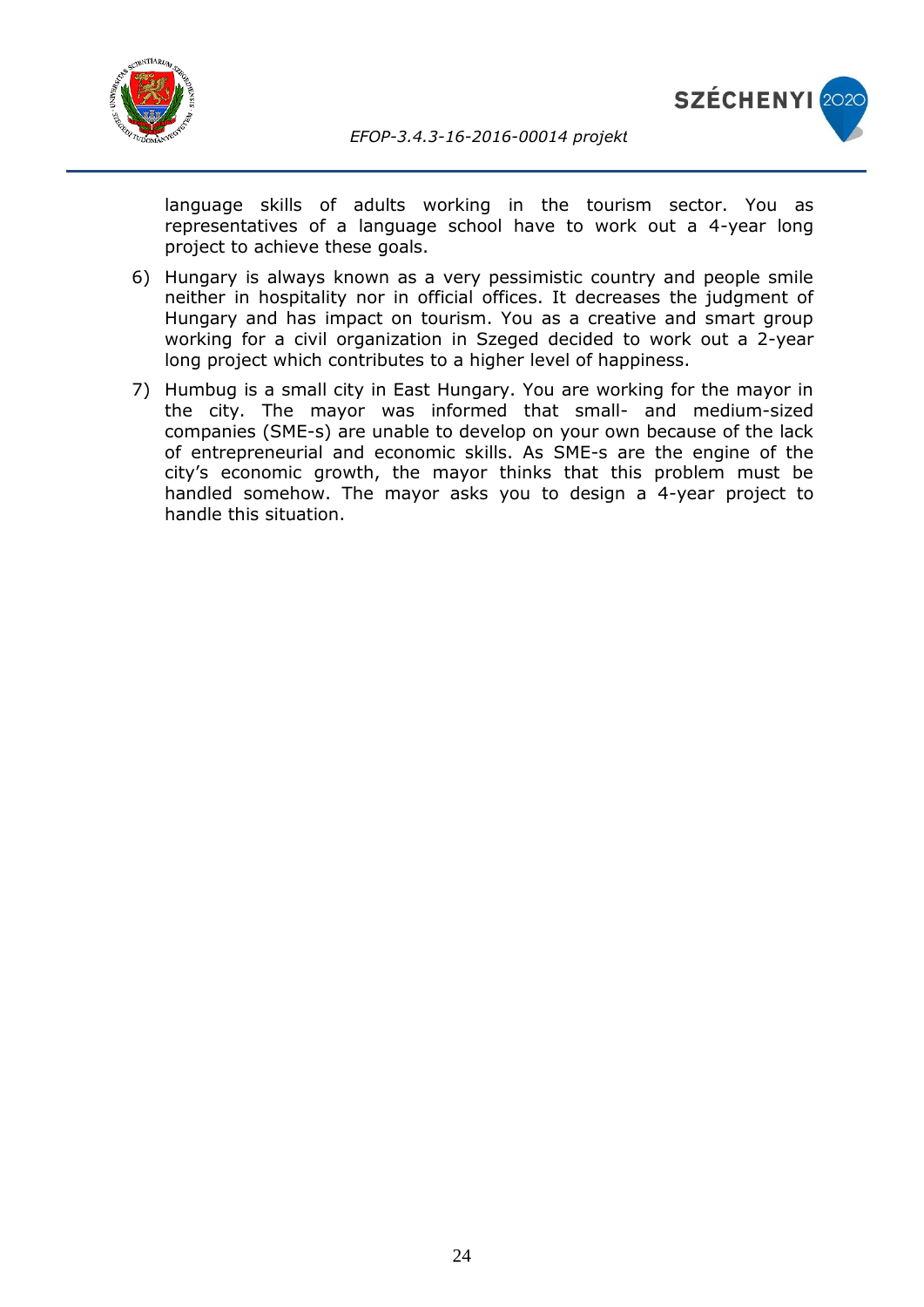



# <span id="page-24-0"></span>**8 PRACTICAL PROJECT MANAGEMENT: TEST YOUR KNOWLEDGE**

The following questions can be discussed in the class but can use as a self-test, too. If one decides to practice in the class, the following scenario may work:

- 1. Please divide the whole group into smaller groups. Ideally two students work together.
- 2. Please ask the students to get any paper on which they can take notes. Or electronic devices can be included (e.g. Google Doc/Excel, or taking notes on smart phone)
- 3. The students can use anything when they answer the questions: they can open the study materials or can browse on the internet.
- 4. Please show the questions as a slide show to the students and they should answer them.
- 5. At the end of the questions, please start again and discuss the answers together.
- 6. The professor should not only tell the correct answer but give details and tell additional stories to better understand the logic.

### **Proposed questions**

Please fill in this (online Google excel) with the relevant information on the EU's transnational cooperation programmes:

|                            | <b>Central Europe</b> | <b>Interreg</b><br><b>Europe</b> | <b>Danube</b><br><b>Transnational</b><br>Programme | <b>MED</b><br><b>Interreg</b><br>programme |
|----------------------------|-----------------------|----------------------------------|----------------------------------------------------|--------------------------------------------|
| Eligible countries         |                       |                                  |                                                    |                                            |
| Supported areas            |                       |                                  |                                                    |                                            |
| who can<br>Actors<br>apply |                       |                                  |                                                    |                                            |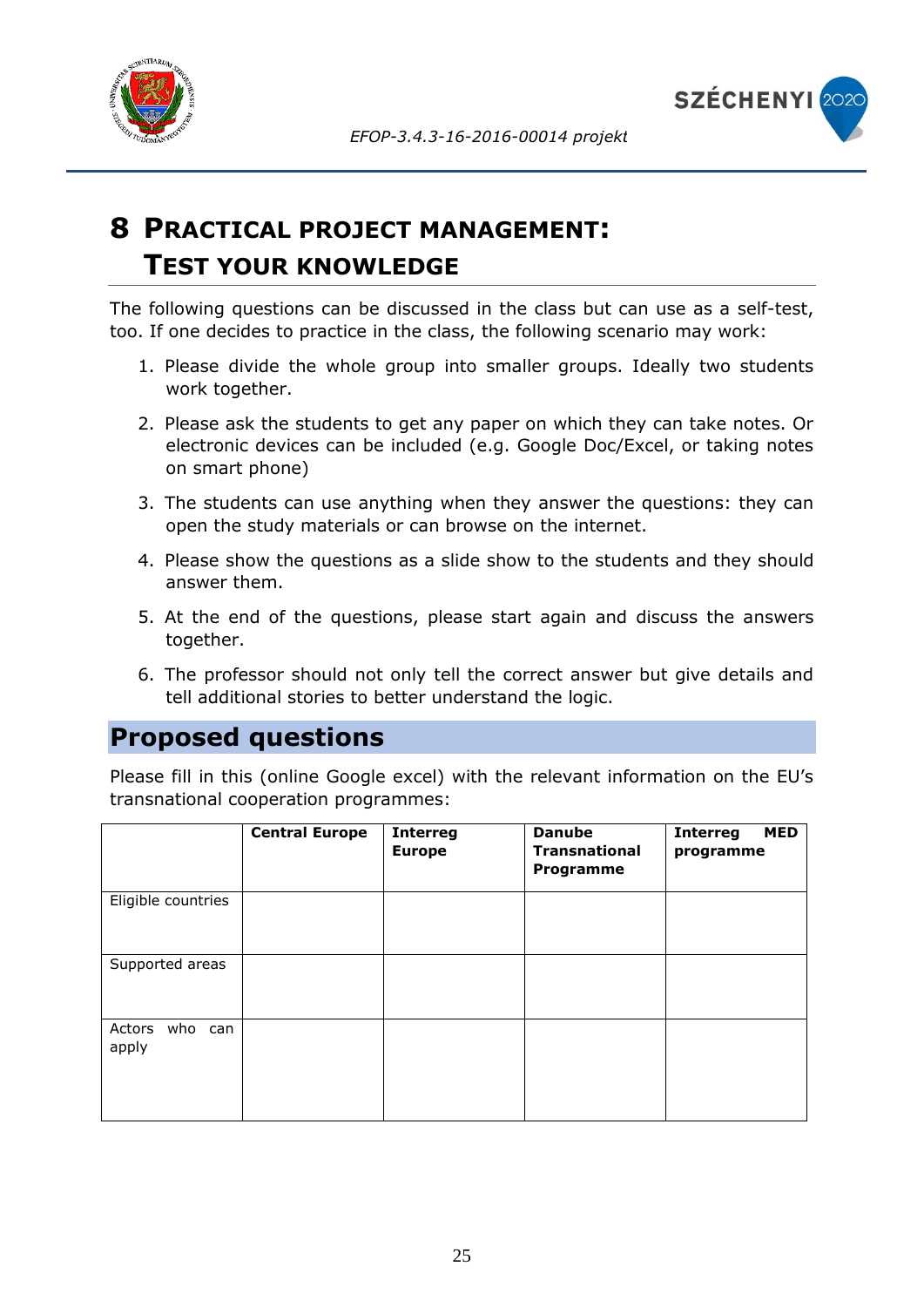



### **Test questions**

- 1. What does DTP refer to?
- 2. What is the basic rule on establishing a DTP consortium?
- 3. Can entities from non-EU members be a member of a DTP consortium? On what condition?
- 4. What does ASP refer to?
- 5. Which EU fund(s) support(s) DTP projects?
- 6. How large is the intensity of support in a DTP project?
- 7. Which of the followings is a budget line?
	- a. Staff costs
	- b. Overhead costs
	- c. Travel and accommodation
	- d. External expert
	- e. Equipment
- 8. In which currency do you have your budget?
	- a. EUR
	- b. National currency
	- c. USD
	- d. The Beneficiary can decide whether EUR or national currency
- 9. Which exchange rate must be used?
	- a. National Bank of Hungary
	- b. ECB
	- c. EC
	- d. Fed
- 10.Which of the followings are non-eligible costs?
	- a. Occurred before the project implementation
	- b. Paid within 30 days after project closure
	- c. Paid interest
	- d. Purchase of land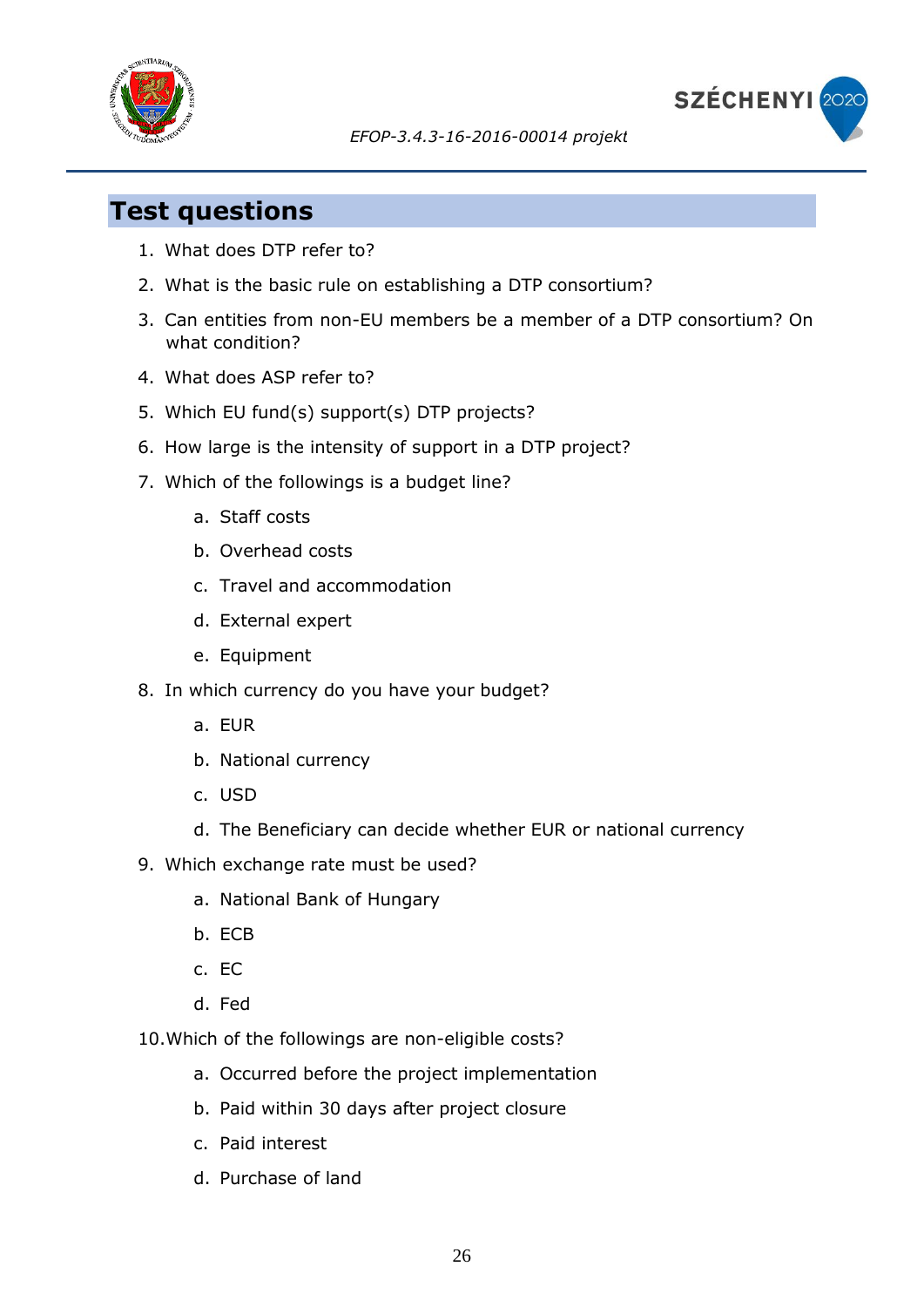



- e. Alcohol
- f. Tip
- g. Paid services which was provided by another member of the consortium
- 11.What does a reporting period mean?
- 12.What is the role of a partner report which a partner must submit at the end of each reporting period?
- 13.What are the two main parts of a partner report?
- 14.Overheads is calculated on a flat rate basis. What does this mean?
	- a. Overheads can be 15% of the staff costs, no papers (invoices) must be submitted to the control organization.
	- b. Overheads can be 15% of the staff costs, but supporting documents (e.g. invoices) must be submitted to the control organization.
- 15. How would you explain the "supporting documents" term?
- 16.What can be the supporting documents of organizing a workshop?
- 17.What can be the supporting documents of staff costs?
- 18.What can be the supporting documents of travel?
- 19.What can be the supporting documents of employing an external expert for printing 100 copies of a handbook?
- 20.Do you have to implement a public procurement if you employ an external expert?
- 21.What is the role of a lead partner in a consortium?
- 22.What does a Work Package leader do?
- 23.What is a work package?
- 24.What do the other partners do who are neither a lead partner nor a work package leader?
- 25.To whom can a work package leader turn if there is any problem with any partner's performance?
- 26.What does JS stand for? What kind of institution it is?
- 27. What does FLC stand for?
- 28.Who prepares the project progress report?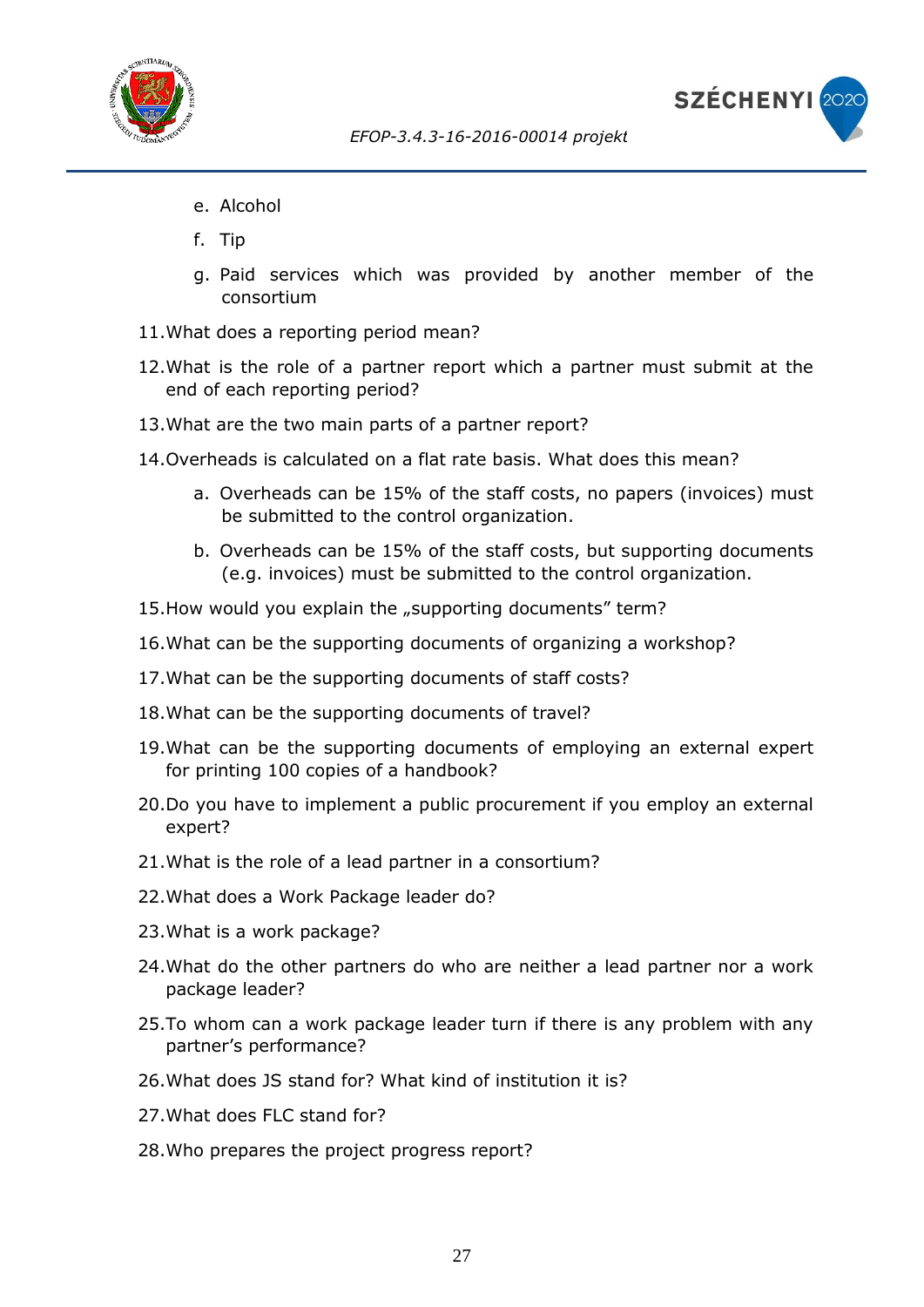



Please list the documents with which you have to be familiar if you work as a project manager: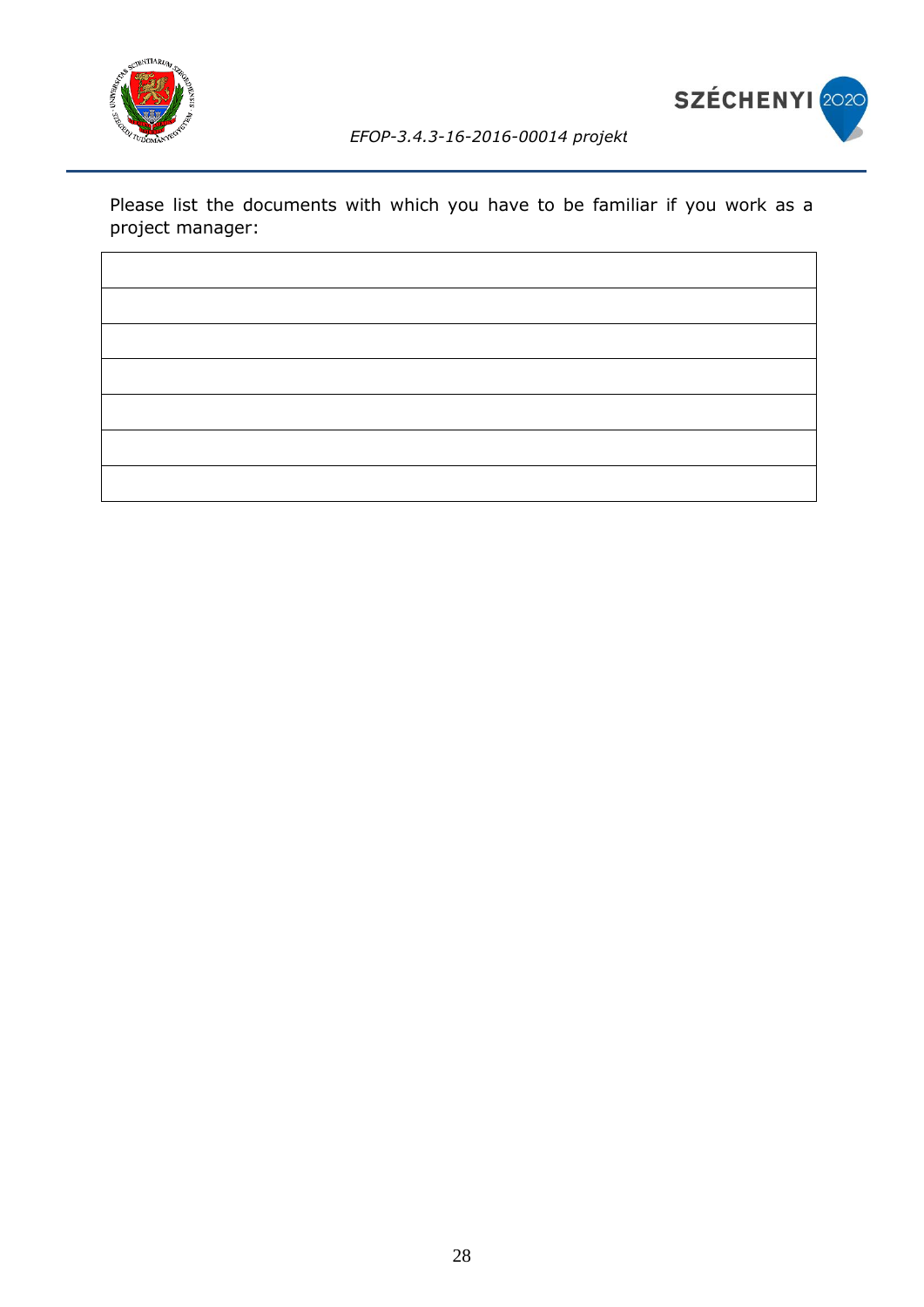



# <span id="page-28-0"></span>**9 PRACTICAL PROJECT MANAGEMENT: SIMULATION OF THE PARTNER REPORT**

*Tip for the lecturer: At the end of the semester, the students who worked in groups should submit a partner report which meets the form of the real partner*  report as much as it can. The students should submit it with the relevant *supporting documents. The professor may create groups and each group checks another group's solution.*

Please fill in the following partner report template and detail what work you completed in the semester. Please note that this partner report is similar to the real partner report and you have to convince the national first level controller (FLC) institution that all costs occurred in the reporting period are in accordance with the Application Form and the activities you did in the semester. Please submit all supporting documents, too.

# **Partner Progress Report: Improving Capacities for Enhancing Territorial Attractiveness of the Danube Region**

### **Progress report identification**

| Partner's name                                  |  |
|-------------------------------------------------|--|
| Programme name                                  |  |
| Project title                                   |  |
| Project acronym                                 |  |
| Project ID                                      |  |
| Reporting period (starting and closing<br>date) |  |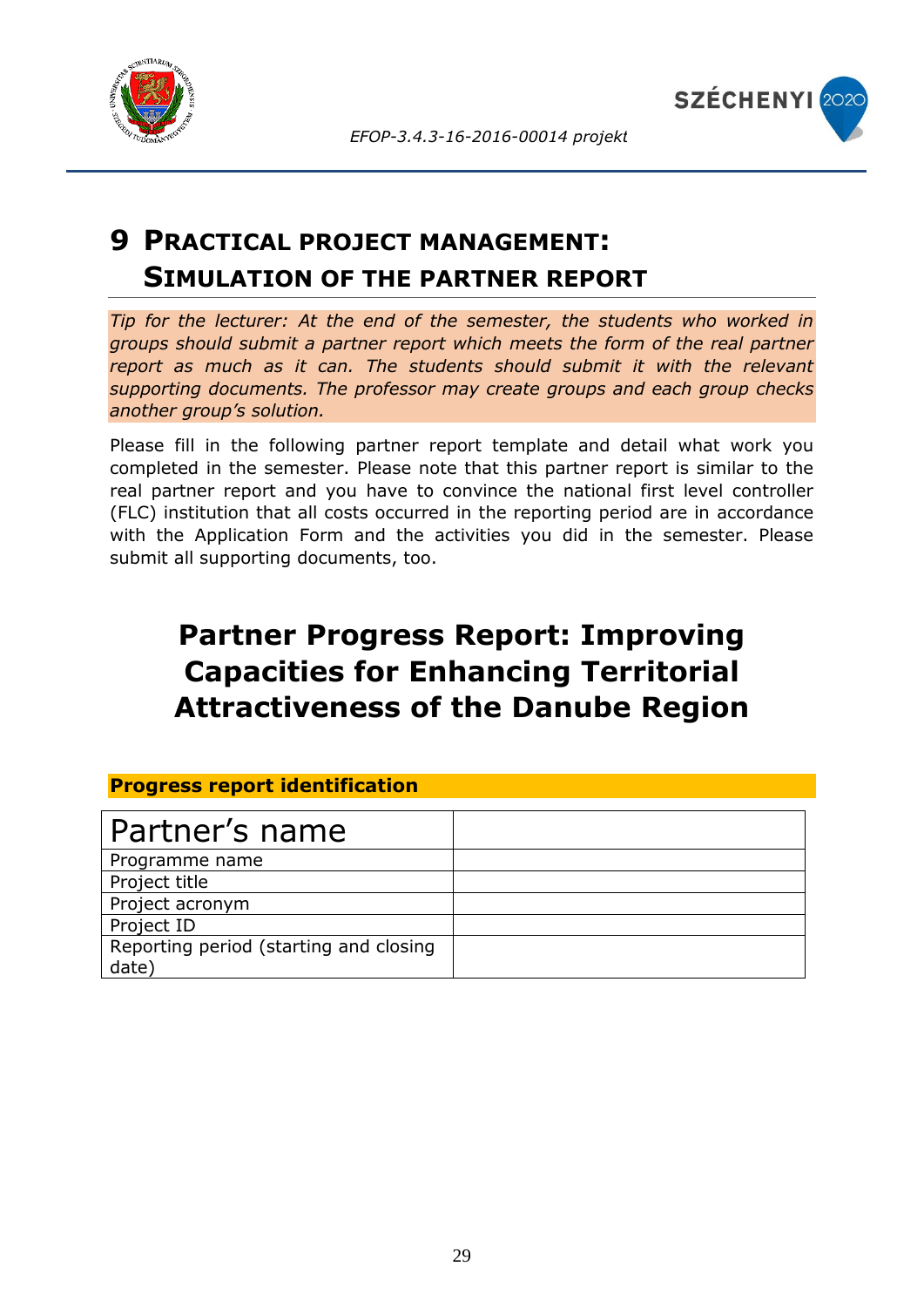



**Summary of Partner's work** *(max. 2000 characters)*

**Target groups reached** *(number, status, how you reached them)*

### **Work Package 1 – Management**

**Description of implemented Activities and the contribution of the PP**  *(max. 2000 characters)*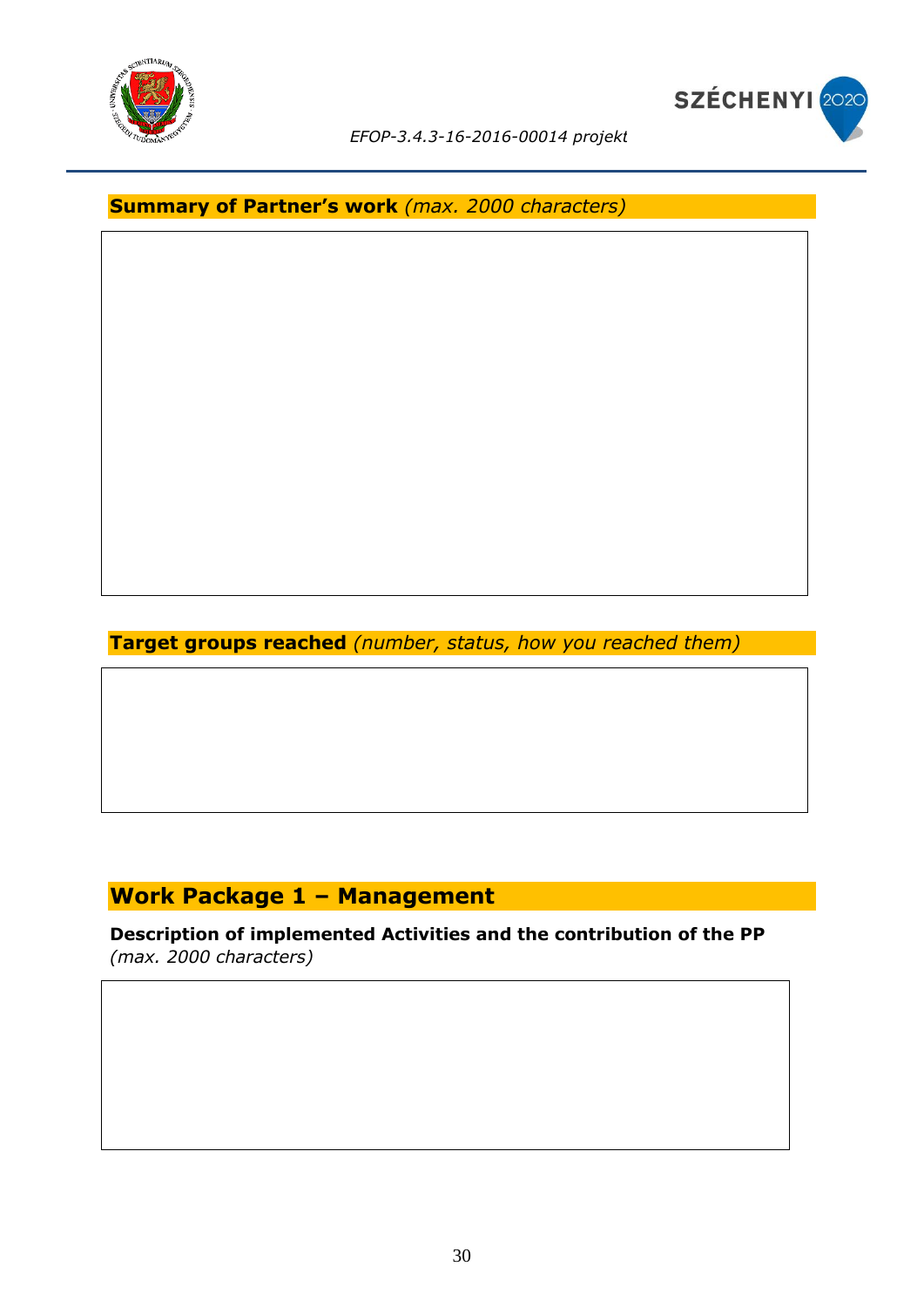



### **Problems Description Justification** *(if any, max. 200 characters)*

### **List and description of supporting documents** *(max. 500 characters)*

### **Work Package 2 – Communication**

**Description of implemented Activities and the contribution of the PP**  *(max. 2000 characters)*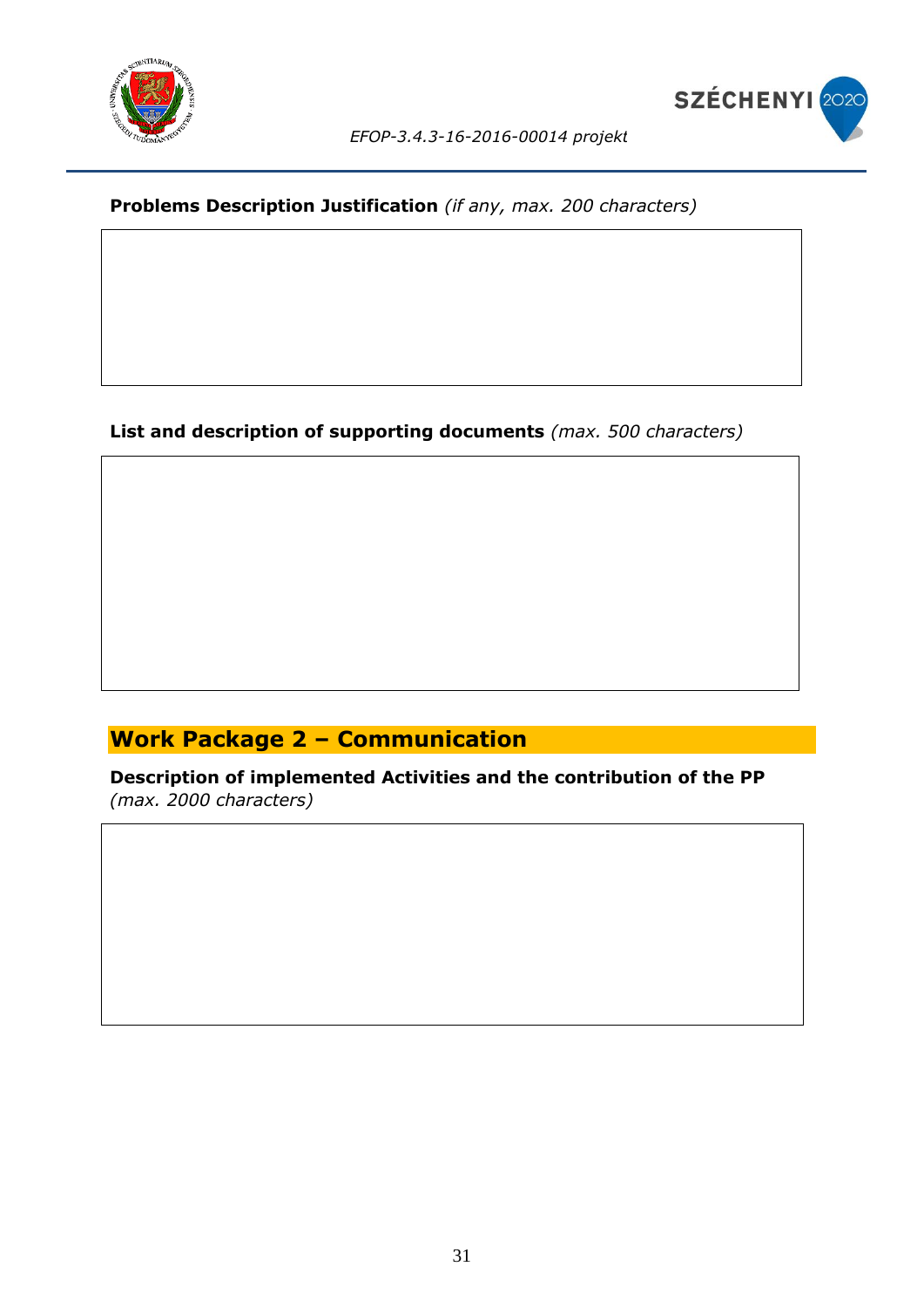

### **Problems Description Justification** *(if any, max. 200 characters)*

**List and description of supporting documents** *(max. 500 characters)*

### **Work Package 3 – National attractiveness**

**Description of implemented Activities and the contribution of the PP**  *(max. 2000 characters)*

**Problems Description Justification** *(if any, max. 200 characters)*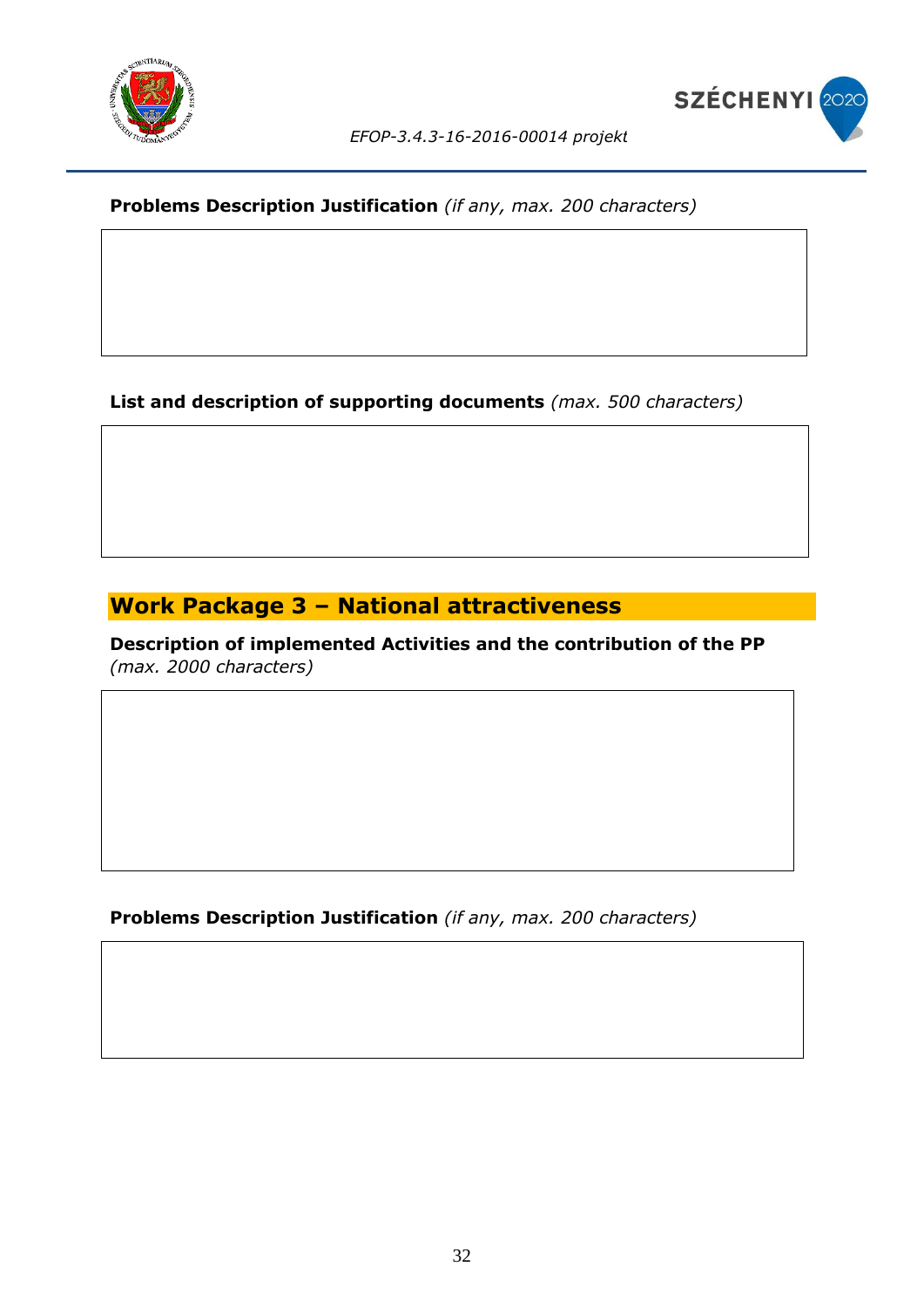



### **List and description of supporting documents** *(max. 500 characters)*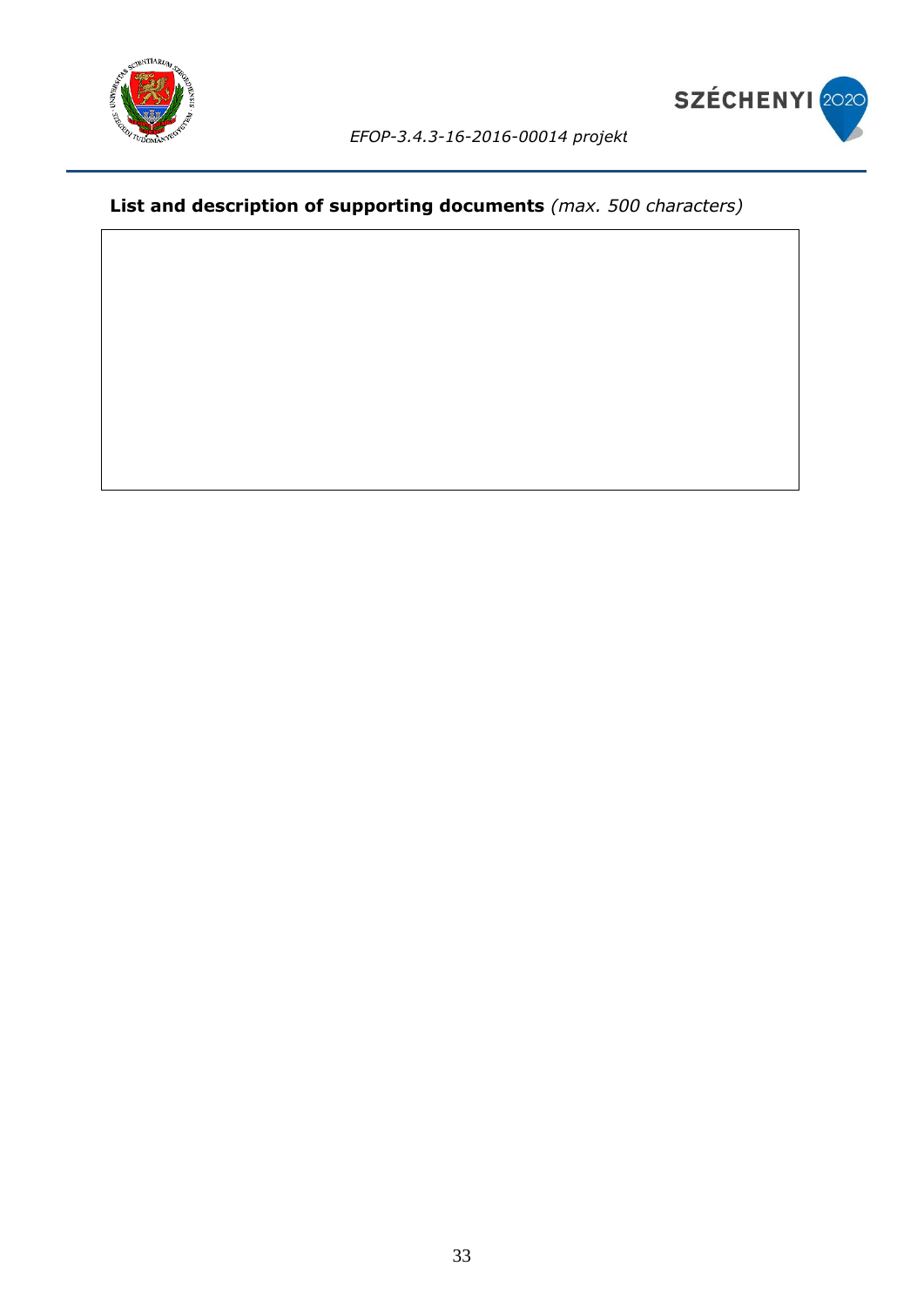



# <span id="page-33-0"></span>**10 PRACTICAL PROJECT MANAGEMENT: SIMULATION OF THE GENERAL FINANCIAL RULES**

The other part of the partner report is the financial report. Please carefully read the guidelines of the DTP eMS to understand what you should write to each cell. After it, please prepare an excel sheet with the cells mentioned in the template and fill in the table with the costs occurred in the semester in your organization. Please put:

- 1. Staff costs
- 2. Overhead costs
- 3. Travel and accommodation costs
- 4. External expertise

|                              |                                     |        |                               |       |                                                                                                                 |                                                                                                                                                                                       |                                                                                                                                                 |                   |                  |             | Declared          |            |                   |                    |
|------------------------------|-------------------------------------|--------|-------------------------------|-------|-----------------------------------------------------------------------------------------------------------------|---------------------------------------------------------------------------------------------------------------------------------------------------------------------------------------|-------------------------------------------------------------------------------------------------------------------------------------------------|-------------------|------------------|-------------|-------------------|------------|-------------------|--------------------|
| <b>Budget</b>                |                                     |        |                               | Paym  |                                                                                                                 |                                                                                                                                                                                       | Partner                                                                                                                                         |                   | <b>Total Val</b> |             | <b>Amount Org</b> | Conversion | Conversion        | Declared           |
| Line                         | Wp                                  | Inv No | <b>Inv Date</b>               | Date  | Description1 Description2                                                                                       |                                                                                                                                                                                       | Comment                                                                                                                                         | Currency          | <b>Item</b>      | Vat         | Currency          | Rate       | <b>Rate Date</b>  | <b>Amount Euro</b> |
|                              |                                     |        |                               |       |                                                                                                                 | Gros ssalary                                                                                                                                                                          |                                                                                                                                                 |                   |                  |             |                   |            |                   |                    |
|                              |                                     |        |                               |       |                                                                                                                 | and social                                                                                                                                                                            |                                                                                                                                                 |                   |                  |             |                   |            |                   |                    |
|                              |                                     |        |                               |       | Agneska Jani: contributions                                                                                     |                                                                                                                                                                                       |                                                                                                                                                 | HUF-              |                  |             |                   |            |                   |                    |
|                              |                                     |        | WP1/Staff 30.06.201 28.06.201 |       | January -                                                                                                       | $(19.5% +$                                                                                                                                                                            |                                                                                                                                                 | Hungarian         |                  |             |                   |            |                   |                    |
|                              | Staff costs Management /Period 03 8 |        |                               | 8     | <b>June 2018</b>                                                                                                | 1.5%                                                                                                                                                                                  |                                                                                                                                                 | forint            | 286620           | $\mathbf 0$ | 286620            |            | 319,57 25.06.2018 | 896,89             |
| Office and M                 |                                     |        |                               |       |                                                                                                                 |                                                                                                                                                                                       |                                                                                                                                                 |                   |                  |             |                   |            |                   |                    |
|                              | administrat Management FR           |        | N/AFR                         | N/AFR |                                                                                                                 |                                                                                                                                                                                       |                                                                                                                                                 | EUR - Euro        | 134,53           |             | 134,53            |            |                   | 134,53             |
| Travel and<br>accomodat M    |                                     |        | 18/10596 23.04.201 24.04.201  |       | Travel cost -<br>plane ticket<br>Agneska Jani<br>Flight from<br>Budapest-<br>Bucharest-<br>Sofia, and<br>Sofia- | Event: 4th<br>Steering<br>Committee<br>Meeting<br>Destination:<br>Sofia<br>(Bulgaria)<br>Date of the<br>meeting: 22-<br>23 May 2018<br>Start and end<br>date of the<br>mission: 21-24 |                                                                                                                                                 | HUF-<br>Hungarian |                  |             |                   |            |                   |                    |
| ion                          | Management <sup>3</sup>             |        | 8                             | 8     | <b>Budapest</b>                                                                                                 | May 2018                                                                                                                                                                              |                                                                                                                                                 | forint            | 146900           | $\mathbf 0$ | 146900            |            | 319.57 25.06.2018 | 459.68             |
| External<br>expertise<br>and | с<br>Communicati 2018/000 28.03.201 | 4PRO-  |                               |       | 03.04.201 Promo item                                                                                            | Order: 26<br>February<br>2018<br>Company:                                                                                                                                             | This is the<br>second<br>instalment -<br>the half of the<br>amount was<br>paid in<br>advance (the<br>relevant<br>invoice<br>number is:<br>4PRO- | HUF-<br>Hungarian |                  |             |                   |            |                   |                    |
| services                     | on                                  | 186    | 8                             | 8     | (pendrive)                                                                                                      | 4PRO Kft.                                                                                                                                                                             | 2018/000105) forint                                                                                                                             |                   | 57682            | 11332       | 57682             |            | 319,57 25.06.2018 | 180,49             |
|                              |                                     |        |                               |       |                                                                                                                 |                                                                                                                                                                                       |                                                                                                                                                 |                   |                  |             |                   |            |                   |                    |
|                              |                                     |        |                               |       |                                                                                                                 |                                                                                                                                                                                       |                                                                                                                                                 |                   |                  |             |                   |            |                   |                    |
|                              |                                     |        |                               |       |                                                                                                                 |                                                                                                                                                                                       |                                                                                                                                                 |                   |                  |             |                   |            |                   |                    |
|                              |                                     |        |                               |       |                                                                                                                 |                                                                                                                                                                                       |                                                                                                                                                 |                   |                  |             |                   |            |                   |                    |
|                              |                                     |        |                               |       |                                                                                                                 |                                                                                                                                                                                       |                                                                                                                                                 |                   |                  |             |                   |            |                   |                    |
|                              |                                     |        |                               |       |                                                                                                                 |                                                                                                                                                                                       |                                                                                                                                                 |                   |                  |             |                   |            |                   |                    |
|                              |                                     |        |                               |       |                                                                                                                 |                                                                                                                                                                                       |                                                                                                                                                 |                   |                  |             |                   |            |                   |                    |
|                              |                                     |        |                               |       |                                                                                                                 |                                                                                                                                                                                       |                                                                                                                                                 |                   |                  |             |                   |            |                   |                    |
|                              |                                     |        |                               |       |                                                                                                                 |                                                                                                                                                                                       |                                                                                                                                                 |                   |                  |             |                   |            |                   |                    |

Template of the financial report:

Please determine the relevant exchange rate for the following situations using the European Commission's exchange rates (please find them here: [http://ec.europa.eu/budget/contracts\\_grants/info\\_contracts/inforeuro/index\\_en.](http://ec.europa.eu/budget/contracts_grants/info_contracts/inforeuro/index_en.cfm)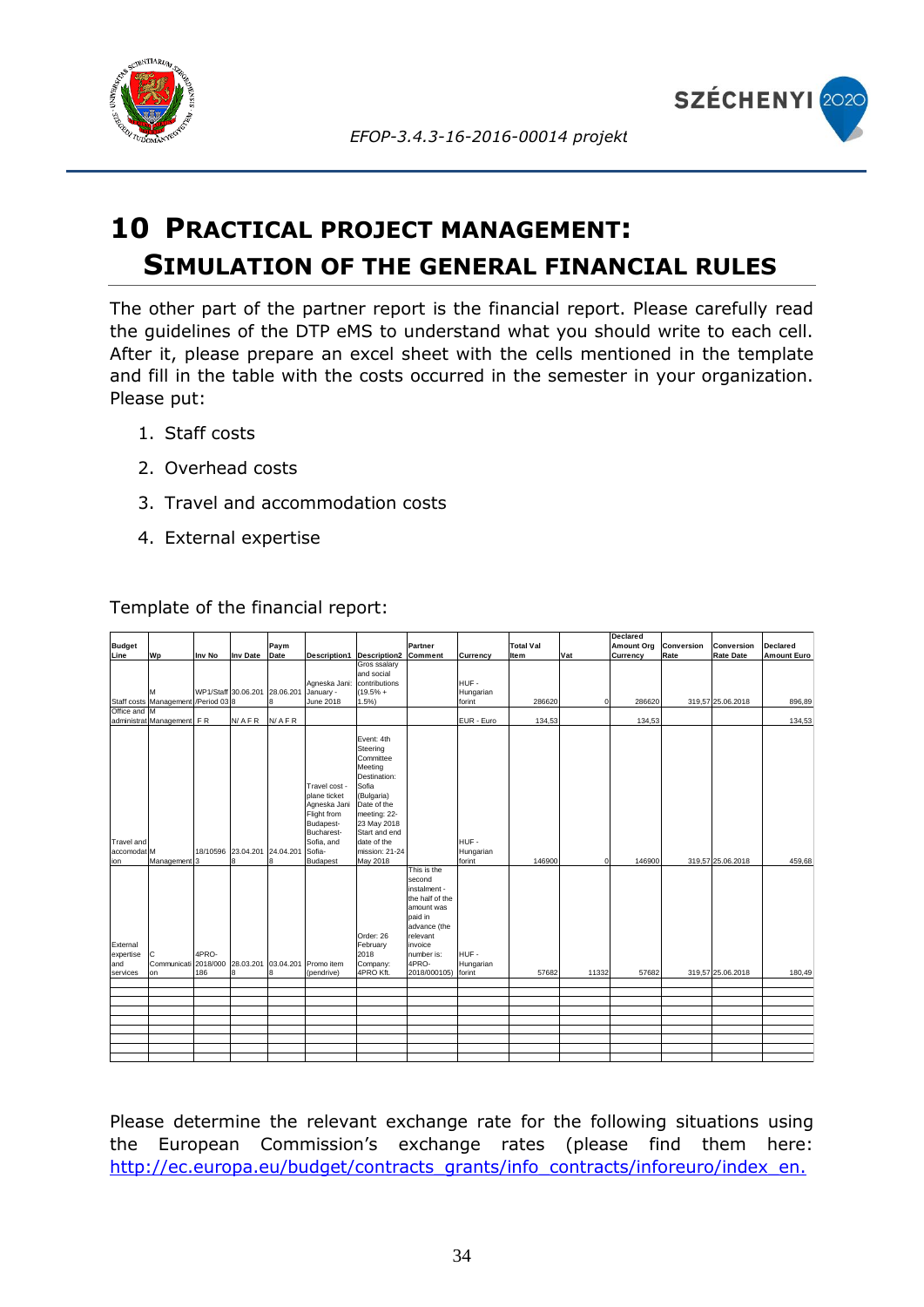



[cfm\)](http://ec.europa.eu/budget/contracts_grants/info_contracts/inforeuro/index_en.cfm). Please follow the rules of the project implementation and how the official exchange rate is calculated.

| <b>Budget</b><br>line | <b>Date</b><br>of<br><b>of</b><br><b>issue</b><br>the<br>invoice | <b>Amount</b> | <b>Original</b><br>currency | <b>Submission</b><br>month<br><b>of</b><br>the partner<br>report | of<br><b>Date</b><br>the<br>exchange<br>rate | <b>Exchange</b><br>rate | <b>Amount</b><br>in EUR |
|-----------------------|------------------------------------------------------------------|---------------|-----------------------------|------------------------------------------------------------------|----------------------------------------------|-------------------------|-------------------------|
| <b>Staff</b><br>cost  | 29<br><b>December</b><br>2018                                    | 539,000       | <b>HUF</b>                  | <b>January</b><br>2019                                           |                                              |                         |                         |
| Travel<br>costs       | 6<br>December<br>2018                                            | 12,420        | <b>CZK</b>                  | <b>January</b><br>2019                                           |                                              |                         |                         |
| External<br>expert    | 21<br>May<br>2017                                                | 3000          | <b>EUR</b>                  | <b>July 2017</b>                                                 |                                              |                         |                         |
| <b>Staff</b><br>cost  | 30<br>November<br>2017                                           | 49800         | <b>HRK</b>                  | <b>January</b><br>2018                                           |                                              |                         |                         |
| Travel<br>costs       | $\mathbf{2}$<br>June<br>2017                                     | 1359          | <b>BAM</b>                  | August 2017                                                      |                                              |                         |                         |

**Please detail how you can mark on a certain invoice that it belongs to this project.**

**Why do you have to mark on the invoice that it belongs to a certain project?**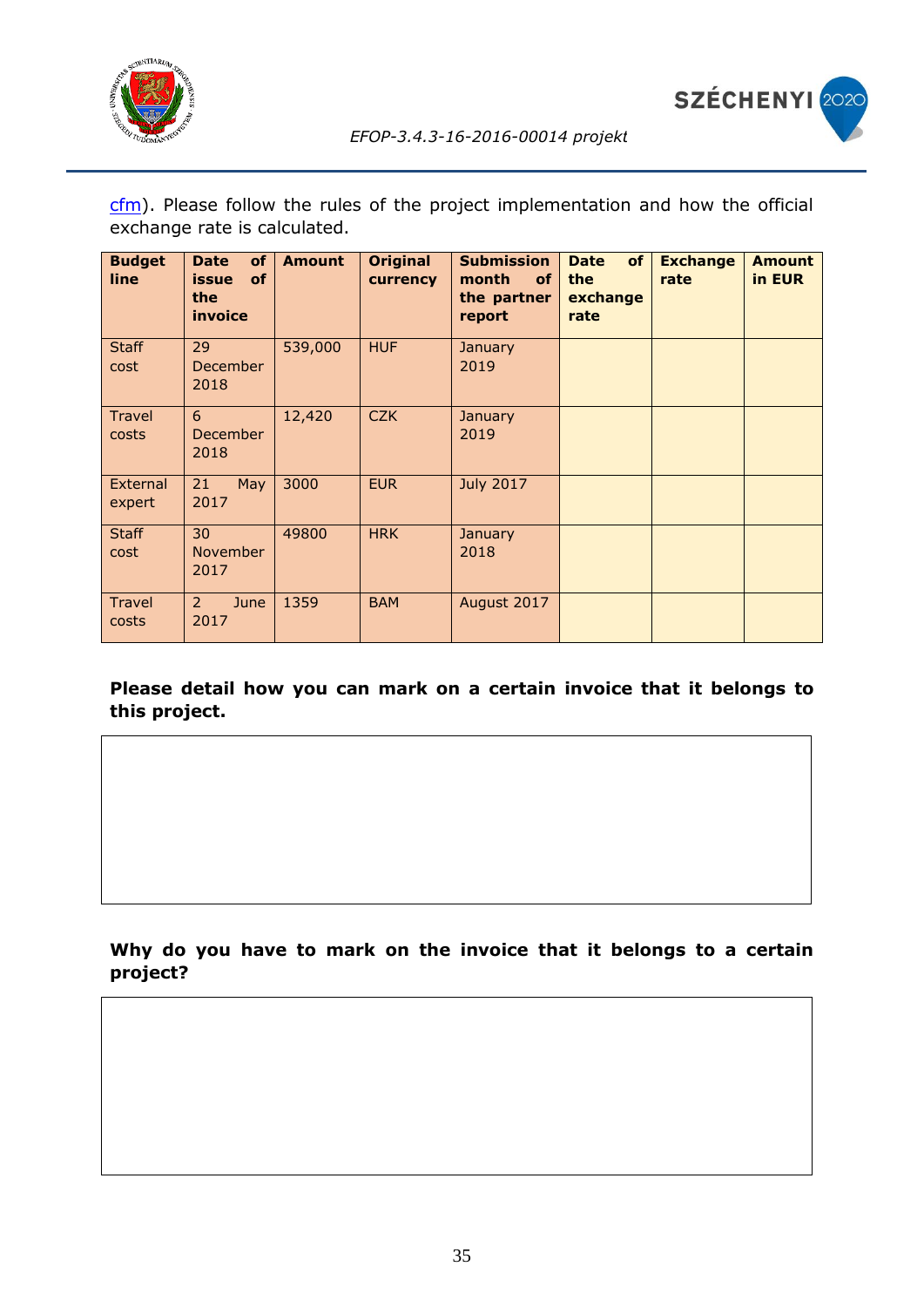



## <span id="page-35-0"></span>**11 PRACTICAL PROJECT MANAGEMENT: STAFF COSTS**

You are implementing a 30-month long project. You have the following budget on staff cost in WP1 break-down. Please prepare a plan how you divide this staff cost among your project members during the project implementation period, and determine how much their monthly salary is. Please not that you have to pay 21.5% social contribution based on the gross salary, and the total staff cost in the project must cover the social contributions, too.

|                                                                       | <b>EUR</b> |  |                       |       |  |  |
|-----------------------------------------------------------------------|------------|--|-----------------------|-------|--|--|
| WP <sub>1</sub>                                                       | 17800      |  |                       |       |  |  |
| WP <sub>2</sub>                                                       | 17800      |  | Social contributions: | 21.5% |  |  |
| WP3                                                                   | 17800      |  |                       |       |  |  |
| WP4                                                                   | 17800      |  |                       |       |  |  |
| WP <sub>5</sub>                                                       | 17800      |  |                       |       |  |  |
|                                                                       |            |  |                       |       |  |  |
|                                                                       |            |  |                       |       |  |  |
| <b>Employees</b>                                                      |            |  |                       |       |  |  |
| project manager (who also participates in thematic<br>implementation) |            |  |                       |       |  |  |
| communication manager                                                 |            |  |                       |       |  |  |
| 2 thematic experts                                                    |            |  |                       |       |  |  |

At the end of each reporting period, each partner has to submit a summary on the paid staff cost (=gross salary + social contributions). Please fill in the table as a summary of the paid staff costs per Work packages below based on the following information:

- 1. Reporting period: July-December 2018, submission date of the partner report is January 2019.
- 2. The social contribution is 21.5% for each salary. In the instructions below only the gross salary is detailed.
- 3. The monthly salary of the project manager is 150,000 HUF. The project manager – besides the management activities (accounts for 80% of her activities) – worked on WP3, too.
- 4. The communication manager earned 98,000 HUF per month. She worked only on communication activities.
- 5. The first thematic expert earned 550,000 HUF, from which 450,000 HUF was spent on his WP3 activities, the rest for WP4 activities.
- 6. The second thematic expert's monthly salary is 300,000 HUF. 90% of his work was on WP4 activities, while the rest on communication activities.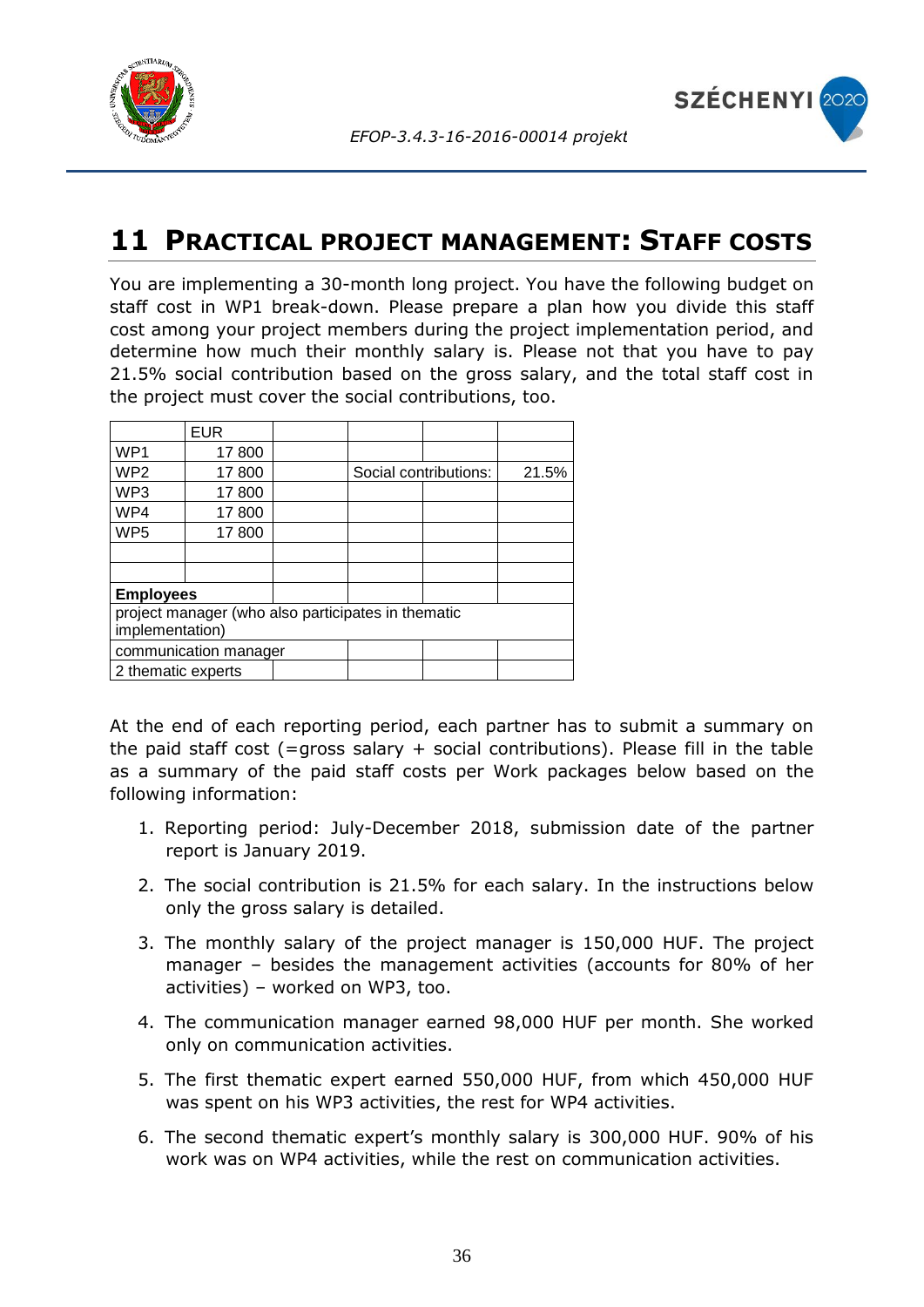



| <b>Employee</b>                       | WP1 | WP <sub>2</sub> | WP3 | WP4 | <b>Total</b> |
|---------------------------------------|-----|-----------------|-----|-----|--------------|
| Project manager                       |     |                 |     |     |              |
| Communication<br>manager              |     |                 |     |     |              |
| $1^{\rm st}$<br>thematic<br>expert    |     |                 |     |     |              |
| 2 <sub>nd</sub><br>thematic<br>expert |     |                 |     |     |              |
| <b>Total (in HUF)</b>                 |     |                 |     |     |              |
| <b>Exchange rate</b>                  |     |                 |     |     |              |
| <b>Total (in EUR)</b>                 |     |                 |     |     |              |

Based on the table above please answer the following questions:

- How much was the total staff cost in HUF?
- How much money (in EUR) was totally spent on WP2?
- How much was the total staff cost (in HUF) of the project manager in this period?

Please list the supporting documents of staff costs:

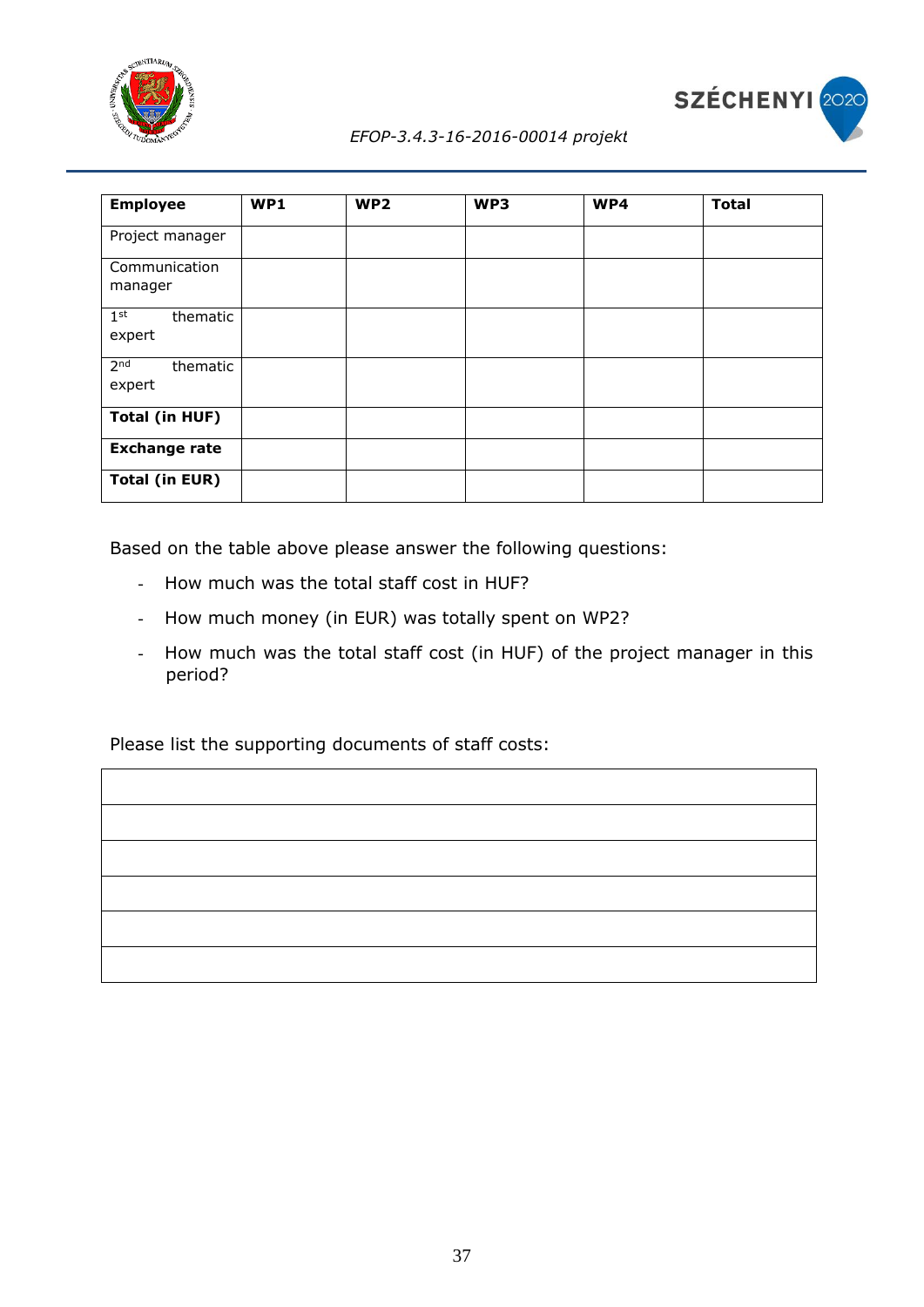



# <span id="page-37-0"></span>**12 PRACTICAL PROJECT MANAGEMENT: TRAVEL AND ACCOMMODATION COSTS**

When you travel abroad (e.g. you participate in a project meeting), you have to fill in a travel order which summarizes the main aim of your travel and the costs occurred in connection with the travel. Besides the invoices, you have to submit the travel order as a supporting document to the FLC.

In connection with solving these tasks please read carefully the relevant part of the DTP project implementation handbook (travel and accommodation costs). Please note that the calculation of the exchange rates happens in accordance with the official rules of the organization, but in this simulation we use the European Commission exchange rates. Please see the exchange rates here:

[http://ec.europa.eu/budget/contracts\\_grants/info\\_contracts/inforeuro/index\\_en.](http://ec.europa.eu/budget/contracts_grants/info_contracts/inforeuro/index_en.cfm) [cfm](http://ec.europa.eu/budget/contracts_grants/info_contracts/inforeuro/index_en.cfm)

Please fill in a travel order to the following scenarios:

- 1. The project manager of your team travelled to Prague (CZ) to the 5<sup>th</sup> steering committee meeting. The meeting was held between 23-24 November 2018, but in order to arrive in time, the project manager left one day before and arrived back a day after the meeting. He had to pay for the flight (50,000 HUF), he used public transport from and to the airport (40 CZK/way). The accommodation was 4,000 CZK for the whole period.
- 2. The project manager and the communication of your team travelled to Ptuj (SLO) to the mid-term event and the  $3<sup>rd</sup>$  steering committee meeting. The meeting was held between 23-24 November 2017. They travelled by car and they submitted the invoices on fuel. Besides, they only paid for the accommodation which was totally 300 EUR for the whole period.
- 3. The project manager and the communication manager of your team travelled to Budapest (HUN) to the kick-off meeting and the  $1<sup>st</sup>$  steering committee meeting. The meeting was held between 23-24 February 201u, but in order to arrive in time, the project manager and the communication manager left one day before and arrived back a day after the meeting. He had to pay for the flight (50,000 HUF), he used public transport from and to the airport (40 CZK/way). The accommodation was 4,000 CZK for the whole period.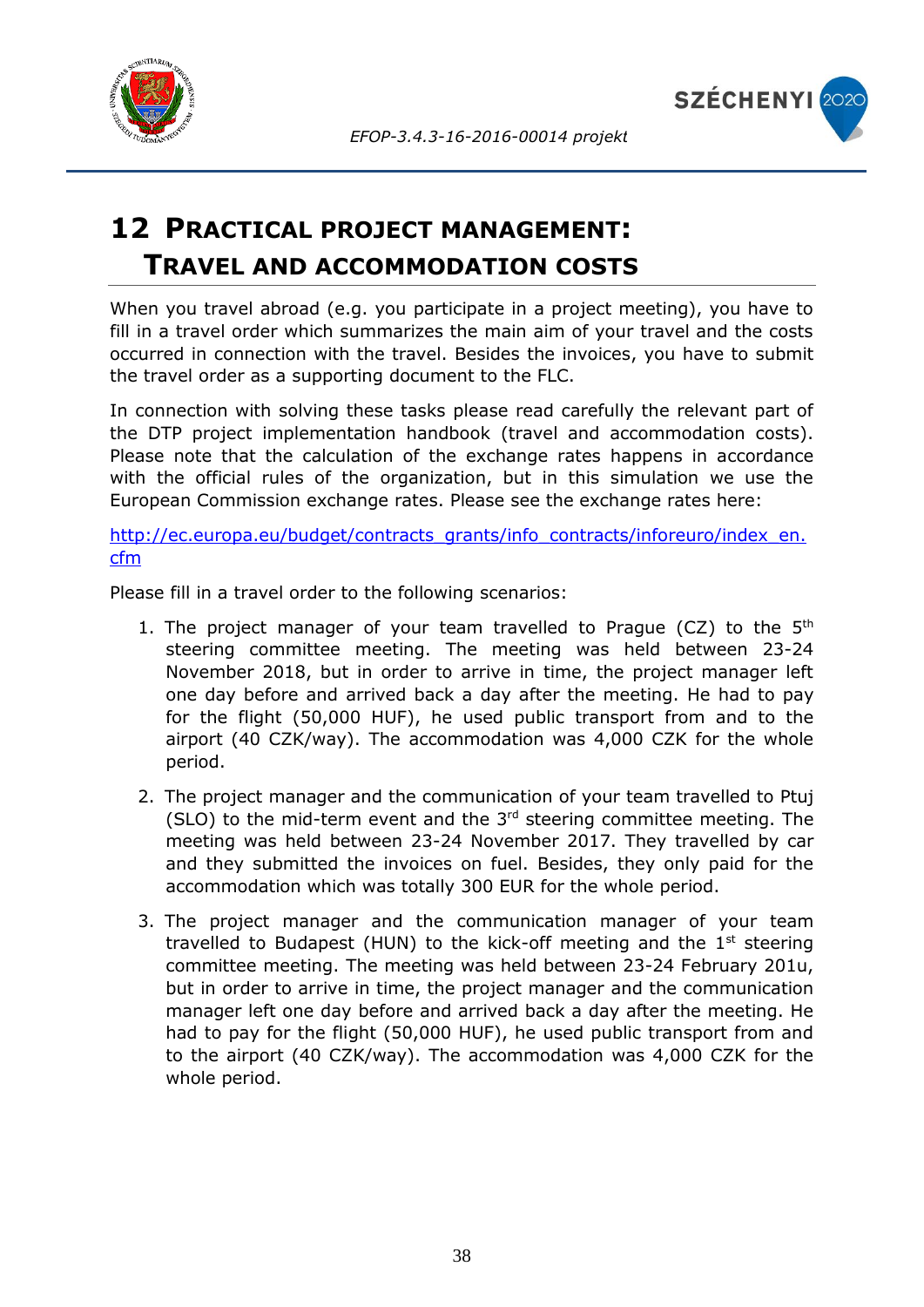



|                 | <b>Travel Expenses and Cash Advance</b> |            |               | YOUR LOGO       |
|-----------------|-----------------------------------------|------------|---------------|-----------------|
|                 |                                         |            |               |                 |
| Surname: Sample |                                         | Name: John |               | <b>ID</b> 12345 |
|                 | <b>From 2015.01.01</b>                  |            | To 2015.01.06 |                 |
|                 | Purpose Excel Course                    |            |               |                 |
| Cash Advance    | 123 USD                                 |            |               |                 |

| <b>Experise Oversea</b> |                       |                    |                                   |                  |                          |  |  |  |  |
|-------------------------|-----------------------|--------------------|-----------------------------------|------------------|--------------------------|--|--|--|--|
| <b>Description</b>      | Account               | <b>Cost Center</b> | <b>Amount (local</b><br>currency) | Exchange<br>Rate | <b>EUR</b>               |  |  |  |  |
| test 1                  | 50000 Customer Visits | Sales              | 100,00                            | 0,5000           | 50,00                    |  |  |  |  |
|                         | 50000 Customer Visits | Management         | 200,00                            | 0,3000           | 60,00                    |  |  |  |  |
|                         |                       |                    |                                   |                  | $\overline{\phantom{a}}$ |  |  |  |  |
|                         |                       |                    |                                   |                  |                          |  |  |  |  |
|                         |                       |                    |                                   |                  |                          |  |  |  |  |
|                         |                       |                    |                                   |                  |                          |  |  |  |  |
|                         |                       |                    |                                   |                  |                          |  |  |  |  |
|                         |                       |                    |                                   |                  | ٠                        |  |  |  |  |
|                         |                       |                    |                                   |                  | $\overline{\phantom{a}}$ |  |  |  |  |
|                         |                       |                    |                                   |                  |                          |  |  |  |  |
|                         |                       |                    |                                   |                  | ٠                        |  |  |  |  |
|                         |                       |                    |                                   |                  |                          |  |  |  |  |
|                         |                       |                    |                                   |                  |                          |  |  |  |  |
|                         |                       |                    |                                   |                  |                          |  |  |  |  |
|                         |                       |                    |                                   |                  | ٠                        |  |  |  |  |
|                         |                       |                    |                                   |                  | $\overline{\phantom{a}}$ |  |  |  |  |
|                         |                       |                    |                                   |                  |                          |  |  |  |  |
|                         |                       |                    |                                   | Subtotal in USD  | 110,00                   |  |  |  |  |

#### **Spesen Inland**

| <b>Description</b>                                                                                         | <b>Account</b>                |  | <b>Cost Center</b> |              | <b>USD</b> |
|------------------------------------------------------------------------------------------------------------|-------------------------------|--|--------------------|--------------|------------|
| trade show                                                                                                 | 51000 Exposition / trade show |  | Sales              |              | 200,00     |
|                                                                                                            | 21000 Energy Electric         |  |                    |              |            |
|                                                                                                            |                               |  |                    |              |            |
|                                                                                                            |                               |  |                    |              |            |
|                                                                                                            |                               |  |                    |              |            |
|                                                                                                            |                               |  |                    |              |            |
|                                                                                                            |                               |  |                    |              |            |
|                                                                                                            |                               |  |                    |              |            |
|                                                                                                            |                               |  |                    |              |            |
|                                                                                                            |                               |  |                    |              |            |
|                                                                                                            |                               |  |                    |              |            |
|                                                                                                            |                               |  |                    |              |            |
|                                                                                                            |                               |  |                    |              |            |
|                                                                                                            |                               |  |                    |              |            |
| Private Vehicle are reimbursed 0.5 USD per mile                                                            |                               |  |                    | Subtotal USD | 200,00     |
|                                                                                                            |                               |  |                    |              |            |
| Negative amount will be taken from next salary payment or can be payed to HR directly.<br><b>Total USD</b> |                               |  |                    |              | 310,00     |
| Positive amounts will be paid during the next salary payment.<br>./. Cash Advance                          |                               |  |                    |              | 123,00     |
| Sign it, get it signed by your supervisor and send it to Human Resources                                   |                               |  | <b>Total USD</b>   |              | 187,00     |
|                                                                                                            |                               |  |                    |              |            |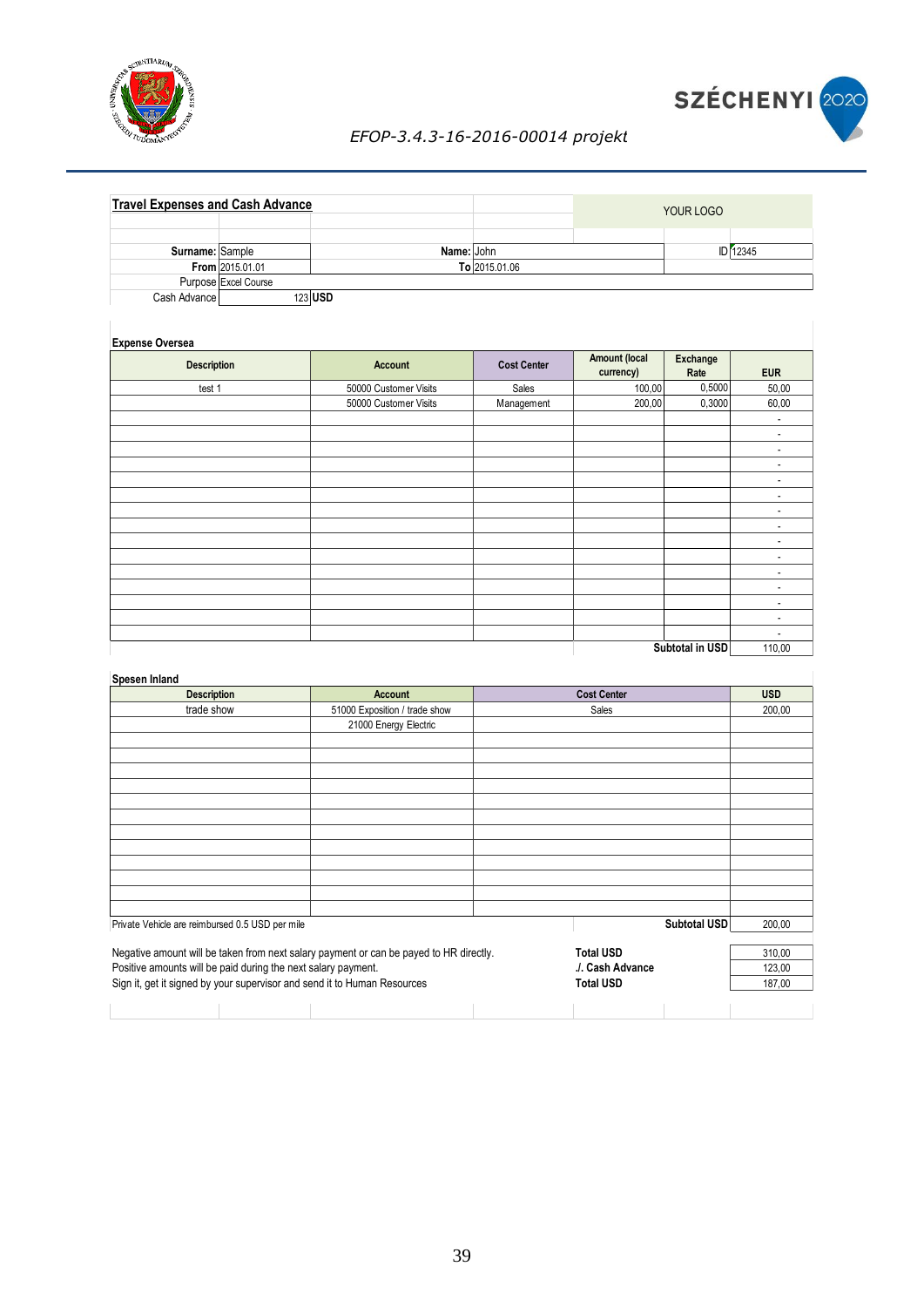



Please list the supporting documents of travel costs (the case: participation in a meeting abroad):

Please prepare all supporting documents which are needed for the travel costs.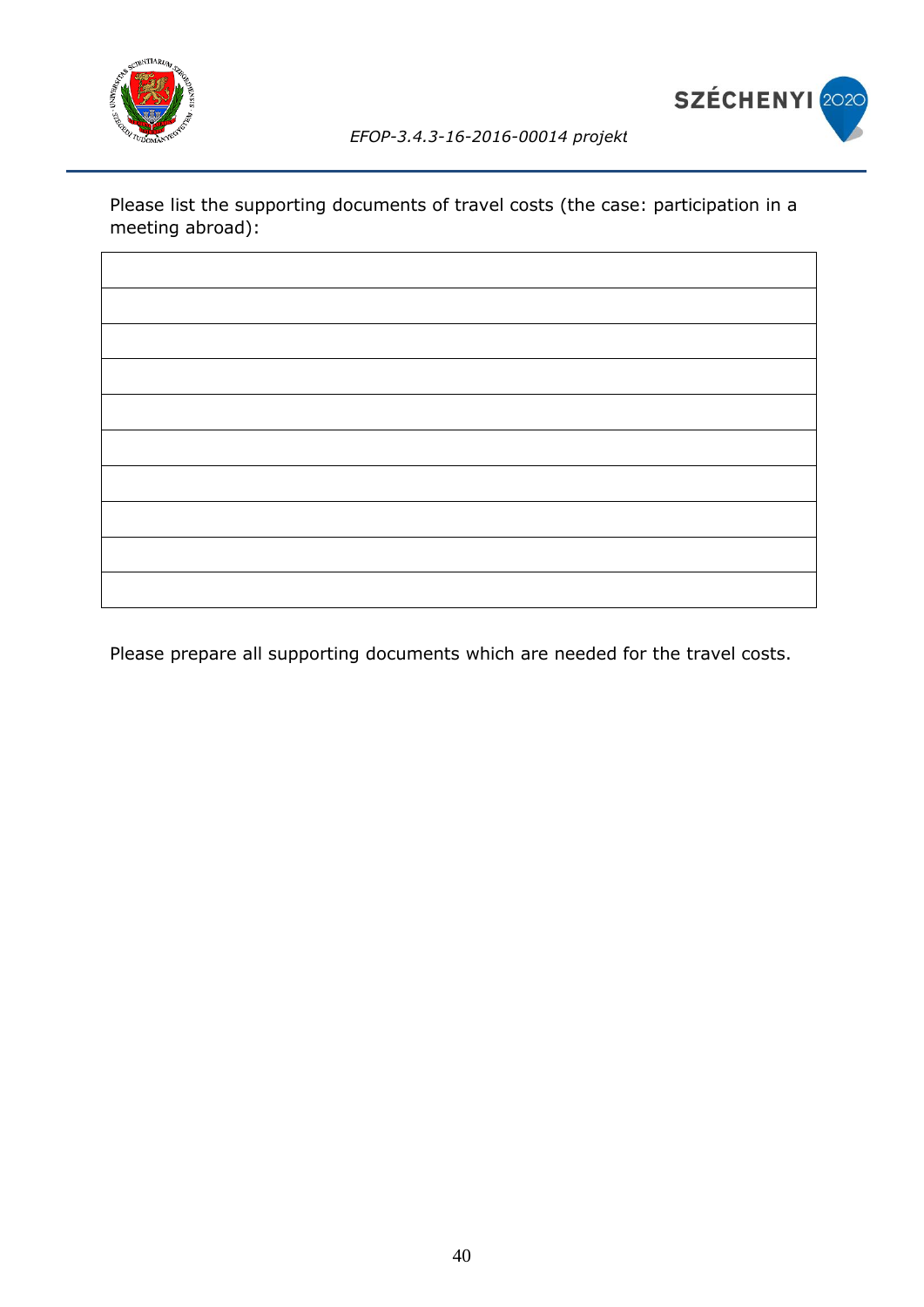



# <span id="page-40-0"></span>**13 PRACTICAL PROJECT MANAGEMENT: EXTERNAL EXPERTS**

In the followings you will see several cases. Please list (mainly mark) the supporting documents which prove the necessity of employing an external expert and which you should submit to the FLC.

### **Case1**

You organized a so-called capacity building seminar in Szeged. You invited a lot of people from the University of Szeged to participate in the meeting. In order to attract more people, you also offered light lunch to the participants, and there was a coffee break, too. The lunch and the coffee break were provided an external company. You also had to pay for the room where the whole meeting took place.

### **Case2**

You employed an external expert who prepared you a study on walkability. He also conducted some interviews which was also included in the report. This report was 89-pages long.

#### **Case3**

You employed a famous professor to have a training on the STIR method. This activity contained two parts. Firstly, the professor prepared some e-materials which were sent to the potential participants for reading before the training. Secondly, the professor came to Szeged to lead the training on the method. All project partners participated in this training. The professor received the money for both work. In the training, you also employed a catering company which provided drinks and meals in the coffee break and for lunch.

### **Case4**

You employed a company to translate a handbook from English to Hungarian. After the translation, you employed another company to print 100 copies from this handbook. You also required graphical visualization.

#### **Case5**

In order to motivate people to walk, you planned to develop an app for smart phones with really nice functions. You employed an IT company who developed this app based on the specification you submitted them. The app is now available in the Google Play and Apple Store.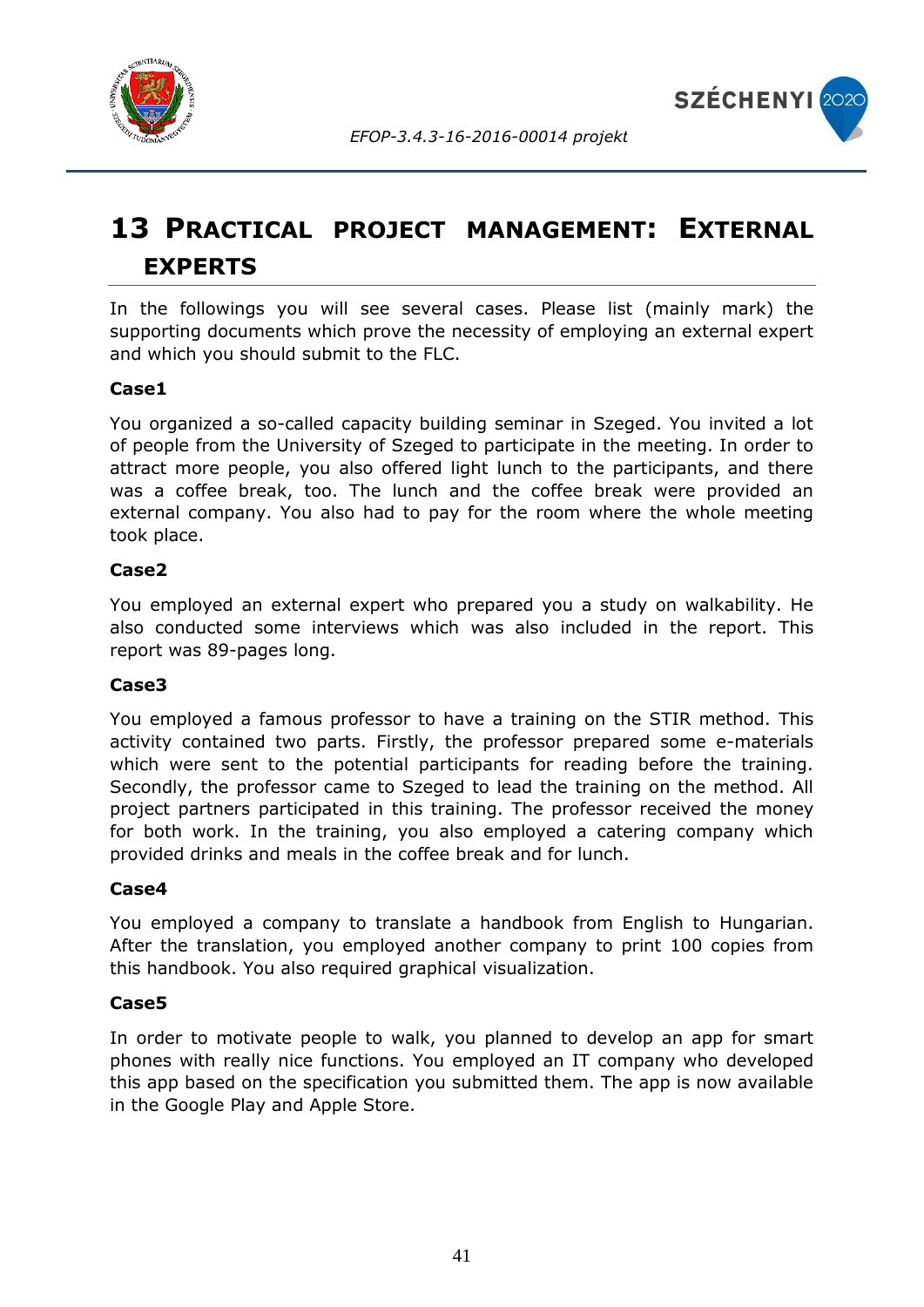



### **Supporting documents – please mark with 'X' if the mentioned supporting document is necessary in the certain case.**

|                    | Case1 | Case2 | Case3 | Case4 | Case5 |
|--------------------|-------|-------|-------|-------|-------|
| Invoice            |       |       |       |       |       |
| Contract           |       |       |       |       |       |
| Certificate of     |       |       |       |       |       |
| performance        |       |       |       |       |       |
| Declaration of the |       |       |       |       |       |
| expert that the    |       |       |       |       |       |
| study is his own   |       |       |       |       |       |
| work               |       |       |       |       |       |
| Bank statement     |       |       |       |       |       |
| on the payment     |       |       |       |       |       |
| Agenda             |       |       |       |       |       |
| Invitation         |       |       |       |       |       |
| Attendance sheet   |       |       |       |       |       |
| Photos             |       |       |       |       |       |
| The prepared       |       |       |       |       |       |
| study/presentation |       |       |       |       |       |
| EU logo            |       |       |       |       |       |
| Funding sentence   |       |       |       |       |       |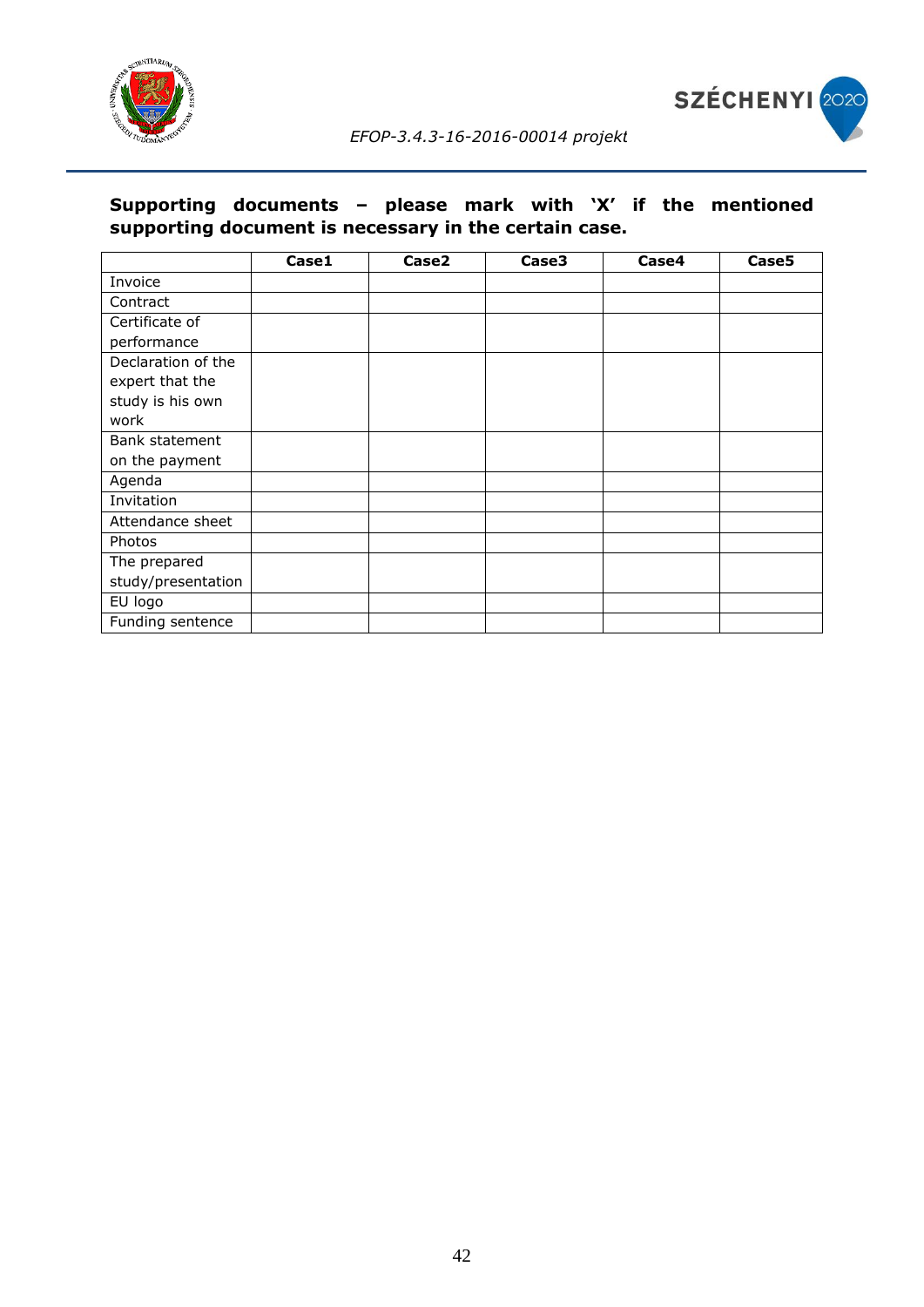



## <span id="page-42-0"></span>**14 EXAMPLE – MID-TERM EXAM 1**

**Mid-term exam I. – Project management in the EU**

**1. Please list the main international financial flows to developing countries! (3 points)**

**2. Who are the main beneficiaries of the EU's international development cooperation? (1 point)**

**3. What do ACP and EYD refer to? (1 point)**

**4. Which are the main financial sources of the EU's international development cooperation? (1 point)**

**5. Who are the main beneficiaries of the EU's cohesion policy? (1 point)**

**6. What are the main financial sources of the EU's cohesion policy? (1 point)**

**7. What are the basic requirements of projects? (2 points)**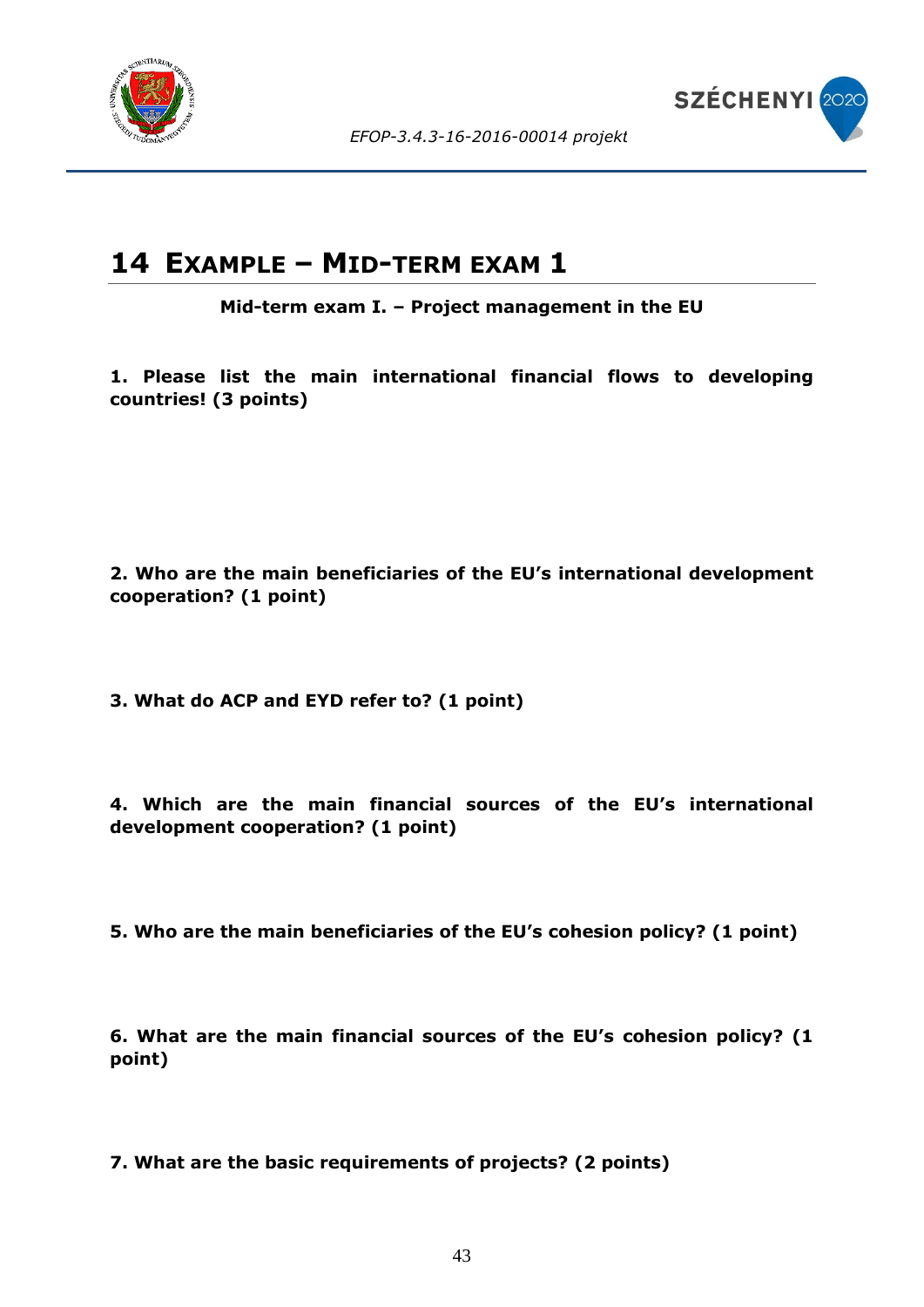



### **8. Please list the project phases and define each of them in one sentence! (1 point)**

#### **9. Please decide whether the following project implementations are successful. In your answer give arguments in 1-2 sentences! (4 points)**

**The project:** Our main project aims to introduce a training program in which we would employ 5 trainees in our company for 9 months and help them get professional (and practical) knowledge with participating in the real life of our company. Our target group is students with secondary education but without tertiary education and the company will provide mentors who help their professional improvement and give continuous control and feedbacks. In order to be able to employ them, we have to purchase 5 computers and 5 phones. The project duration is between 1 January 2016 and 30 September 2016. The planned budget is EUR 20 000 which covers the cost of employment, the additional salary of the mentors and the purchase of equipment.

*a) By 30 September, we could employ 4 students but we bought 5 computers and 5 phones. Altogether, we did not exceed the cost limit.*

*b) By 30 September, we employed 5 students who all received a computer and a phone for their own work. However, the computers and phones became more expensive than we had expected, and as a result, we spent EUR 22 000 on our project.*

*c) By 30 September, we employed 5 students, 4 of them did not participate in tertiary education, but the fifth student attends a university in Szeged.*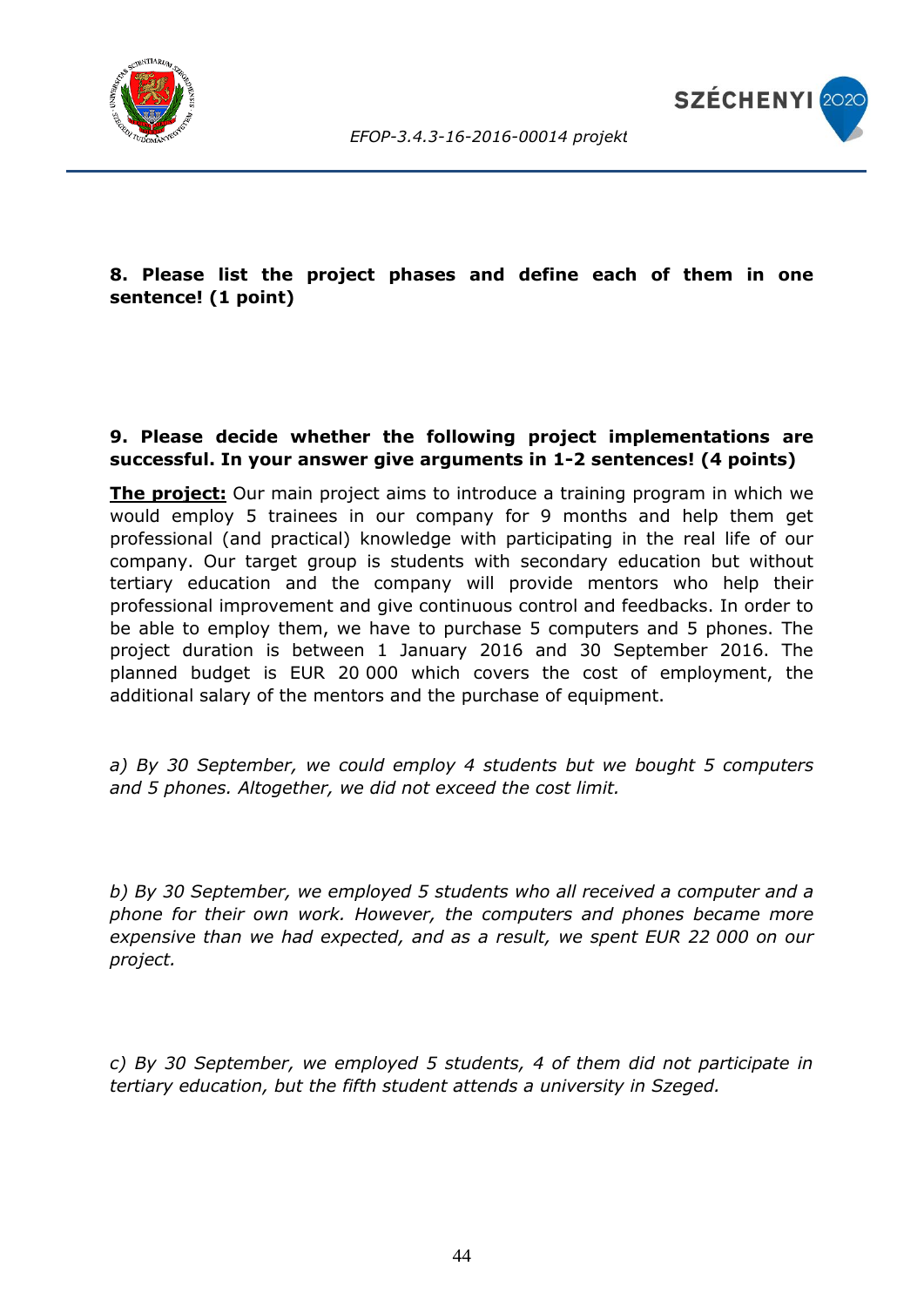



*d) By 30 September, we employed 5 students only with secondary education. We purchased five computers and five phones to enable them to work by their own. We provided 2 mentors who helped their professional improvement and who evaluated their work at the end of the training program. The total cost of the project was EUR 19 456.*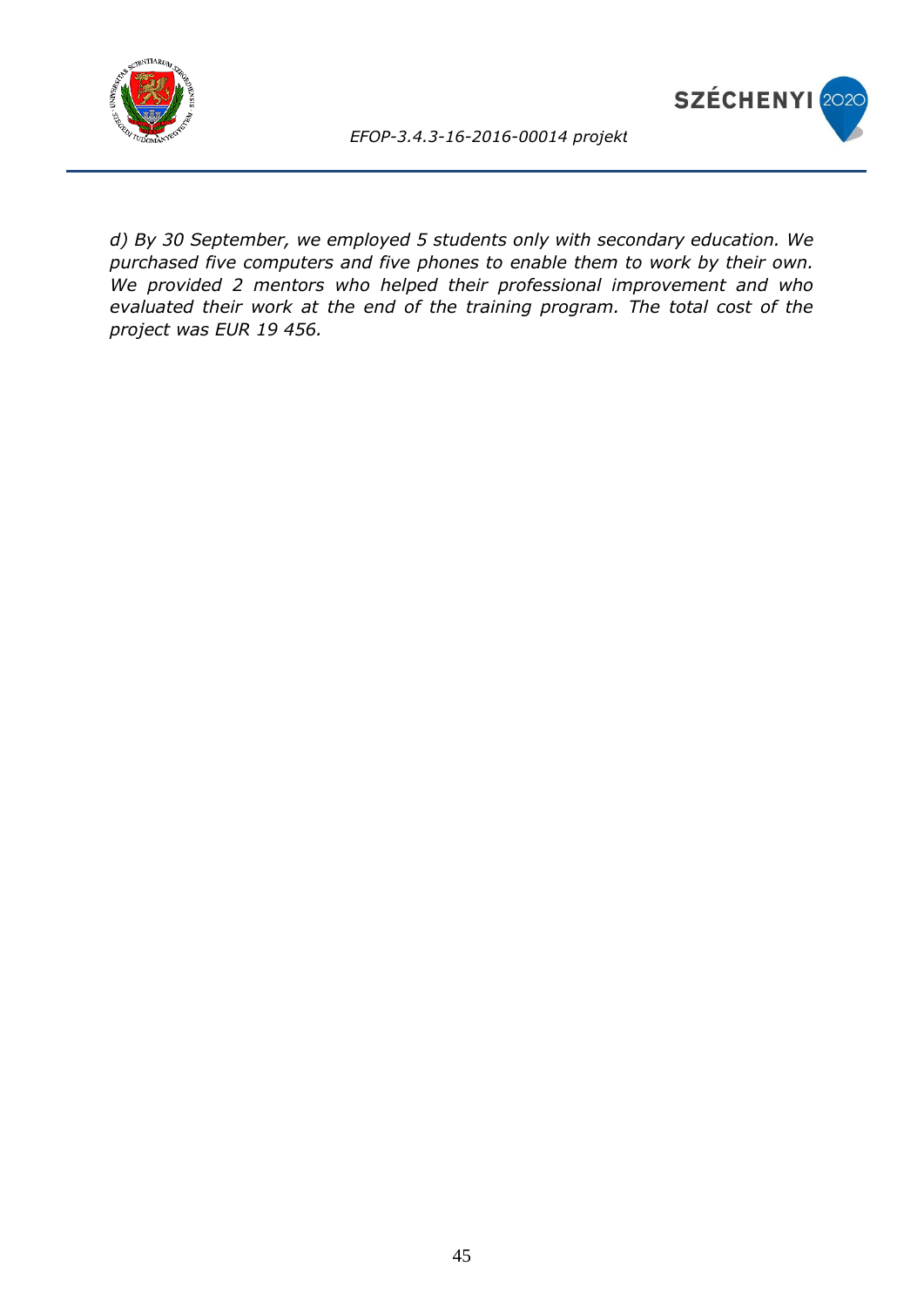



### <span id="page-45-0"></span>**15 EXAMPLE – MID-TERM EXAM 2**

**Mid-term exam II. – Project management in the EU**

**1. Please list the methods of situation analysis! Choose one out of them and describe this method in details! (3 points)**

### **2) Below you can find several factors from a SWOT table. The factors describes a town. Please, decide to which part of the SWOT table these factors belong. As an answer, write the appropriate letter of SWOT (S, W, O, T) next to the statements. (4 points)**

- The share of low added value agricultural activities is very high.
- The education in the town takes place in grammar schools and vocational schools.
- Building a fast road, better logistics of the town
- Lower investment interests due to unfavourable economic policy factors
- Unemployment in the town is two times higher than the national average
- There is international cross border place in the region
- Needs for alternative forms of tourism are increasing
- National and environmental values are decreasing due to the lack of ecological approach and due to the pollution coming from abroad

### **3. Please prepare a problem tree then an objective tree based on the following situation. The trees must contain at least 3 levels (including the top level, too). (4-4 points, totally 8 points)**

**Situation:** The mayor of Szeged realizes that parents in the town do not prefer local schools but parents take their children to other towns and children attend school there.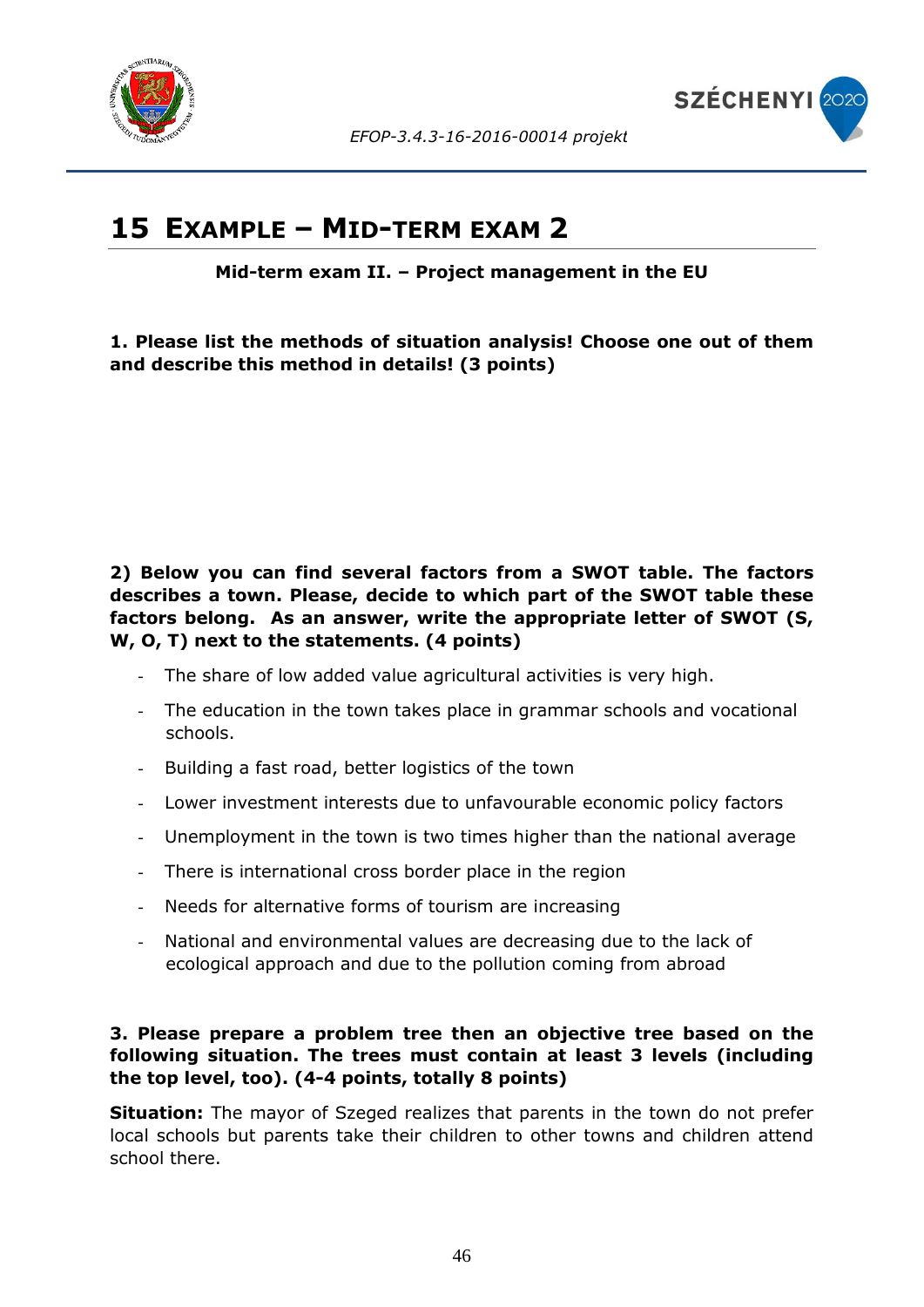



## <span id="page-46-0"></span>**16 EXAMPLE – MID-TERM EXAM 3**

**Mid-term exam III. – Project management in the EU**

**1. Please detail the role of a project manager! (5 points)**

**2) What does SMART stands for? Explain each letter in one sentence! (5 points)**

**3) List the types of reports which must be prepared during and after a project in the case of EU-funded projects! Choose one out of them and describe it! (3 points)**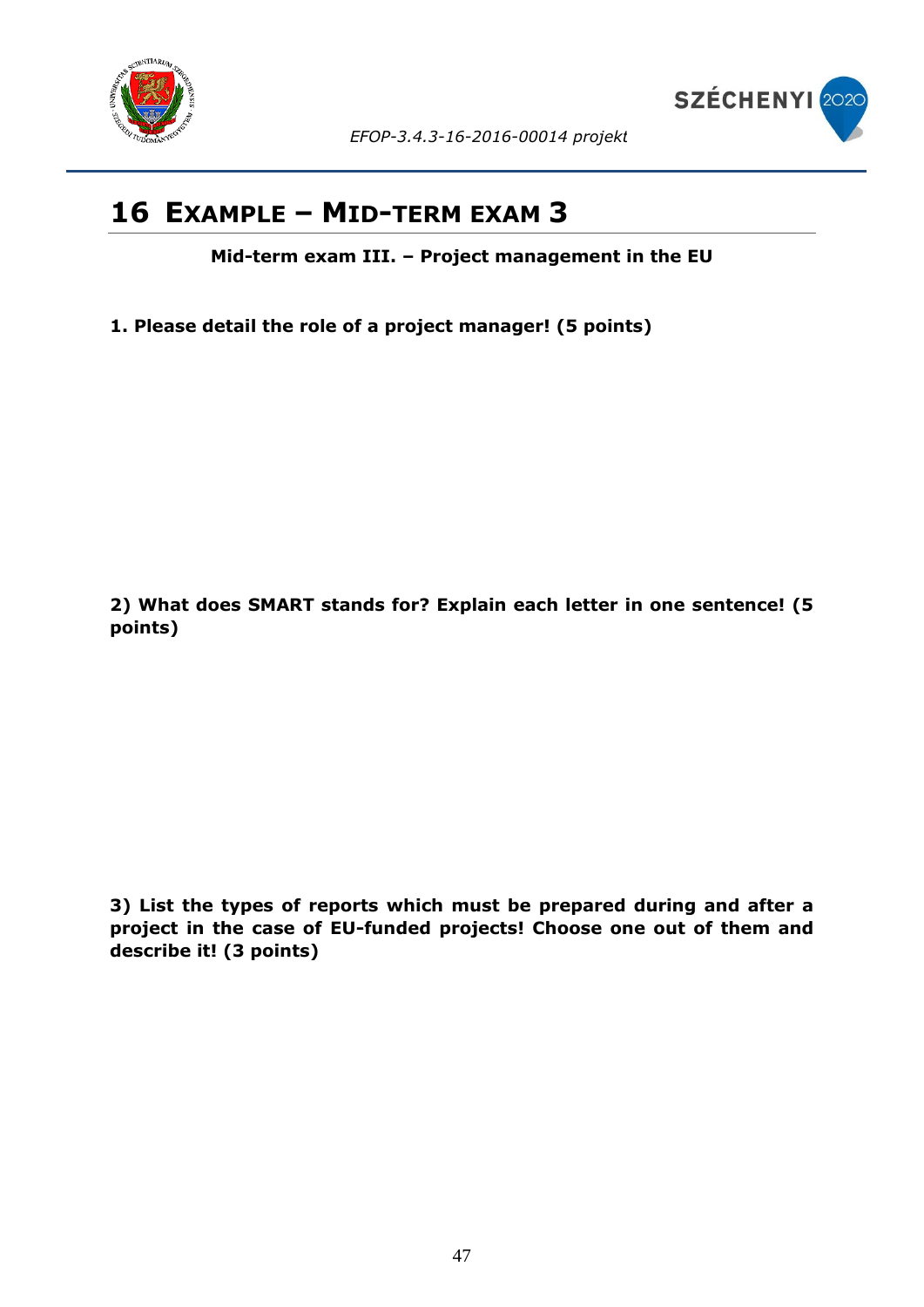



### **4) What are the main differences between evaluation, monitoring and control? (3 points)**

### **5) Put the numbers of the following indicators in the right place! (4 points)**

- 13.Greater financial allocation by government to monitor and address human rights abuse
- 14.Number and type of wells installed
- 15.Percentage of women with increased disposable income, expanding their options towards diverse social and economic roles
- 16.Number and category of people given training or other types of support
- 17.Retention or increase in forest areas
- 18.The number and proportion of population with sustained availability of clean water for proper domestic use
- 19.Reduction in ill health and mortality
- 20.Number of loans given and repaid as agreed
- 21.Improved economic control, choice and status with respect to men
- 22.Number of species planted properly and surviving
- 23.New areas reforested and sustainable agricultural practices applied
- 24.More transparent, accountable state behaviour with reduction in political arrests